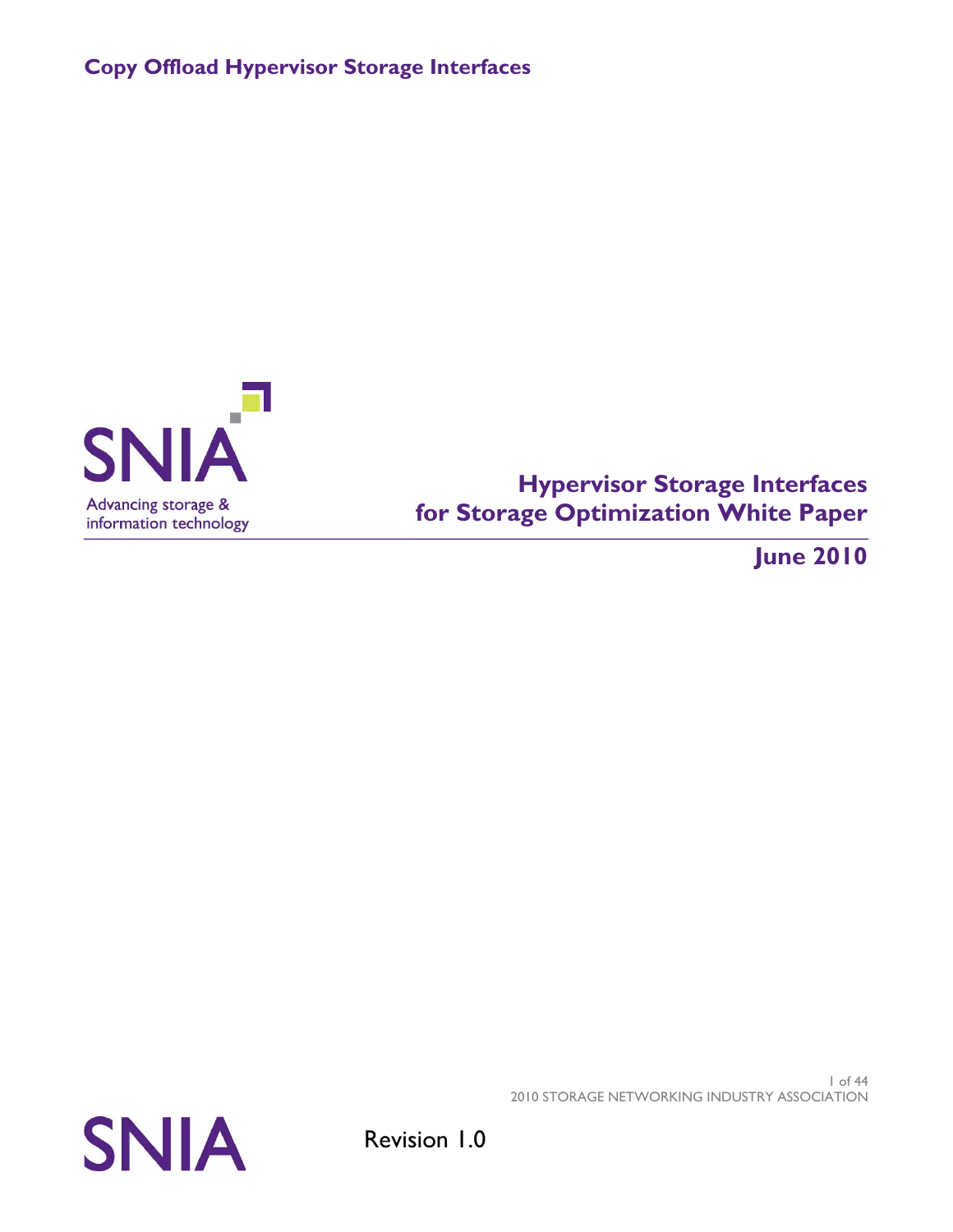The SNIA hereby grants permission for individuals to use this document for personal use only, and for corporations and other business entities to use this document for internal use only (including internal copying, distribution, and display) provided that:

- 1. Any text, diagram, chart, table or definition reproduced must be reproduced in its entirety with no alteration, and,
- 2. Any document, printed or electronic, in which material from this document (or any portion hereof) is reproduced must acknowledge the SNIA copyright on that material, and must credit the SNIA for granting permission for its reuse.

Other than as explicitly provided above, you may not make any commercial use of this document, sell any or this entire document, or distribute this document to third parties. All rights not explicitly granted are expressly reserved to SNIA.

Permission to use this document for purposes other than those enumerated above may be requested by e-mailing tcmd@snia.org please include the identity of the requesting individual and/or company and a brief description of the purpose, nature, and scope of the requested use.

Copyright © 2010 Storage Networking Industry Association.

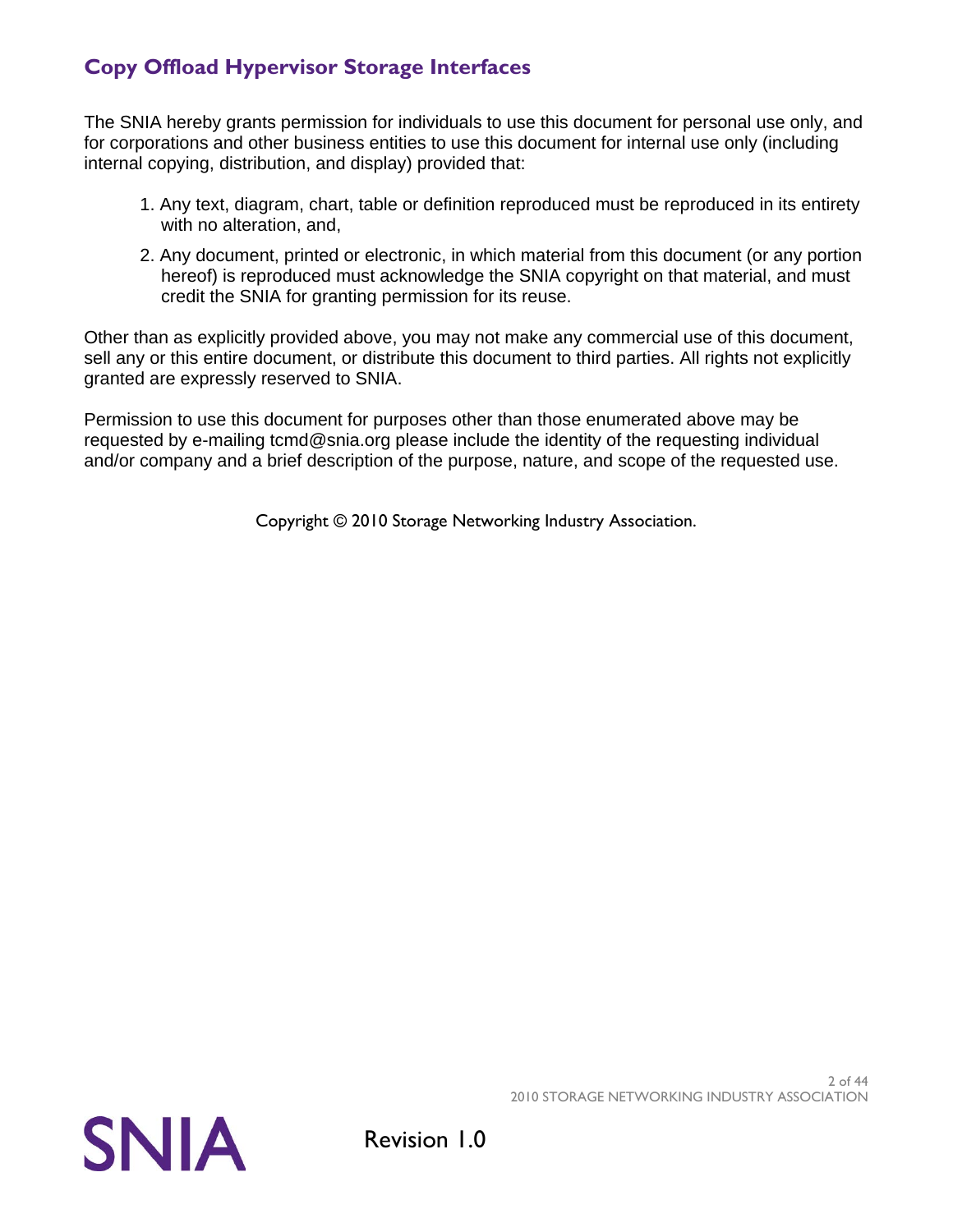# **Table of Contents**

| L            |                  |  |     |  |  |  |  |
|--------------|------------------|--|-----|--|--|--|--|
|              | $\mathsf{L}$     |  |     |  |  |  |  |
|              | 1.2              |  |     |  |  |  |  |
|              | 1.3              |  |     |  |  |  |  |
|              | $\overline{1.4}$ |  |     |  |  |  |  |
| $\mathbf{2}$ |                  |  |     |  |  |  |  |
|              | 2.1              |  |     |  |  |  |  |
|              | $2.2\phantom{0}$ |  |     |  |  |  |  |
|              | 2.2.1            |  |     |  |  |  |  |
|              | 2.2.2            |  |     |  |  |  |  |
|              | 2.3              |  |     |  |  |  |  |
|              | 2.3.1            |  |     |  |  |  |  |
|              | 2.3.2            |  |     |  |  |  |  |
|              | 2.3.3            |  |     |  |  |  |  |
|              | 2.3.4            |  |     |  |  |  |  |
|              | 2.3.5            |  |     |  |  |  |  |
|              | 2.4              |  |     |  |  |  |  |
|              | 2.5              |  |     |  |  |  |  |
|              | 2.6              |  |     |  |  |  |  |
|              | 2.6.1            |  |     |  |  |  |  |
|              | 2.6.2            |  |     |  |  |  |  |
|              | 2.6.3            |  |     |  |  |  |  |
|              | 2.6.4            |  |     |  |  |  |  |
|              | 2.6.5            |  |     |  |  |  |  |
|              | 2.6.6            |  |     |  |  |  |  |
|              | 2.7              |  |     |  |  |  |  |
|              | 2.7.1            |  |     |  |  |  |  |
|              | 2.7.2            |  |     |  |  |  |  |
|              | 2.7.3            |  |     |  |  |  |  |
|              | 2.7.4            |  |     |  |  |  |  |
|              | 2.7.5            |  |     |  |  |  |  |
|              | 2.8              |  | .25 |  |  |  |  |
| 3            |                  |  |     |  |  |  |  |
| 4            |                  |  |     |  |  |  |  |
|              | 4.1              |  |     |  |  |  |  |
|              | 4.2              |  |     |  |  |  |  |
|              | 4.2.1            |  |     |  |  |  |  |
|              | 4.2.2            |  |     |  |  |  |  |
|              | 4.2.3            |  |     |  |  |  |  |

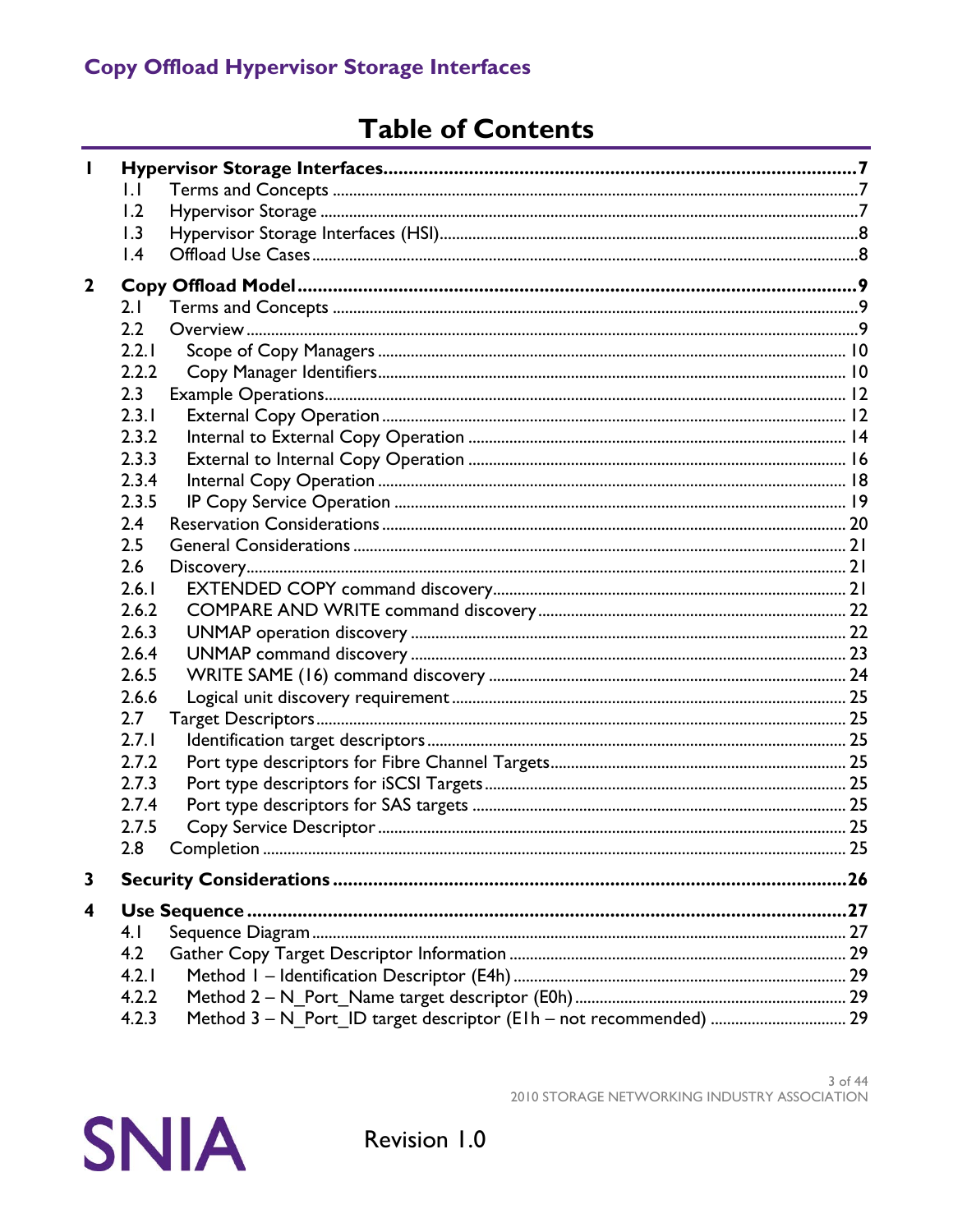| 4.2.4<br>Method $4 - N$ Port ID with N Port Name checking target descriptor |  |
|-----------------------------------------------------------------------------|--|
|                                                                             |  |
| 4.2.5                                                                       |  |
| 4.2.6                                                                       |  |
| 4.2.7                                                                       |  |
| 4.3                                                                         |  |
| 4.4                                                                         |  |
| 4.5                                                                         |  |
| 4.6                                                                         |  |
| 4.6.1                                                                       |  |
| 4.7                                                                         |  |
| 4.8                                                                         |  |
| 4.9                                                                         |  |
| 4.10                                                                        |  |
| 4.10.1                                                                      |  |
| 4.10.2                                                                      |  |
| 4.10.3                                                                      |  |
| 4.11                                                                        |  |
|                                                                             |  |

# **List of Tables**

# **List of Figures**

4 of 44 2010 STORAGE NETWORKING INDUSTRY ASSOCIATION



5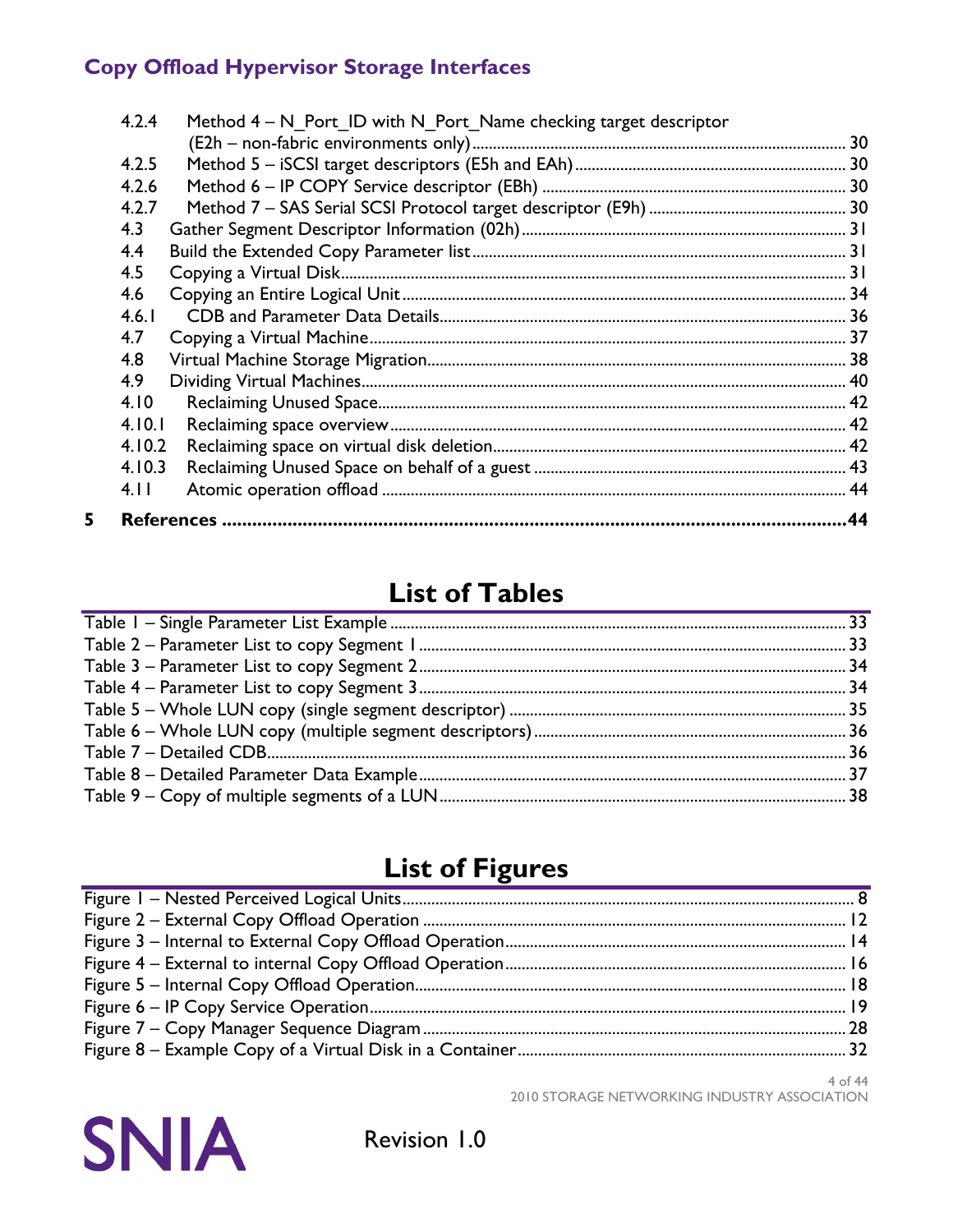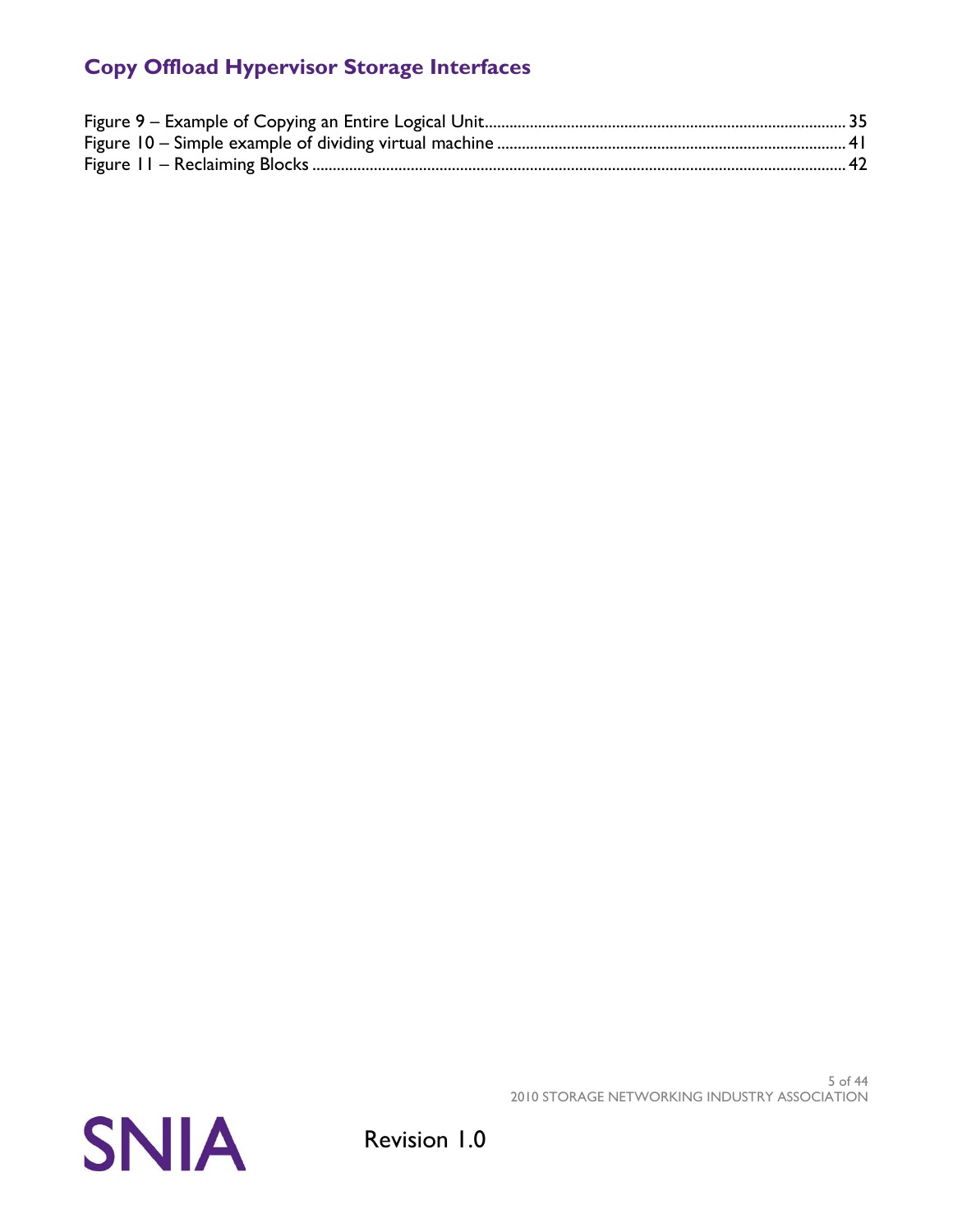# **About the SNIA**

The Storage Networking Industry Association (SNIA) is a not-for-profit global organization, made up of some 400 member companies and 7,000 individuals spanning virtually the entire storage industry. SNIA's mission is to lead the storage industry worldwide in developing and promoting standards, technologies, and educational services to empower organizations in the management of information. To this end, the SNIA is uniquely committed to delivering standards, education, and services that will propel open storage networking solutions into the broader market. For additional information, visit the SNIA web site at www.snia.org.

# **Preface**

This document is aimed at Hypervisor software providers and providers of storage intended for use with Hypervisor environments. It uses Hypervisor examples to describe the use of commands from the SCSI T10 Standards for performance and utilization enhancements such as copy offload, atomic sequence offload, and space reclamation technology in a blocks environment. This includes using the SCSI EXTENDED COPY command for providing copy offload services, the SCSI COMPARE AND WRITE command for atomic sequence offload, and SCSI unmap operations for space reclamation services.

### **About the SNIA HSI Technical Working Group**

The SNIA Hypervisor Storage Interfaces (HSI) Technical Working Group is a multi-vendor group of Hypervisor vendors, Storage vendors and System vendors. The goal of the group is to define common methods for interaction between hypervisor software and storage devices.

### **Acknowledgements**

We would like to take this opportunity to acknowledge the many contributions that contributed many hours, dedication, and persistence to make this document possible.

• The SNIA's HSI TWG



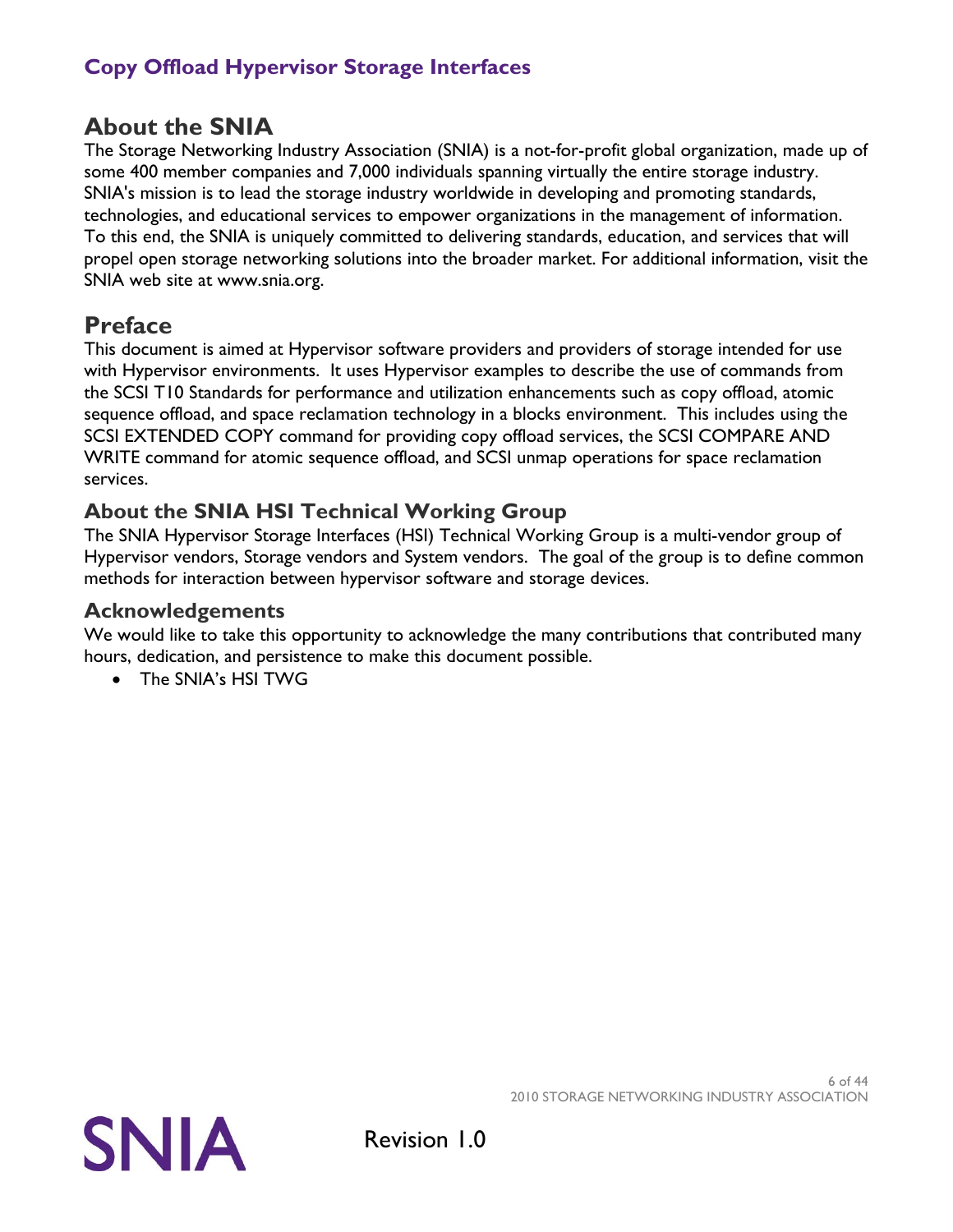# <span id="page-6-0"></span>**1 Hypervisor Storage Interfaces**

### <span id="page-6-1"></span>**1.1 Terms and Concepts**

Virtual Disk – A set of disk blocks presented to an operating environment as a range of consecutively numbered logical blocks with disk-like storage and I/O semantics. In the context of this document, a virtual disk is defined as a set of disk blocks presented by a hypervisor to a guest operating environment as a range of consecutively number logical blocks with a disk-like storage and I/O semantics.

Virtual Machine (VM) – A representation of a physical machine that is used by the guest operating system as the hardware platform on which it executes. A virtual machine is comprised of one or more virtual disks and associated meta-data.

Hypervisor – Software that provides virtual machine environments which are used by guest operating systems.

Perceived logical unit – A unit of storage as seen by the hypervisor.

### <span id="page-6-2"></span>**1.2 Hypervisor Storage**

Hypervisor Storage refers to a storage abstraction layer that is used by a Hypervisor to create "Virtual Disks" in the Virtual Machine. It is an intermediate storage abstraction layer located between the guest operating system storage stack running in a VM and the perceived logical units. From the perspective of a guest operating system executing within a VM, a virtual disk is perceived as a logical unit, and is generally indistinguishable from a physical disk. These Virtual Disks are in turn comprised of a collection of blocks that are located on perceived logical units. Virtual Disks are "encapsulated", meaning that they are a self-contained, self-describing resource to the VM. Virtual Disks may be represented on physical storage arrays as Files, Blocks or Objects. The address space of a virtual disk (i.e., the blocks that comprise the virtual disk) appear to the guest operating system as a contiguous address space. These contiguous addresses are mapped by the hypervisor storage layer to the perceived logical unit and may be located on different physical devices/granularities at the discretion of the hypervisor storage layer.

Virtual Disks are completely abstracted by the Hypervisor storage layer. There is no visibility into the composition of a given virtual disk by the storage array(s) on which the blocks are stored. In addition, the guest operating system has no visibility into the physical storage array that hosts a virtual disk.

Multi-layer, or nested virtualization, may also occur. For example, a guest operating system may itself be a hypervisor that uses its perceived logical units to create virtual disks for guest operating systems of its own. An example of this is shown in [Figure 1.](#page-7-2)

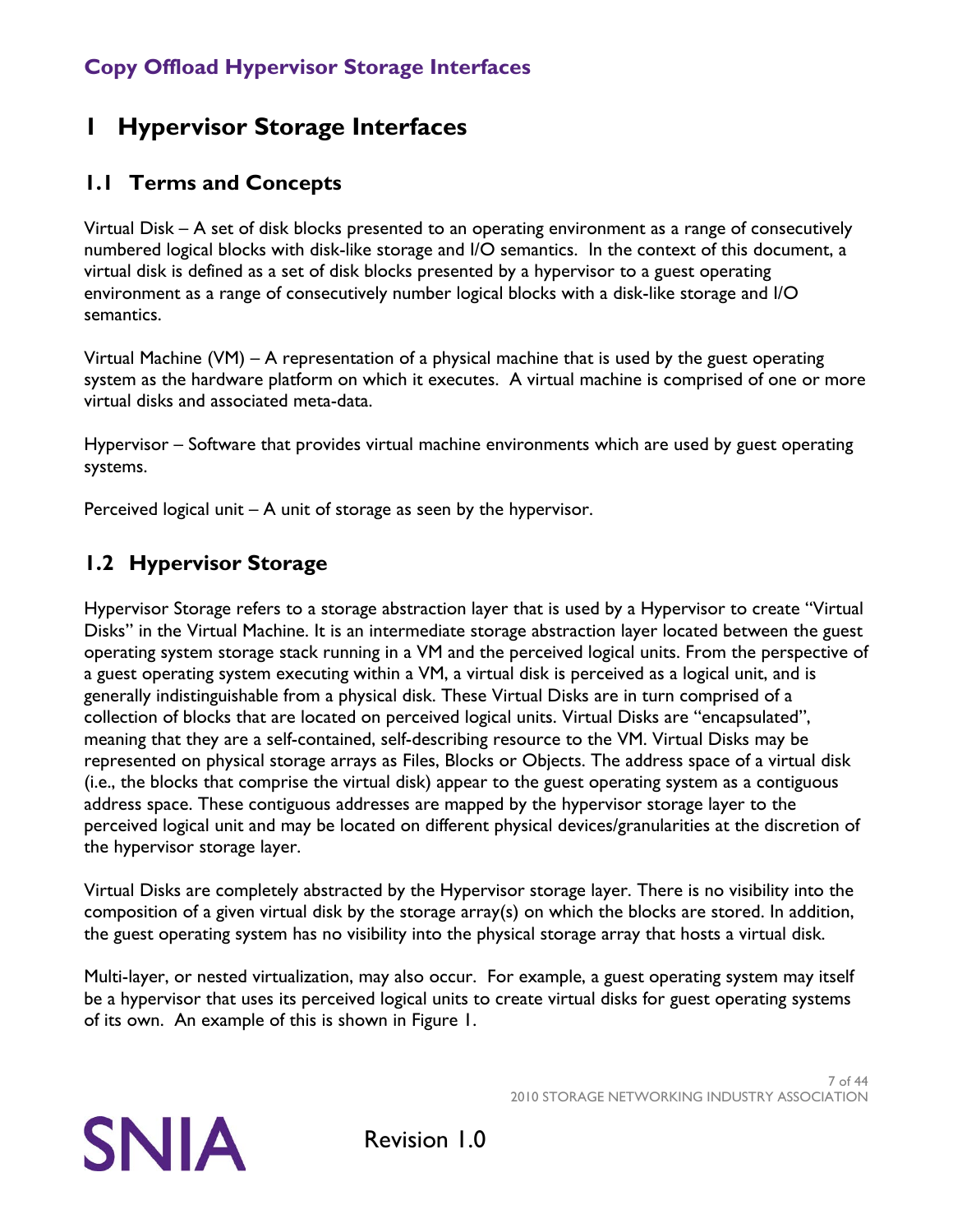

**Figure 1 – Nested Perceived Logical Units**

### <span id="page-7-2"></span><span id="page-7-0"></span>**1.3 Hypervisor Storage Interfaces (HSI)**

To assist with the management and operation of Hypervisor Storage, the SNIA HSI TWG is clarifying the use of, extending, and/or developing standard Hypervisor Storage Interfaces for storage interactions with hypervisors. These interfaces enable the hypervisor to offload certain storage intensive tasks to the underlying storage systems to achieve performance and functional improvements.

It is the purpose of this document to describe use cases where it is desirable to have the storage array perform offload operations and/or have some visibility into virtual disk constructs while maintaining the necessary and appropriate abstractions and isolation.

The first revision of this document focuses on optimizing copy operations and space reclamation operations in block storage environments.

### <span id="page-7-1"></span>**1.4 Offload Use Cases**

The offload use cases addressed in this first revision include:

- Copying a Virtual Disk: Create a copy of an individual Virtual Disk with no burden on the server/hypervisor to optimize hypervisor performance.
- Copying an entire Logical Unit: Create a copy of an entire Logical Unit (which may contain one or more virtual disks) with no burden on the server/hypervisor to optimize hypervisor performance.
- Copying a Virtual Machine: Create a copy of a Virtual Machine (which may involve multiple logical units) with no burden on the server/hypervisor to optimize hypervisor performance.
- Virtual Machine Storage Migration: Leverage array-based copy/replication function to nondisruptively migrate the storage for an entire Virtual Machine from one location to another.
- Dividing Virtual Machines: Enable the non-disruptive split of a Virtual Machine set by providing a single procedure that simultaneously relocates a subset of virtual machines from one storage location to another.
- Reclaiming Unused Space After Virtual Disk Deletion: Offload to the array the reclaiming of blocks after a Virtual Disk is deleted,

8 of 44 2010 STORAGE NETWORKING INDUSTRY ASSOCIATION

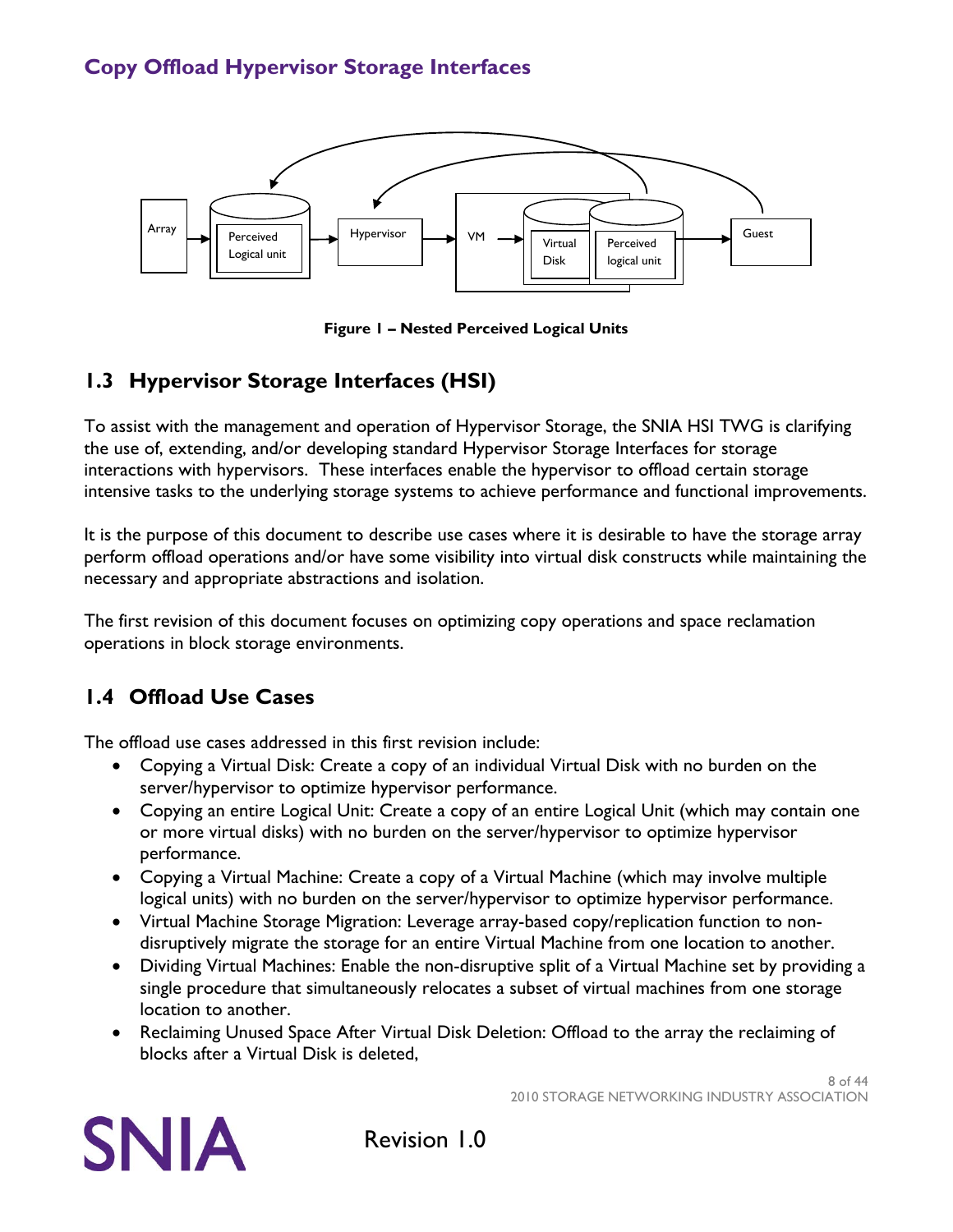• Reclaiming Unused Space on behalf of a guest: Offload to the array the reclaiming of blocks when a guest operating system deletes a file or otherwise no longer needs to retain a particular set of data.

# <span id="page-8-0"></span>**2 Copy Offload Model**

### <span id="page-8-1"></span>**2.1 Terms and Concepts**

Copy Manager – The entity within a logical unit that manages extended copy operations. The copy manager receives the copy request and performs the necessary operations to execute a copy operation.

IP Copy Service – An IP entity outside the SCSI device server that communicates with the copy manager and performs the necessary operations to transfer data through an IP network.

Copy Source Device – The SCSI logical unit from which data is read.

Copy Destination Device – The SCSI logical unit to which the data is written.

Copy Target Device –Either a copy source device or a copy destination device.

Target Descriptor – A data structure used to describe a copy target device.

Segment Descriptor – A data structure that describes a segment (as a starting logical block address and length) to be transferred, and provides an indication of the copy target devices involved in the transfer.

Relative Port Identifier – The unique identifier of the port through which the copy manager accesses an external logical unit.

### <span id="page-8-2"></span>**2.2 Overview**

Copy offload operations are performed by a SCSI copy manager. A copy manager is a process in a SCSI logical unit that accepts copy offload requests from a host system, and performs the requested transfers on behalf of the requesting host. The host uses the SCSI EXTENDED COPY command (see SPC-4) to specify the details of the copy request to the copy manager.

The EXTENDED COPY command is one of the most complex commands in the SCSI command set. The EXTENDED COPY command contains at a minimum:

- a. an identifier of a device from which data is read (a target descriptor);
- b. an identifier of a device to which data is written (a target descriptor); and
- c. a description of the data to copy (a segment descriptor).

9 of 44 2010 STORAGE NETWORKING INDUSTRY ASSOCIATION

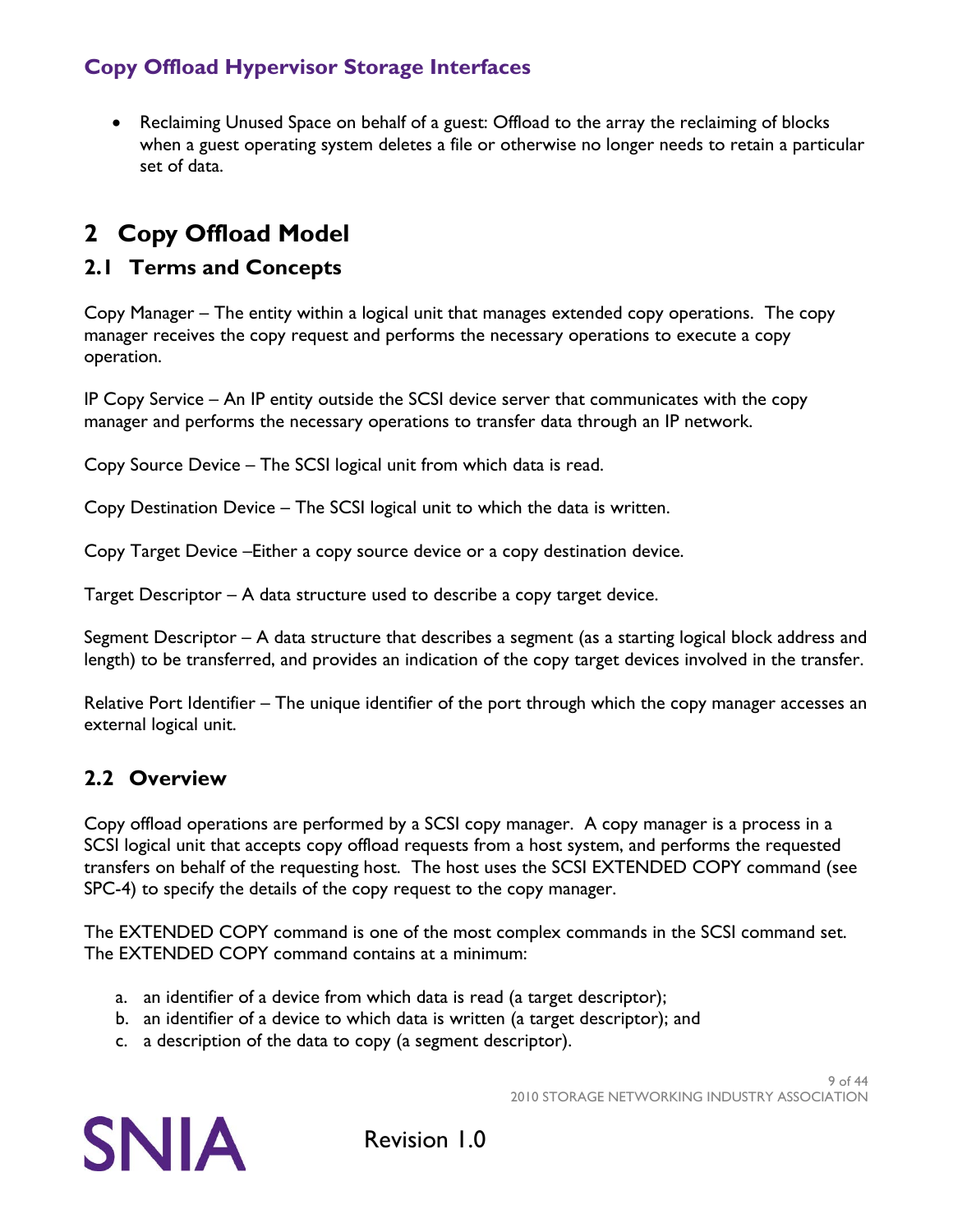The complexity of this command results from the multitude of options available through this command (e.g., eleven (11) different types of target descriptors are available, and twenty two (22) different types of segment descriptors are available, creating a huge number of possible combinations). In addition, multiple copy operations may be described in a single command (multiple segments may be copied from multiple sources to multiple destinations). This document focuses on the most common combinations of these descriptors and how they are used to provide copy offload services for hypervisors.

### <span id="page-9-0"></span>**2.2.1 Scope of Copy Managers**

Some copy managers may have the ability to provide copy offload services only for blocks on logical units that are contained within the same array that contains the copy manager itself (intra-array copy offload).

Some copy managers may have the ability to provide copy offload services for blocks on logical units that span multiple arrays (inter-array copy offload) as well as the ability to provide intra-array copy offload.

Some copy managers have the ability to use TCP/IP protocols to perform inter-array copy offload using an IP copy service.

While, copy managers are permitted to provide copy offload services exclusively for logical units that span multiple arrays (inter-array copy offload only), these types of copy managers are rare.

This document uses the term "internal" when referencing a logical unit that is within the same array that contains the copy manager. This document uses the term "external" when referencing a logical unit that is not within the same array that contains the copy manager. These terms are not used in the SPC-4 standard where the EXTENDED COPY command is described.

#### <span id="page-9-1"></span>**2.2.2 Copy Manager Identifiers**

Internal logical units are typically identified using a target descriptor known as an "Identification descriptor target descriptor" (type E4h in SPC-4). This type of descriptor contains a designator that is matched with a designation descriptor in a logical units Device Identification VPD page (page 83h). The logical unit with the matching designation descriptor is used for the copy operation.

Internal logical units may also be identified using target descriptors (e.g., types E0h-E3h, E5h-EAh) containing port identifiers and the logical unit number (or LU Identifier). In this case however, the port identifier in the target descriptor must match a port identifier of a port within the array that is allowed access to the specified internal logical unit. Due to the additional complexity of this type of identifier, use of target descriptors of this type for internal logical units is not recommended.

External logical units may be identified in three ways:

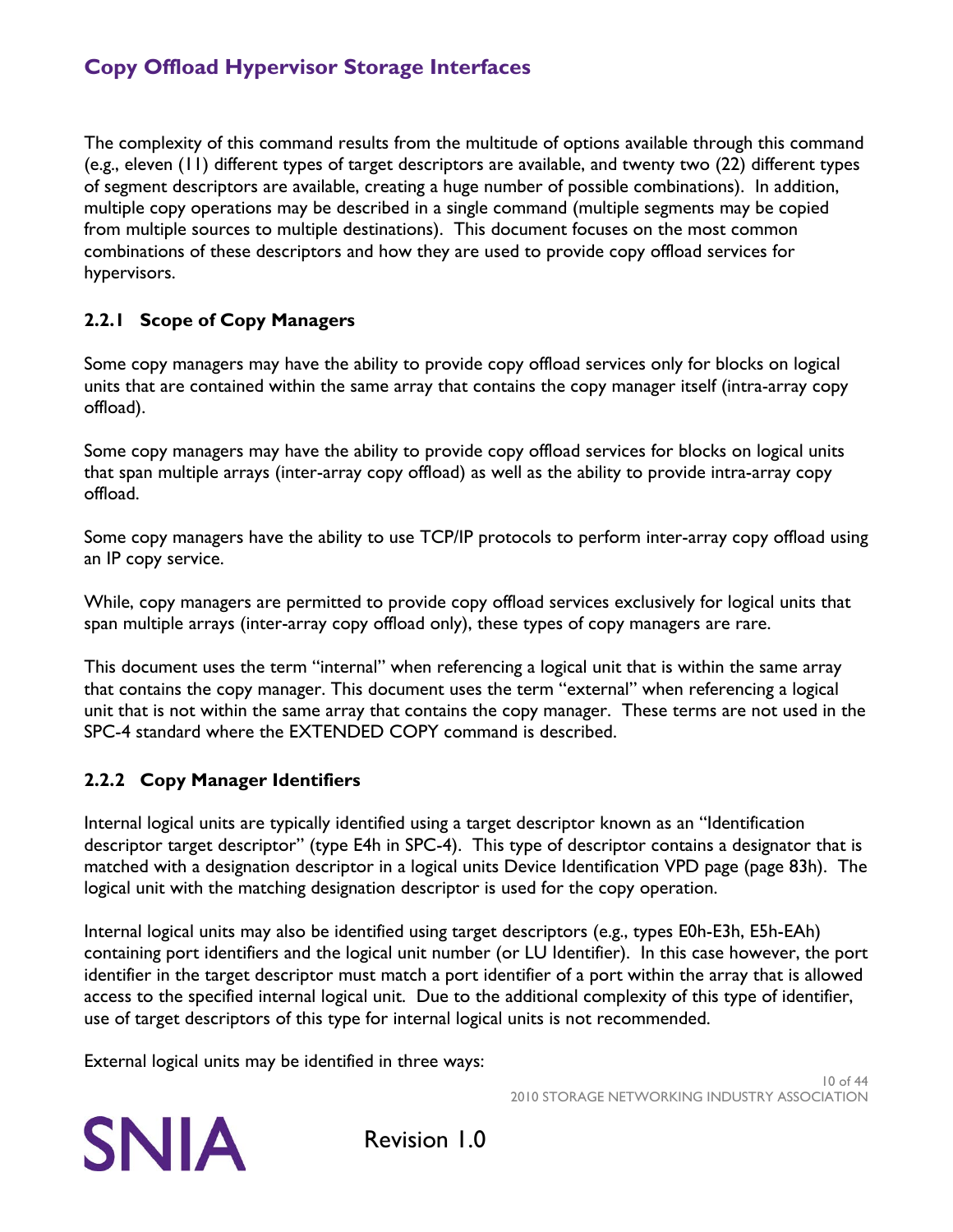- a. Using an Identification descriptor target descriptor (type E4h)
- b. Using a port type target descriptor (e.g., type E0h-E3h, E5h,-EAh)
- c. Using an IP copy service target descriptor (type EBh).

While other port type target descriptors may be used, this document discusses the following port type target descriptors:

- a. N\_PORT\_NAME (i.e., type E0h),
- b. N\_PORT\_ID (i.e., type E1h),
- c. N\_PORT\_NAME and N\_PORT\_ID (i.e., type E2h),
- d. IPv4 address (i.e., type E5h),
- e. SAS address (i.e., type E9h),
- f. IPv6 address (i.e., type EAh).

When using a port type target descriptor, the host specifies the identifier (e.g., N\_PORT\_NAME, N PORT ID, IPv4 address, IPv6 address. SAS address) of the port on the external array that is to be used to access the specified logical unit number (LU Identifier). The host may optionally specify which port (i.e., the relative port identifier) on the array containing the copy manager to use to initiate the operation with the external array. The host has the ability to totally control which path to use for the copy operation. The copy manager performs just the operations specified by the host.

When using an identification descriptor target descriptor, the host specifies the designator that is to be matched with a designator in the Device Identification VPD page of the logical unit selected for the operation. The host may optionally specify which port (i.e., the relative port identifier) on the array containing the copy manager to use to initiate the operation with the external array, but the host cannot specify which port on the external array to use for the copy operation. With the identification descriptor target descriptor, the copy manager is responsible for examining the external logical units to which it has access, and finding a logical unit that has a Device Identification VPD page designator entry that matches the designator specified by the host. This examination of external logical units to find a matching Device Identification VPD page entry requires additional operations from the copy manager beyond just the copy operation requested by the host.

When using an IP copy service target descriptor, the host specifies the IP address of the copy service indicated by the external logical unit in its Management Network Addresses VPD page (85h), and a designator that is to be matched with an entry in the Device Identification VPD page of the logical unit selected for the operation. The host cannot specify any portion of the path used for communication with the external array. The IP copy service is responsible for examining external logical units to which it has access, and finding a logical unit that has a Device Identification VPD page entry that matches the designator specified by the host. The copy manager performs just the operations specified by the host.

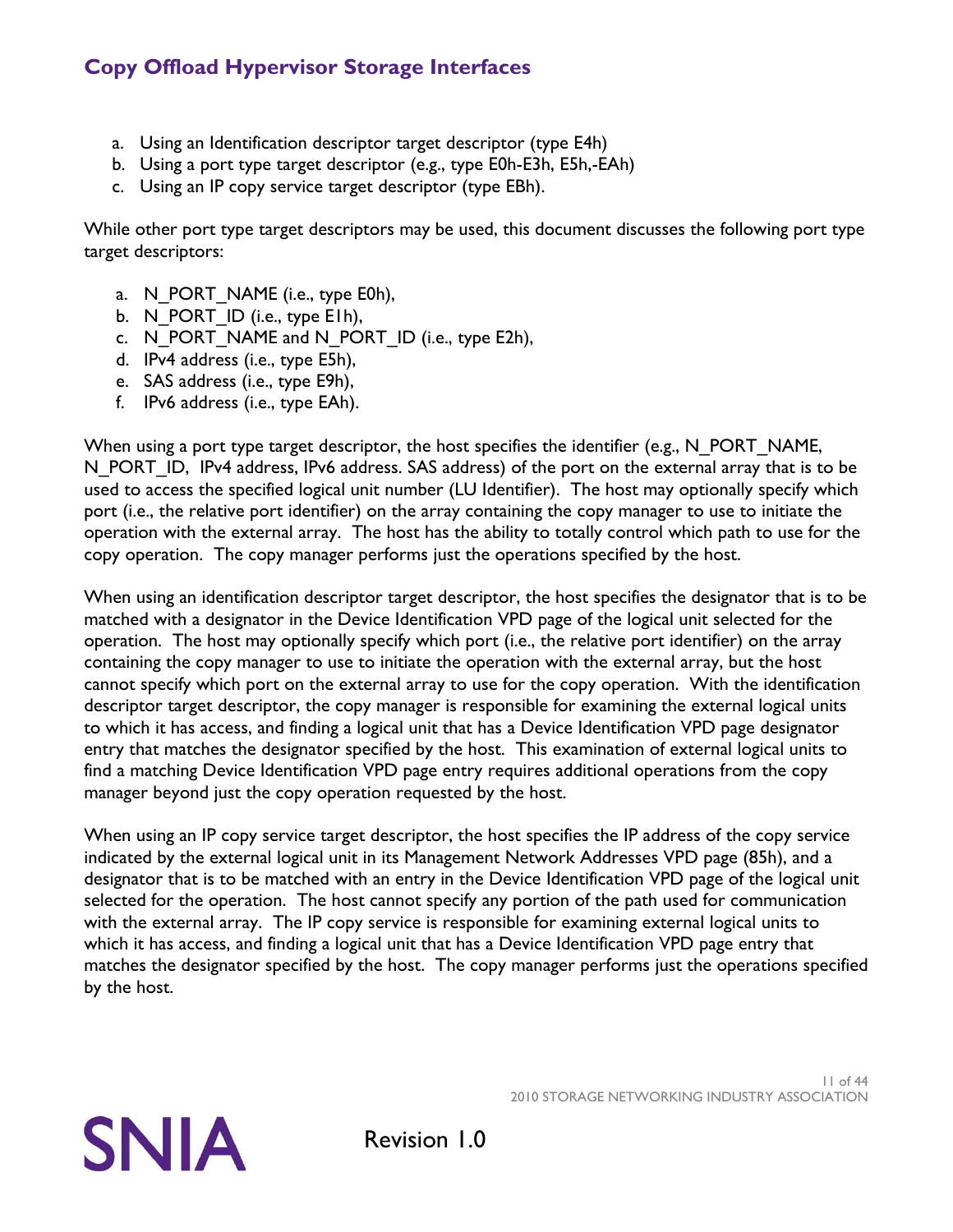### <span id="page-11-0"></span>**2.3 Example Operations**

[Figure 2](#page-11-2) shows an example of a fully external copy offload operation. [Figure 3](#page-13-1) shows an example of a copy offload from an internal logical unit to an external logical unit. [Figure 4](#page-15-1) shows an example of a copy offload operation from an external logical unit to an internal logical unit. [Figure 5](#page-17-1) shows a copy offload between logical units within the same array as the copy manager. [Figure 6](#page-18-1) shows a copy offload using an IP copy service to perform the transfers over an IP network connected logical unit to an internal logical unit.

#### TPI | TP2 TP3 | 1P4 Hypervisor Host Copy Manager Copy Source Device Copy **Destination** Device RP1 RP3 RP2 RP4 EXTENDED **COPY** Command READ | WRITE

### <span id="page-11-1"></span>**2.3.1 External Copy Operation**

**Figure 2 – External Copy Offload Operation**

<span id="page-11-2"></span>When a host wants to copy blocks from an external source device to an external destination device (see [Figure 2\)](#page-11-2) these procedures are used. To perform copy offload, one or more target descriptors and one or more segment descriptors are created to have the copy manager perform this operation on behalf of the requesting host:

A. A source target descriptor containing:

either:

- a. the relative port identifier of the port over which to issue the READ command (RP3) (or zero);
- b. the port identifier (see [2.2.2\)](#page-9-1) of the port on the source device to process the READ command (TP1); and
- c. the logical unit number of the logical unit from which to read the data.



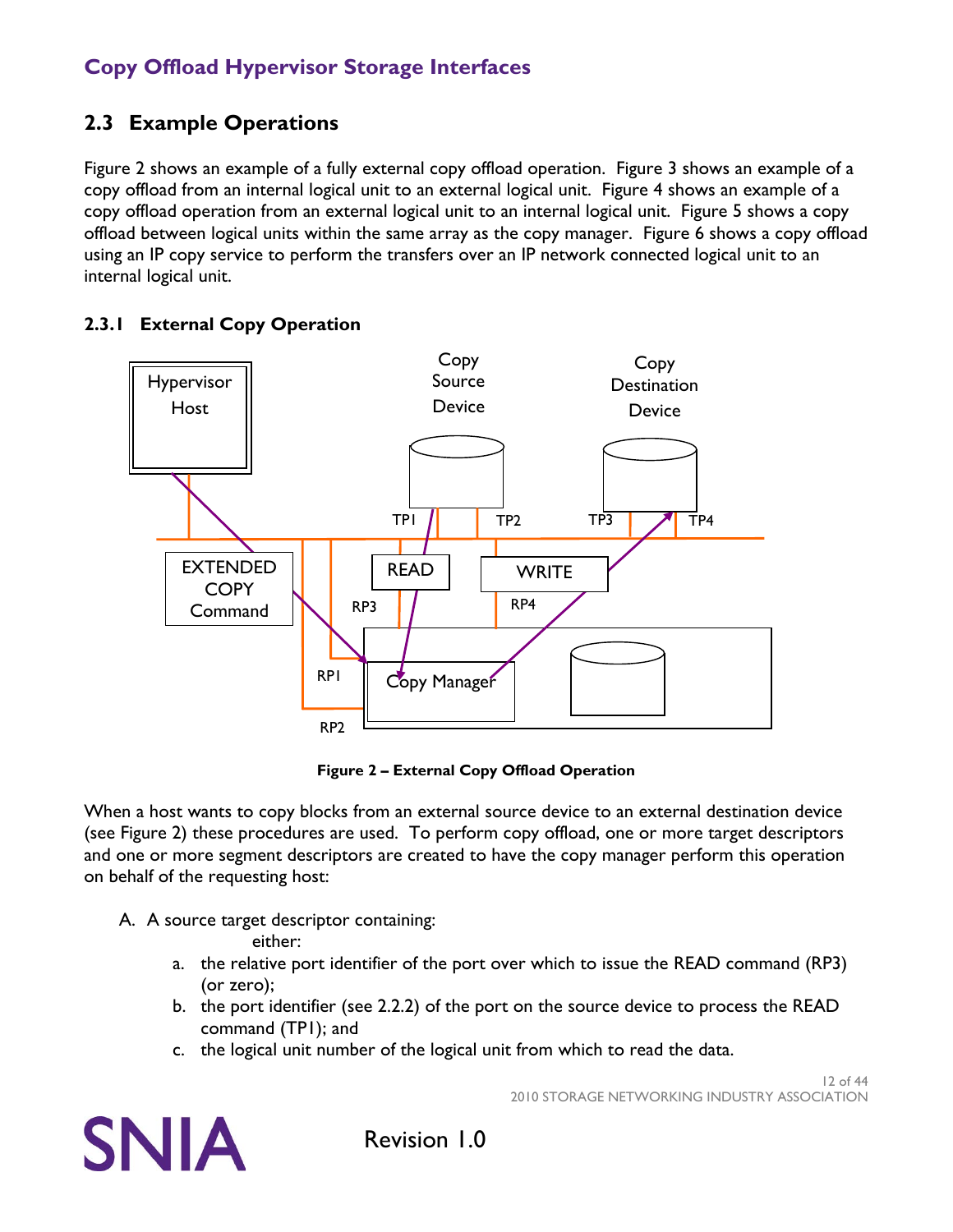or

- a. the relative port identifier of the port over which to issue the READ command (RP3) (or zero);
- b. an identification descriptor target descriptor containing the Device Identification designator of the logical unit from which the data is to be read.
- B. A destination target descriptor containing:

either:

- a. the relative port identifier of the port over which to issue the WRITE command (RP4);
- b. the port identifier (see [2.2.2\)](#page-9-1) of the port on the copy destination device to process the WRITE command (TP4); and
- c. the logical unit number of the logical unit to which the data is written. or
- a. the relative port identifier of the port over which to issue the WRITE command (RP3) (or zero);
- b. an identification descriptor target descriptor containing the Device Identification designator of the logical unit to which the data is to be written.
- C. Segment descriptor(s) containing:
	- a. the number of logical blocks to be transferred;
	- b. the starting LBA on the source device to begin the READ operation; and
	- c. the starting LBA on the destination device to begin the WRITE operation.

If an identification descriptor target descriptor is used, the copy manager is responsible for determining the location of the logical unit with the matching designator. This may involve the copy manager maintaining information about accessible logical units and the paths (e.g., which relative ports and/or target ports) via which those logical units may be accessed.

The EXTENDED COPY command is sent to the logical unit containing the copy manager (via RP1). The copy manager then connects through RP3 to TP1 and sends appropriate READ commands (using the starting LBA and length from the segment descriptor) to the specified logical unit. The copy manager then connects through RP4 to TP4 and sends appropriate WRITE commands (using the starting LBA and length from the segment descriptor) to the specified logical unit.

The data has now been copied from the copy source device to the copy destination device without any movement of data through the host.

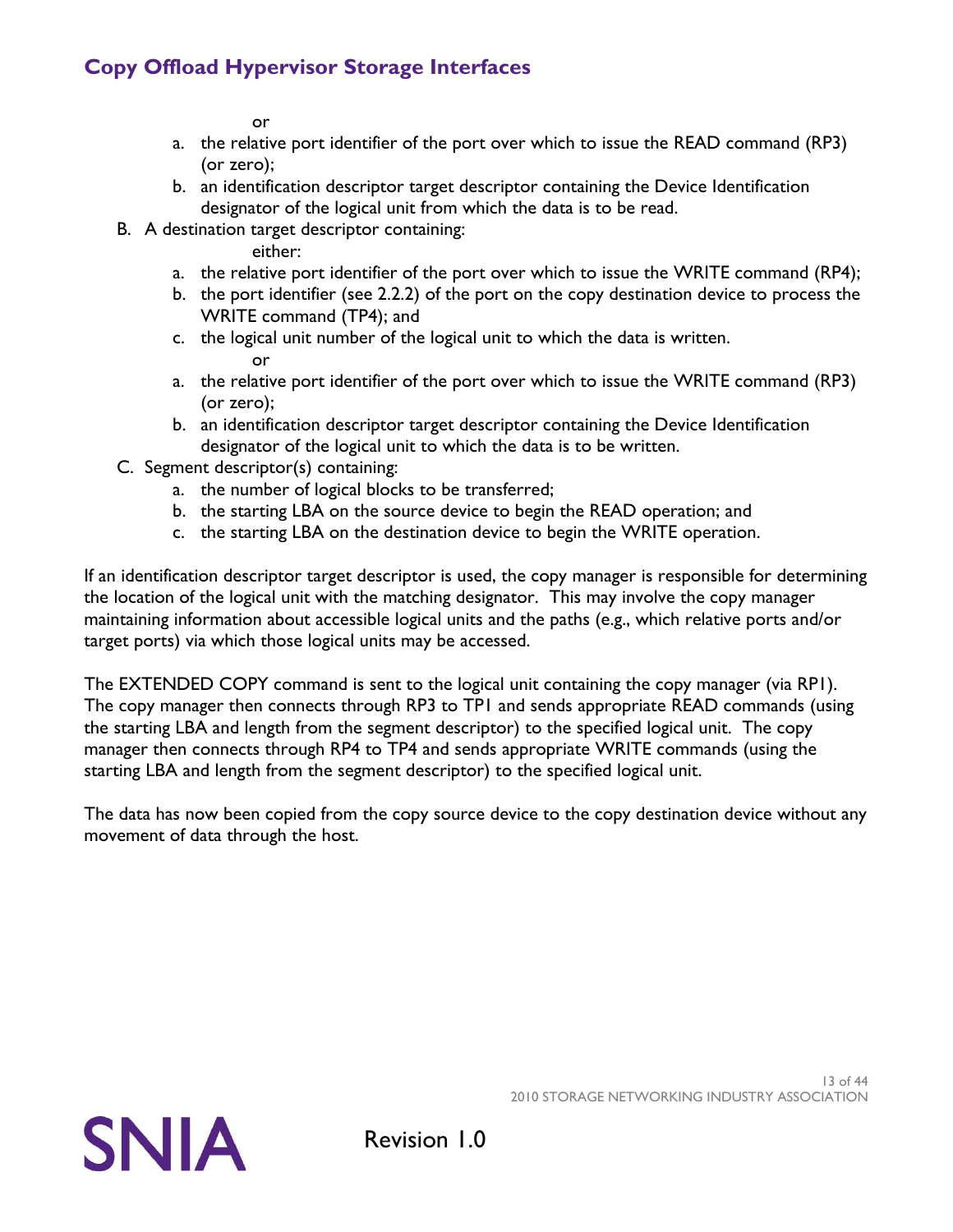

#### <span id="page-13-0"></span>**2.3.2 Internal to External Copy Operation**

**Figure 3 – Internal to External Copy Offload Operation**

<span id="page-13-1"></span>When a host wants to copy blocks from an internal source device to an external destination device (see [Figure 3\)](#page-13-1) these procedures are used. To perform copy offload, one or more target descriptors, and one or more segment descriptors are created to have the copy manager perform this operation on behalf of the requesting host:

A. A source target descriptor containing:

either:

- a. a relative port identifier of zero;
- b. the port identifier (see [2.2.2\)](#page-9-1) of a port on the source device that has access to the logical unit from which to read the data (RP1, RP2, RP3, or RP4); and
- c. the logical unit number of the logical unit from which to read the data. or
- a. a relative port identifier of zero;
- b. an identification descriptor target descriptor containing the Device Identification designator of the logical unit from which to read the data.
- B. A destination target descriptor containing:

either:

a. the relative port identifier of the port over which to issue the WRITE command (RP4) (or zero);

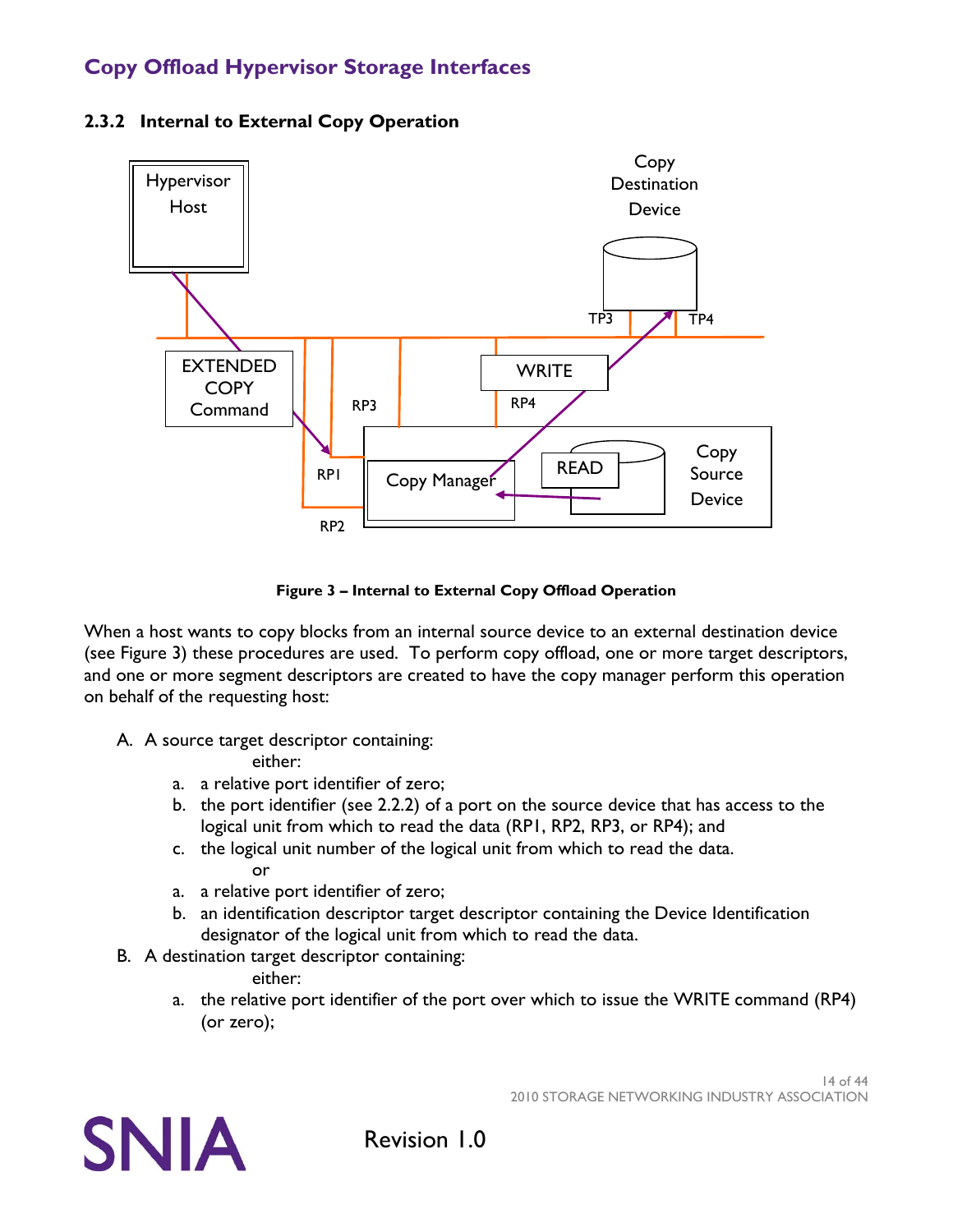- b. the port identifier (see [2.2.2\)](#page-9-1) of the port on the destination device to process the write command (TP4); and
- c. the logical unit number of the logical unit to which the data is to be written. or
- a. a relative port identifier of the port over which to issue the WRITE command (RP4) (or zero);
- b. an identification descriptor target descriptor containing the Device Identification designator of the logical unit to which the data is to be written.
- C. Segment descriptor(s) containing:
	- a. the number of logical blocks to be transferred;
	- b. the starting LBA on the source device to begin the READ operation; and
	- c. the starting LBA on the destination device to begin the WRITE operation.

If the destination target descriptor is an identification descriptor target descriptor, then the copy manager is responsible for determining the location of the logical unit with the matching designator. This may involve the copy manager maintaining information about accessible logical units and the paths (i.e., the relative ports and/or target ports) via which those logical units may be accessed.

The EXTENDED COPY command is sent to the logical unit containing the copy manager (via RP1). The copy manager then reads from the specified local logical unit (using the starting LBA and length from the segment descriptor). The copy manager then connects through RP4 to TP4 and sends appropriate WRITE commands (using the starting LBA and length from the segment descriptor) to the specified logical unit.

The data has now been copied from the copy source device to the copy destination device without any movement of data through the host.



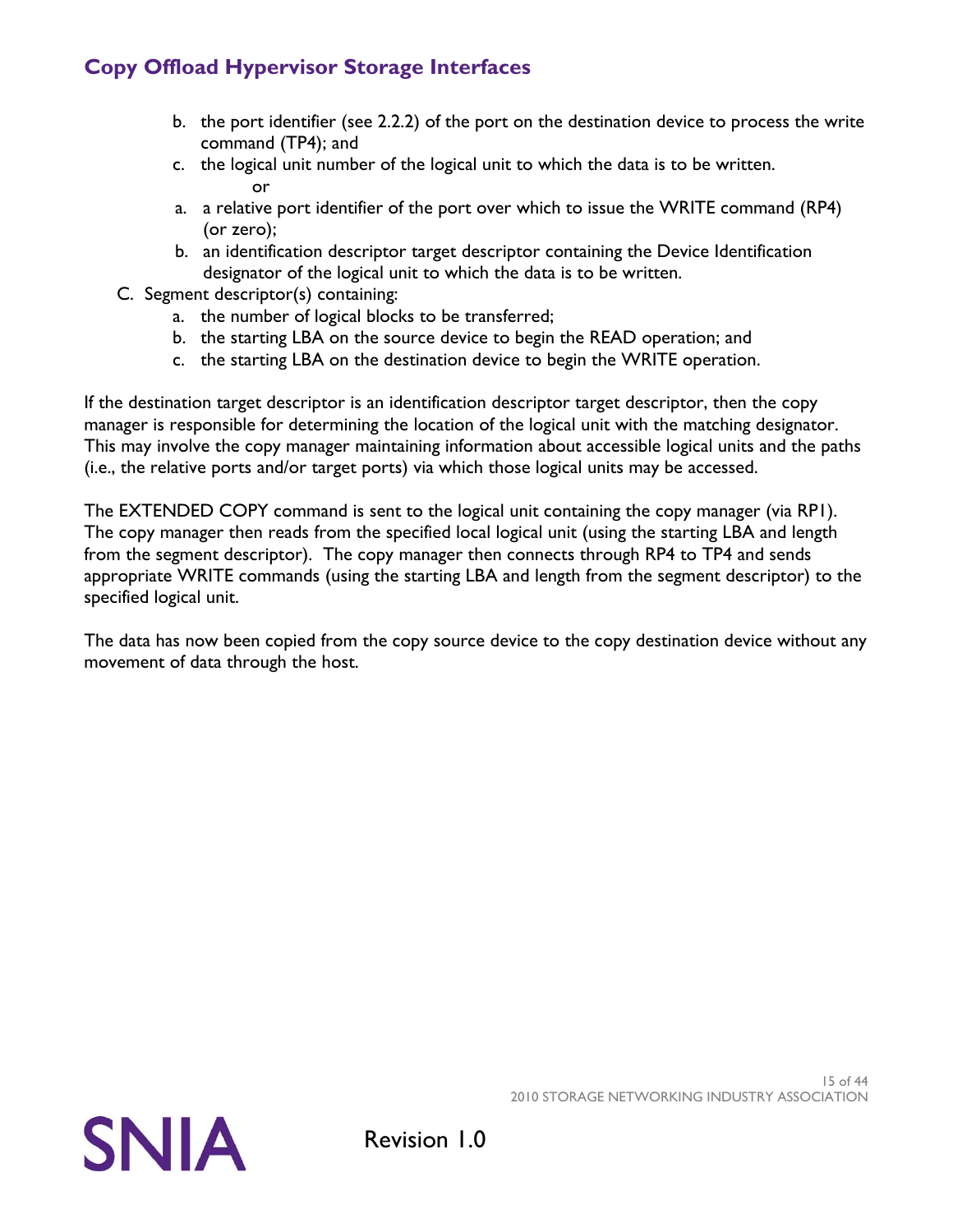

### <span id="page-15-0"></span>**2.3.3 External to Internal Copy Operation**

**Figure 4 – External to internal Copy Offload Operation**

<span id="page-15-1"></span>When a host wants to copy blocks from an external source device to an internal destination device (see [Figure 4\)](#page-15-1) these procedures are used.

A. A source target descriptor containing:

either:

- a. the relative port identifier of the port over which to issue the READ command (RP3) (or zero);
- b. the port identifier (see [2.2.2\)](#page-9-1) of the port on the source device to process the read command (TP1); and
- c. the logical unit number of the logical unit from which to read the data. or
- a. the relative port identifier of the port over which to issue the READ command (RP3) (or zero);
- b. an identification descriptor target descriptor containing the Device Identification designator of the logical unit from which to read the data.
- B. A destination target descriptor containing:

either:

a. a relative port identifier of zero;

**SNIA**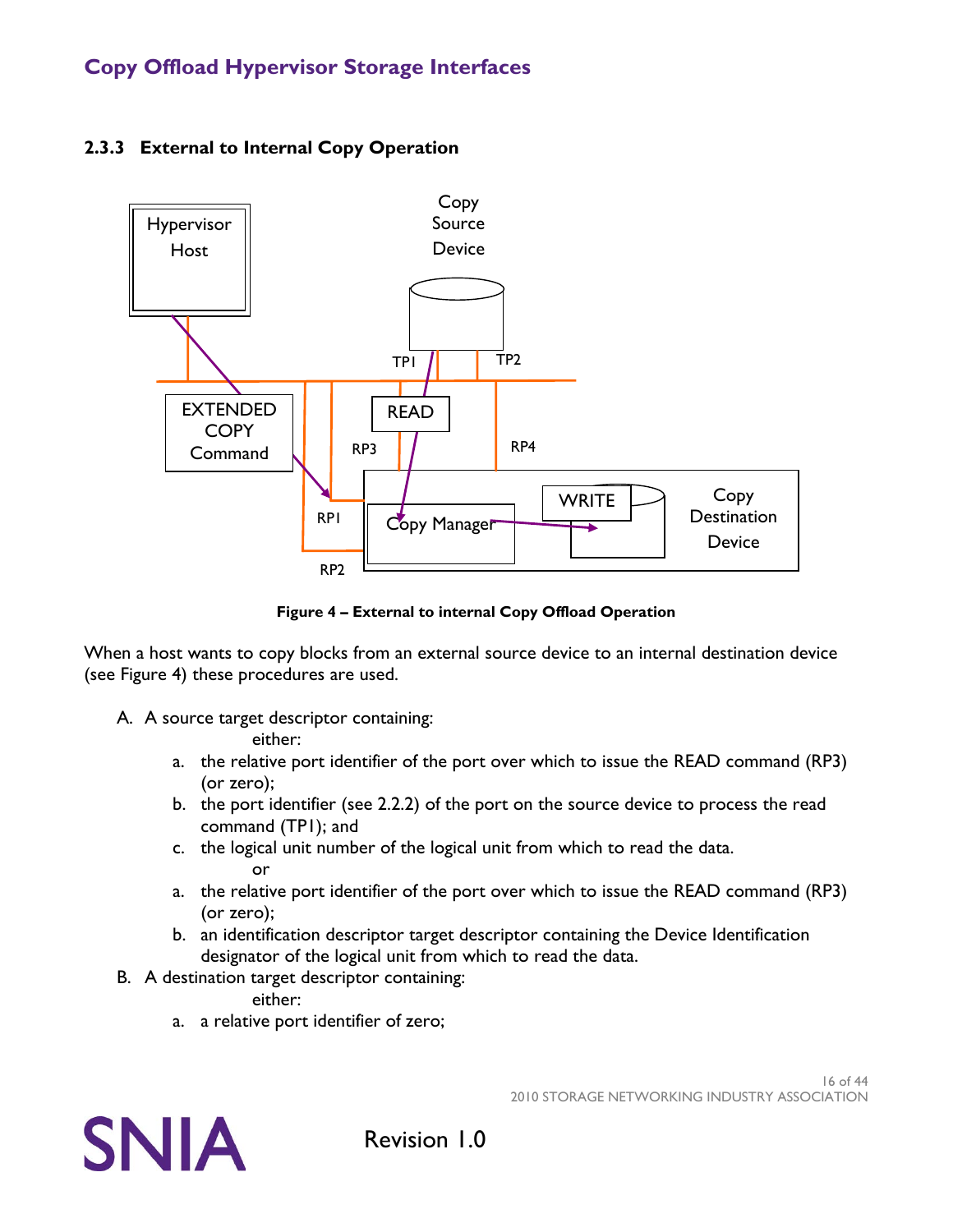- b. the port identifier (see [2.2.2\)](#page-9-1) of a port on the destination device that has access to the logical unit to which the data is to be written (RP1, RP2, RP3, or RP4); and
- c. the logical unit number of the logical unit from which to read the data. or
- a. a relative port identifier of zero;
- b. an identification descriptor target descriptor containing the Device Identification designator of the logical unit to which the data is to be written.
- C. Segment descriptor(s) containing:
	- a. the number of logical blocks to be transferred;
	- b. the starting LBA on the source device to begin the READ operation; and
	- c. the starting LBA on the destination device to begin the WRITE operation.

If the source target descriptor is an identification descriptor target descriptor, then the copy manager is responsible for determining the location of the logical unit with the matching designator. This may involve the copy manager maintaining information about accessible logical units and the paths (i.e., the relative ports and/or target ports) via which those logical units may be accessed.

The EXTENDED COPY command is sent to the logical unit containing the copy manager (via RP1). The copy manager then connects through RP3 to TP1 and sends appropriate READ commands (using the starting LBA and length from the segment descriptor). The copy manager then writes to the specified internal logical unit (using the starting LBA and length from the segment descriptor) to the specified logical unit.

The data has now been copied from the copy source device to the copy destination device without any movement of data through the host.



2010 STORAGE NETWORKING INDUSTRY ASSOCIATION

17 of 44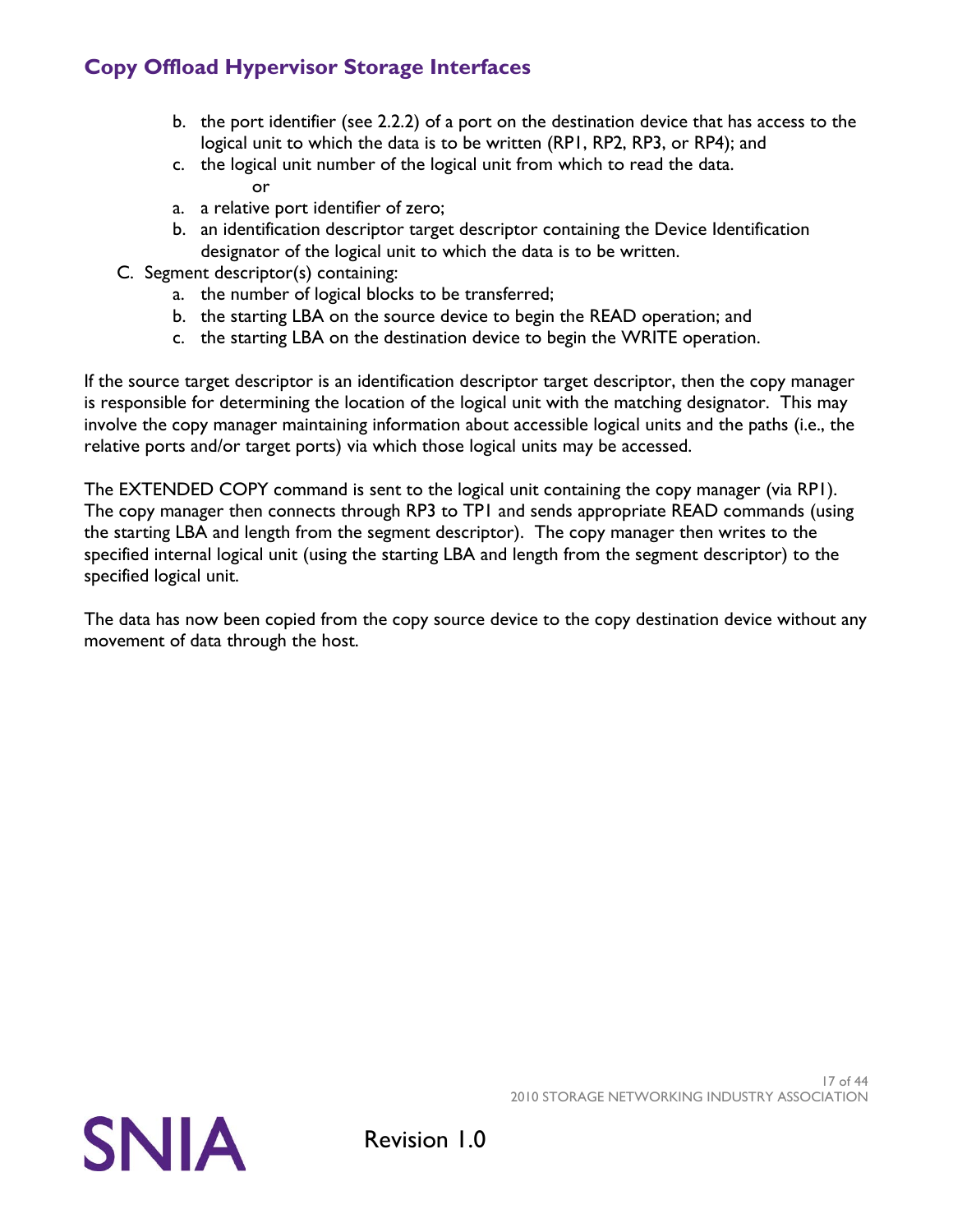

#### <span id="page-17-0"></span>**2.3.4 Internal Copy Operation**

**Figure 5 – Internal Copy Offload Operation**

<span id="page-17-1"></span>When a host wants to copy blocks from an internal source logical unit to another logical unit internal to the same array (see [Figure 5\)](#page-17-1). To perform copy offload, multiple descriptors are created to have the copy manager perform this operation on behalf of the requesting host:

- A. A source target descriptor containing:
	- a. a relative port identifier of zero;
	- b. an identification descriptor target descriptor containing the Device Identification designator of the logical unit from which to read the data.
- B. A destination target descriptor containing:
	- a. a relative port identifier of zero;
	- b. an identification descriptor target descriptor containing the Device Identification designator of the logical unit to which the data is to be written.
- C. Segment descriptor(s) containing:
	- a. the number of logical blocks to be transferred;
	- b. the starting LBA on the source device to begin the READ operation; and
	- c. the starting LBA on the destination device to begin the WRITE operation.

If the copy source device and the copy destination device are the same logical unit, then a single target descriptor may be used, with the segment descriptor referencing the same descriptor for both the source and the destination.

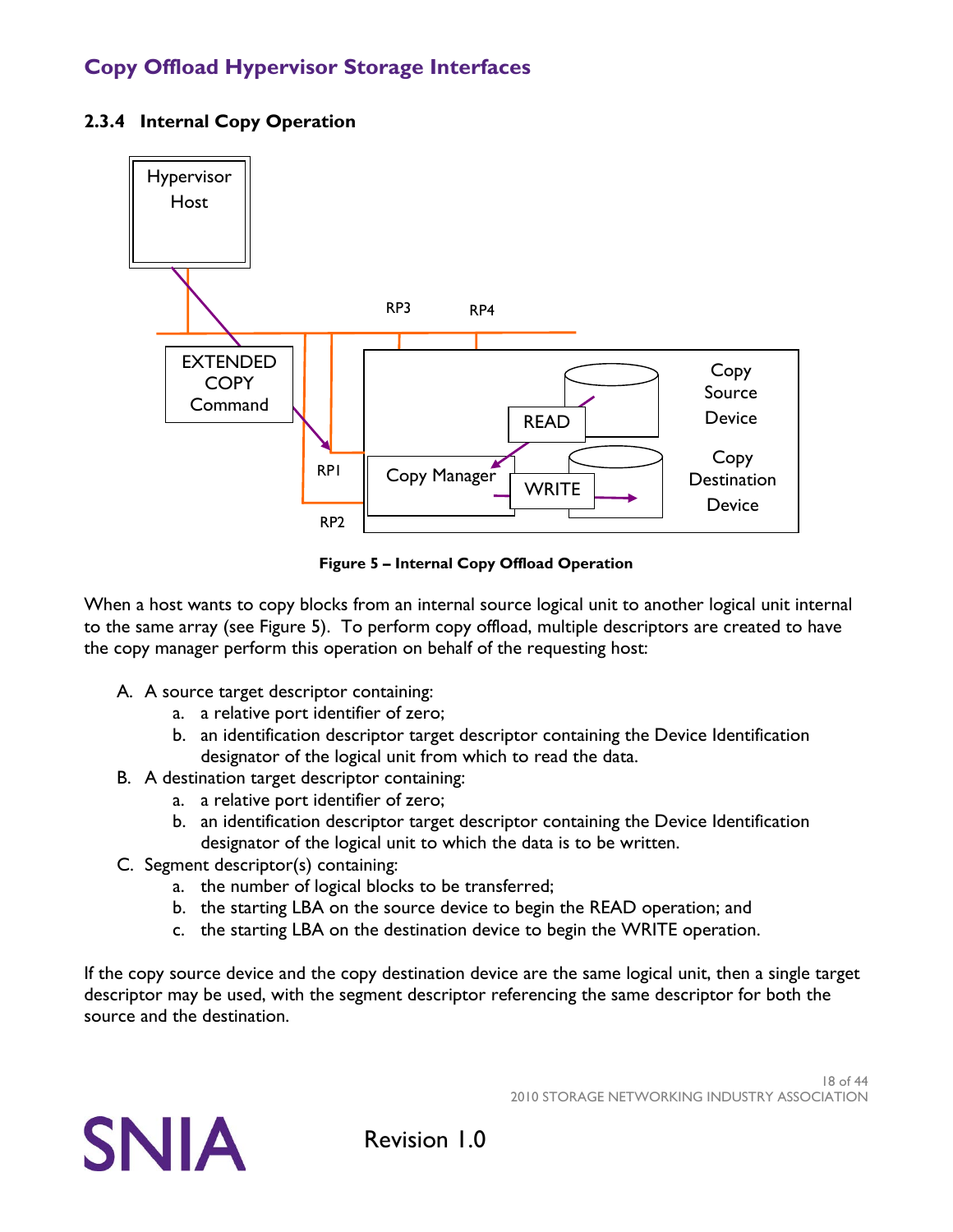The EXTENDED COPY command is sent to the logical unit containing the copy manager (via RP1). The copy manager then reads from the specified internal logical unit (using the starting LBA and length from the segment descriptor). The copy manager then writes to the specified internal logical unit (using the starting LBA and length from the segment descriptor).

The data has now been copied from the copy source device to the copy destination device without any movement of data through the host.



#### <span id="page-18-0"></span>**2.3.5 IP Copy Service Operation**

**Figure 6 – IP Copy Service Operation**

<span id="page-18-1"></span>When a host wants to copy blocks from an external source device to an internal destination device (see [Figure 6\)](#page-18-1) using an IP copy service, these procedures are used. To perform copy offload, multiple descriptors are created to have the copy manager perform this operation on behalf of the requesting host:

- A. An IP Copy Service target descriptor containing:
	- a. the IP address of the copy service obtained from the Management Network Address VPD page (85h) of the source logical unit;
	- b. an identification description designator containing the Device Identification designator of the logical unit from which to read the data.
- B. A destination target descriptor containing:
	- a. a relative port identifier of zero;

**SNIA**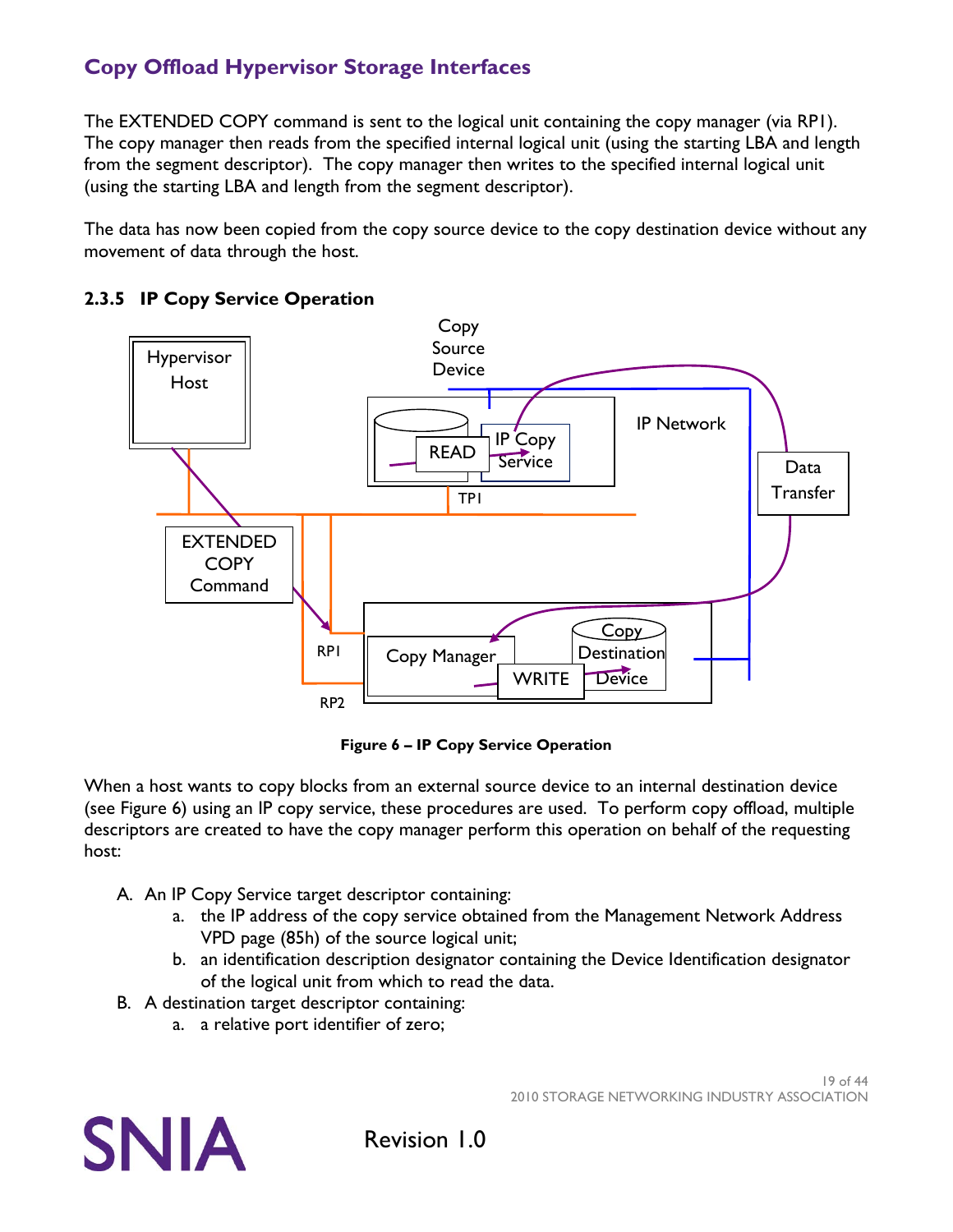- b. an identification description designator containing the Device Identification designator of the logical unit to which the data is to be written.
- C. Segment descriptor(s) containing:
	- a. the number of logical blocks to be transferred;
	- b. the starting LBA on the source device to begin the READ operation; and
	- c. the starting LBA on the destination device to begin the WRITE operation.

The EXTENDED COPY command is sent to the destination logical unit. The copy manager supplies the necessary information from the EXTENDED COPY command that describes the source device, and the logical blocks to be transferred to the copy service at the specified IP address. The copy manager and copy service then perform the necessary transfers over an IP network to transfer the data from the source device to the destination device. The protocol used to perform this transfer is not standardized, and as such, this sequence may only be used when stated explicitly by an array vendor.

The data has now been copied from the copy source device to the copy destination device without any movement of data through the host.

### <span id="page-19-0"></span>**2.4 Reservation Considerations**

SCSI Reservations are used to control access to logical units. These reservations may impact the ability of the copy manager to access a logical unit.

If the RESERVE command (see SPC-2) is issued to a logical unit, that logical unit cannot be accessed by the copy manager because the logical unit is reserved for the exclusive use of the single initiator that issued the RESERVE command.

If reservations are required to restrict access to a logical unit, and a copy manager is also expected to access that logical unit, then the PERSISTENT RESERVE IN/OUT commands must be used to create the reservation. There are two methods available through persistent reservations to enable this capability:

- A. The host creating the reservation may set the SPEC\_I\_PT bit (see PERSISTENT RESERVE OUT parameter data in SPC-4), and supply a TransportID list in the PERSISTENT RESERVE OUT command that creates the reservation. The Initiator identifier of the relative port in the copy manager that will be used to perform the copy operation must be set in the TransportID list. The relative port identifier used in the segment descriptor of the parameter data of the EXTENDED COPY command must be the relative port identifier of the Initiator identifier that was supplied in the TransportID list for the reservation.
- B. The host creating the reservation may use the REGISTER AND MOVE service action when creating the reservation. This allows the host to create the reservation, and transfer access ability created by that reservation to a port within the copy manager (the relative port identifier of the port within the target device and the TransportID of the copy managers initiating port

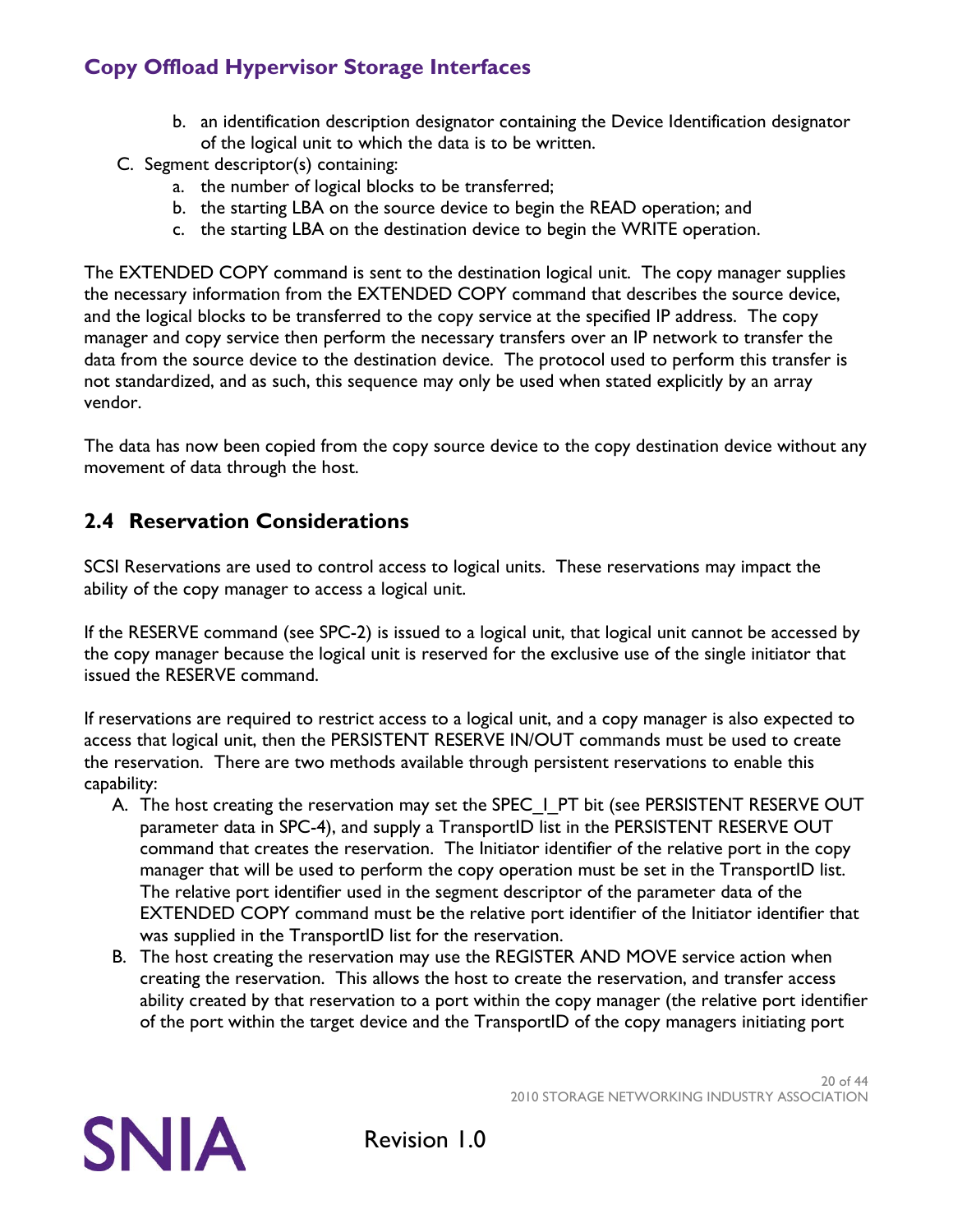are required for this operation). This method is described in the "Third party persistent reservations" section of SPC-4.

### <span id="page-20-0"></span>**2.5 General Considerations**

Hosts typically apply relatively short timers to each I/O operation they issue. In the case of the EXTENDED COPY command, the host must evaluate the request being made and evaluate what would be an appropriate timer. For example, an EXTENDED COPY that requested the transfer of 100 logical blocks would be expected to complete much faster than an EXTENDED COPY command that requested the transfer of 100 million logical blocks.

The EXTENDED COPY command parameter data includes a priority value. This value may be used by the hypervisor to indicate the priority of the offloaded copy operations relative to the priority of other operations being performed on the logical unit. A priority value of zero indicates that the EXTENDED COPY command operations have a higher priority than other operations. A priority value of one indicates that the EXTENDED COPY command operations have the same priority as other operations; with increasing values indicating lower priorities.

The actual impact of the use of the priority field may vary across different storage vendors.

The List Identifier field of the EXTENDED COPY parameter allows the hypervisor to tag each EXTENDED COPY operation with a unique identifier. This is needed if the hypervisor wishes to use the RECEIVE COPY RESULTS command to track the intermediate status of a particular EXTENDED COPY command. This may be useful for long lived copy operations, but only 255 of these identifiers can be used at any point in time. If more than 255 operations are expected, then these unique identifiers cannot be used. In addition, when operations are not expected to be long lived, these unique identifiers are not needed. The discovery process indicates whether this capability is supported by the device or not.

### <span id="page-20-1"></span>**2.6 Discovery**

Several methods may be used by a host to determine when the EXTENDED COPY command, COMPARE AND WRITE command, and/or UMAP command are available for use with a particular device.

### <span id="page-20-2"></span>**2.6.1 EXTENDED COPY command discovery**

To determine if the EXTENDED COPY command is supported:

- A. Issue the INQUIRY command, and examine the 3PC bit in the response. If the 3PC bit is set to one, the device supports the EXTENDED COPY command. The RECEIVE COPY RESULTS command with a service action code of OPERATING PARAMETERS (03h) will return descriptive information about support of the EXTENDED COPY command.
- B. Issue a REPORT SUPPORTED OPERATION CODES command (see SPC-4):

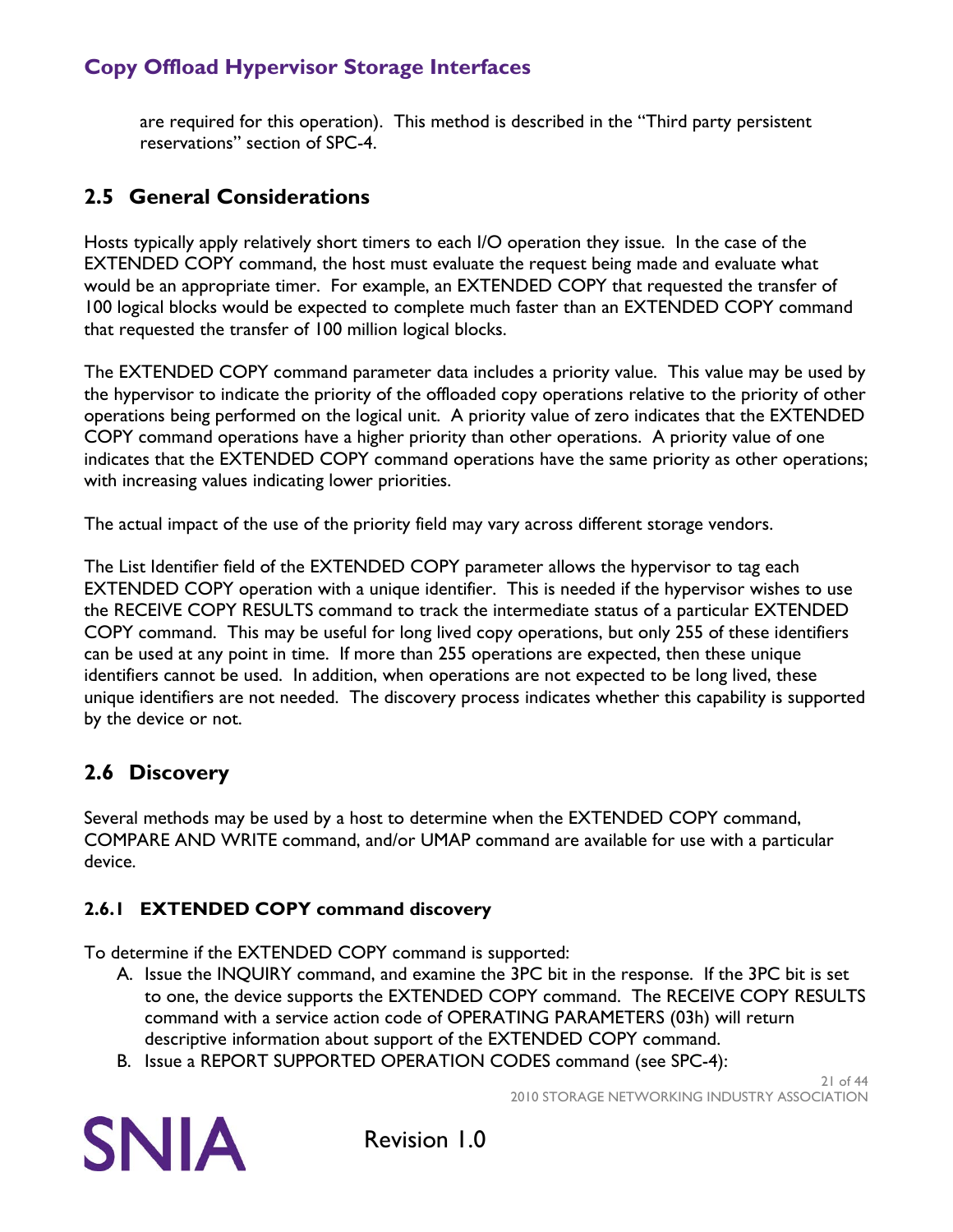- a. a generic request may be made to determine information about all supported operation codes (the reporting option set to 000b). This may be useful if a host wishes to determine the supported status of multiple commands with a single request; or
- b. a specific request (the reporting option set to 001b) may be made to determine just the supported status of the EXTENDED COPY command. Specifying a reporting option of 001b and a requested operation code of 83h will return the supported status of just the EXTENDED COPY command.
- C. Issue an EXTENDED COPY command specifying a parameter list length of zero. Devices that support the EXTENDED COPY command will return status of GOOD (while performing no copy operations), while devices that do not support the EXTENDED COPY command will return a status of CHECK CONDITION, a sense key of ILLEGAL REQUEST, and an ASC/Q of INVALID COMMAND OPERATION CODE.
- D. Issue a RECEIVE COPY RESULTS command with a service action code of OPERATING PARAMETERS (03h). If successful, the command will return descriptive information about support of the EXTENDED COPY command by the SCSI Device (such as if unique identifiers are required or not, the maximum number of target descriptors supported, maximum number of segment descriptors supported, maximum transfer size, maximum number of outstanding operations, etc).

### <span id="page-21-0"></span>**2.6.2 COMPARE AND WRITE command discovery**

To determine if the COMPARE AND WRITE command is supported:

- A. Issue a REPORT SUPPORTED OPERATION CODES command (see SPC-4):
	- a. a generic request may be made to determine information about all supported operation codes (the reporting option set to 000b). This may be useful if a host wishes to determine the supported status of multiple commands with a single request; or
	- b. a specific request (the reporting option set to 001b) may be made to determine just the supported status of the COMPARE AND WRITE command. Specifying a reporting option of 001b and a requested operation code of 89h will return the supported status of just the COMPARE AND WRITE command.
- B. Issue a COMPARE AND WRITE command specifying the number of blocks to transfer as zero. Devices that support the COMPARE AND WRITE command will return status of GOOD (and perform no actual operation), while devices that do not support the COMPARE AND WRITE command will return a status of CHECK CONDITION, a sense key of ILLEGAL REQUEST, and an ASC/Q of INVALID COMMAND OPERATION CODE.

### <span id="page-21-1"></span>**2.6.3 UNMAP operation discovery**

To determine if unmap operations are available:

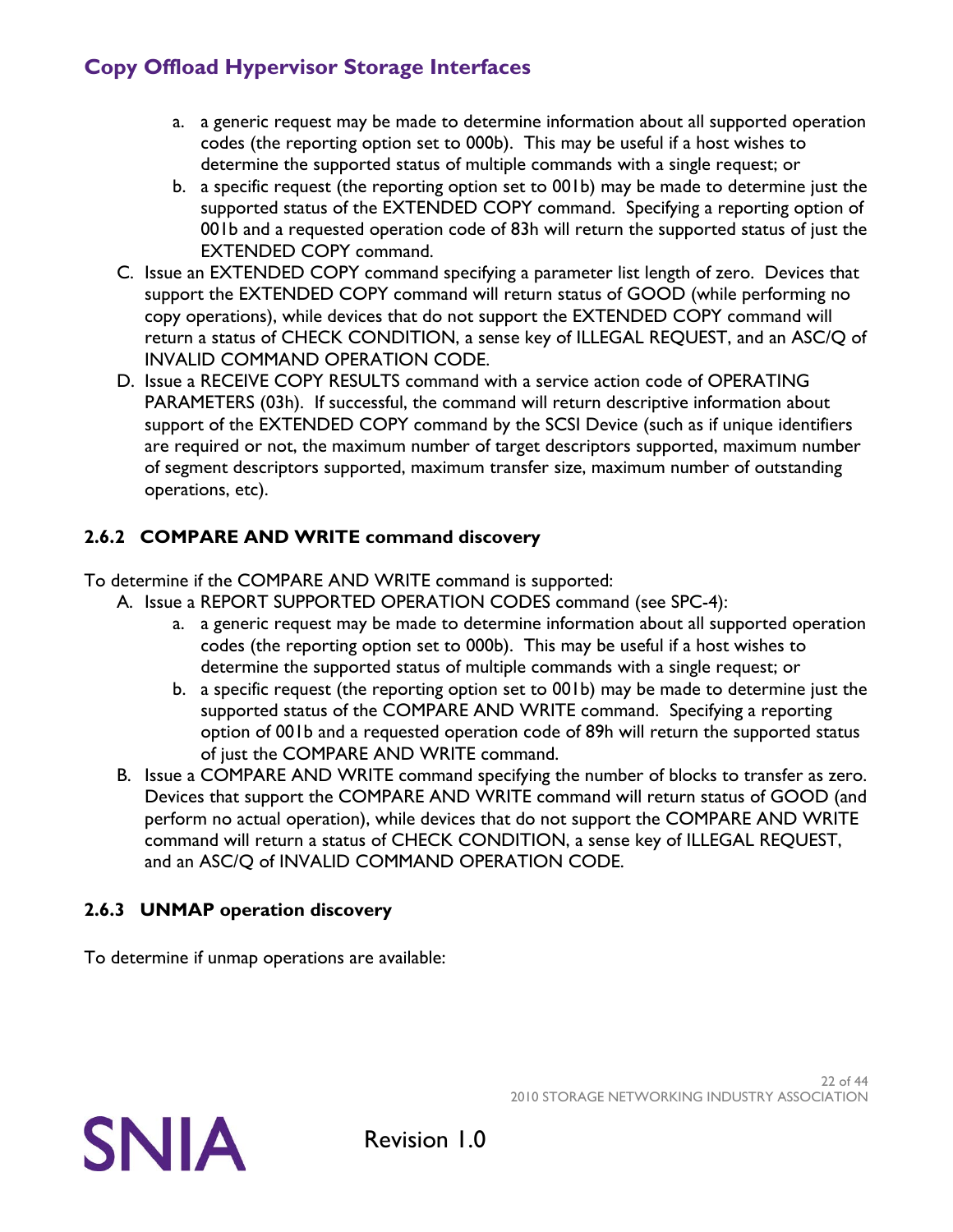- A. Issue a READ CAPACITY ([1](#page-22-1)6) command (see SBC-3) and examine the TPE<sup>1</sup> bit in the returned parameter data. A device that does not support READ CAPACITY (16) (i.e., returns a status of CHECK CONDITION, a sense key of ILLEGAL REQUEST, and an ASC/Q of INVALID COMMAND OPERATION CODE) does not support UNMAP operations. If the TPE bit is set to one, then the device supports the UNMAP command, and/or the WRITE SAME(16) command with the unmap bit.
- B. The TPR $Z^2$  $Z^2$  bit in the returned parameter data is a useful hint for unmap operations (particularly for unmap operations using the WRITE SAME command method).
- C. For devices that support unmap operations (the TPE bit set is to one):
	- a. if the device supports the UNMAP command, then the device may or may not support the WRITE SAME(16) command with the unmap bit set to one.
	- b. if the device does not support the UNMAP command, then the device does support the WRITE SAME (16) command with the unmap bit set to one.
	- c. if the device supports the WRITE SAME(16) command with the unmap bit set to one, then the device may or may not support the UNMAP command.
	- d. if the device does not support the WRITE SAME(16) command with the unmap bit set to one, then the device does support the UNMAP command.

### <span id="page-22-0"></span>**2.6.4 UNMAP command discovery**

To determine if the UNMAP command is supported:

- A. Issue a REPORT SUPPORTED OPERATION CODES command (see SPC-4):
	- a. a generic request may be made to determine information about all supported operation codes (the reporting option set to 000b). This may be useful if a host wishes to determine the supported status of multiple commands with a single request; or
	- b. a specific request (the reporting option set to 001b) may be made to determine just the supported status of the UNMAP command. Specifying a reporting option of 001b and a requested operation code of 42h will return the supported status of just the UNMAP command.
- B. Issue an UNMAP command specifying a parameter list length of zero. Devices that support the UNMAP command will return status of GOOD (while performing no unmap operations), while devices that do not support the UNMAP command will return a status of CHECK CONDITION, a sense key of ILLEGAL REQUEST, and an ASC/Q of INVALID COMMAND OPERATION CODE.
- C. Read the Block Limits VPD page (B0h). Devices that support the UNMAP command will report a non-zero value in the maximum unmap lba count field.
- D. Read the Thin Provisioning VPD page<sup>[3](#page-22-3)</sup> (B2h). Devices that support the UNMAP command will report the  $TPU<sup>4</sup>$  $TPU<sup>4</sup>$  $TPU<sup>4</sup>$  bit set to one.



<span id="page-22-4"></span><span id="page-22-3"></span> $\overline{a}$ 

<span id="page-22-1"></span> $<sup>1</sup>$  At this time, the name of the TPE bit is being evaluated by the T10 committee, and may be changed. The location</sup> however, is bit 7 of byte 14 of the READ CAPACITY (16) returned parameter data.

<span id="page-22-2"></span> $2$  The location of the TPRZ bit is bit 6 of byte 14 of the READ CAPACITY (16) returned parameter data.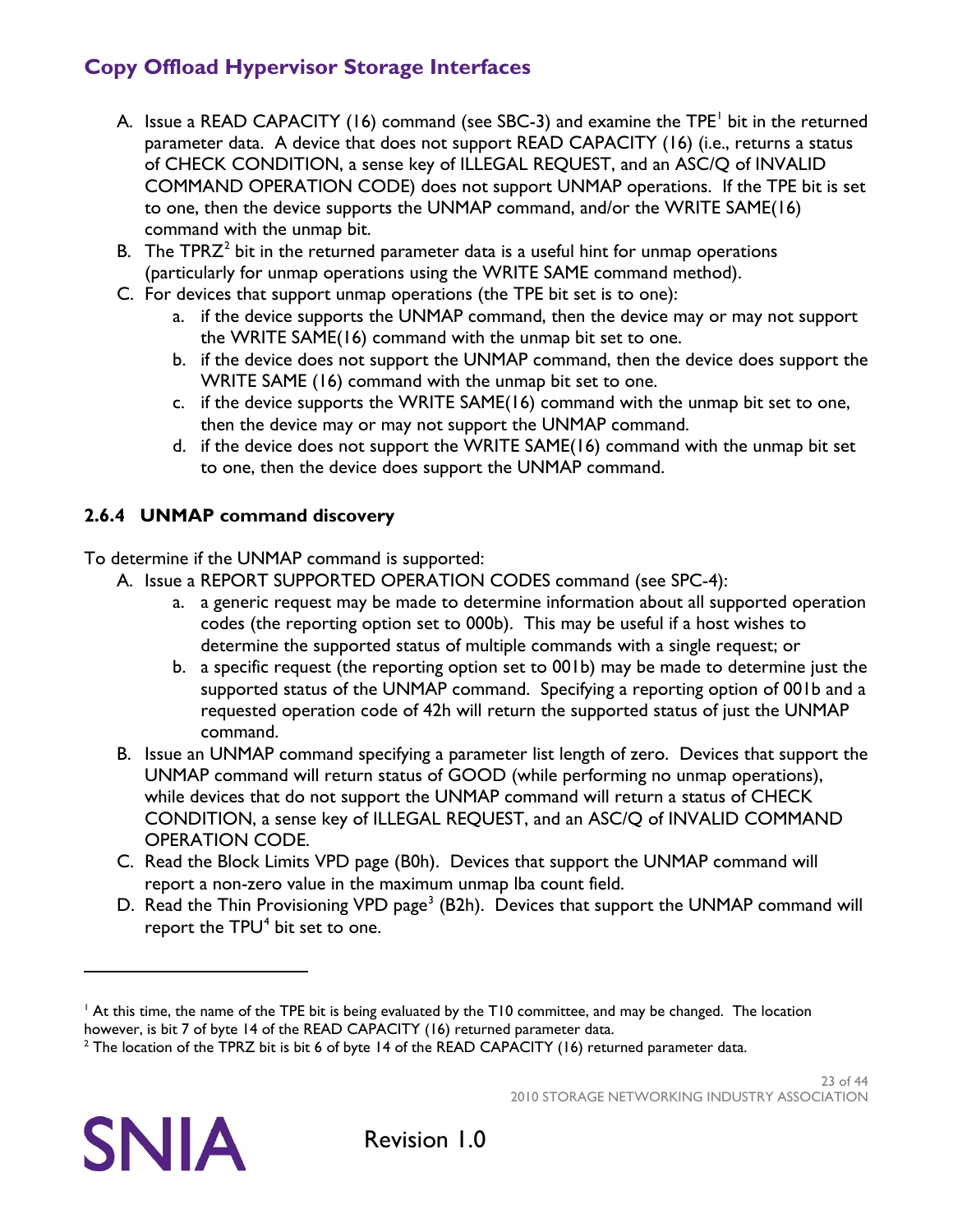#### <span id="page-23-0"></span>**2.6.5 WRITE SAME (16) command discovery**

To determine if the WRITE SAME command is supported:

- A. Issue a REPORT SUPPORTED OPERATION CODES command (see SPC-4):
	- a. a generic request may be made to determine information about all supported operation codes (the reporting option set to 000b). This may be useful if a host wishes to determine the supported status of multiple commands with a single request; or
	- b. a specific request (the reporting option set to 001b) may be made to determine just the supported status of the WRITE SAME (16) command. Specifying a reporting option of 001b and a requested operation code of 93h will return the supported status of just the WRITE SAME (16) command.
	- c. Examine the returned data and examine the CDB USAGE DATA to determine if the unmap bit is supported by the WRITE SAME(16) command.
- B. Read the Thin Provisioning VPD page<sup>[5](#page-23-1)</sup> (B2h). Devices that support the WRITE SAME command with the unmap bit set to one will report the TPWS<sup>[6](#page-23-2)</sup> bit set to one.

Unlike the EXTENDED COPY and UNMAP commands, specifying a number of logical blocks of zero cannot be used to determine if the WRITE SAME command is supported. While a device that does not support the UNMAP command will return a status of CHECK CONDITION, a sense key of ILLEGAL REQUEST, and an ASC/Q of INVALID COMMAND OPERATION CODE, a device that does support the WRITE SAME command treats a logical block count of zero, as a request to write the supplied data from the specified starting logical block address to the end of the media. Therefore, a WRITE SAME command with a number of logical blocks field set to zero cannot be used for discovery.

This use of a zero value to indicate a length of other than zero is unusual to SCSI. For this reason, it is possible devices may have non-compliant behavior related to a zero value in the length field (e,g., the command may return a status of CHECK CONDITION, with a sense key of ILLEGAL REQUEST when a zero transfer length is requested).

Some devices may support the WRITE SAME command only for the purpose of doing unmap operations, and therefore may return a status of CHECK CONDITION, with a sense key of ILLEGAL REQUEST when the data buffer contains any value other than all zeros.



 $\overline{a}$ 

<sup>&</sup>lt;sup>3</sup> At this time, the name of the Thin Provisioning VPD page is being evaluated by the T10 committee, and may be changed. The page is identified by page code B2h.

<sup>&</sup>lt;sup>4</sup> At this time, the name of the TPU bit is being evaluated by the T10 committee, and may be changed. The location is bit 7 of byte 5 of the VPD page.

<span id="page-23-1"></span><sup>&</sup>lt;sup>5</sup> At this time, the name of the Thin Provisioning VPD page is being evaluated by the T10 committee, and may be changed. The page is identified by page code B2h

<span id="page-23-2"></span><sup>&</sup>lt;sup>6</sup> At this time, the name of the TPWS bit is being evaluated by the T10 committee, and may be changed. The location however, is bit 6 of byte 5 of the VPD page.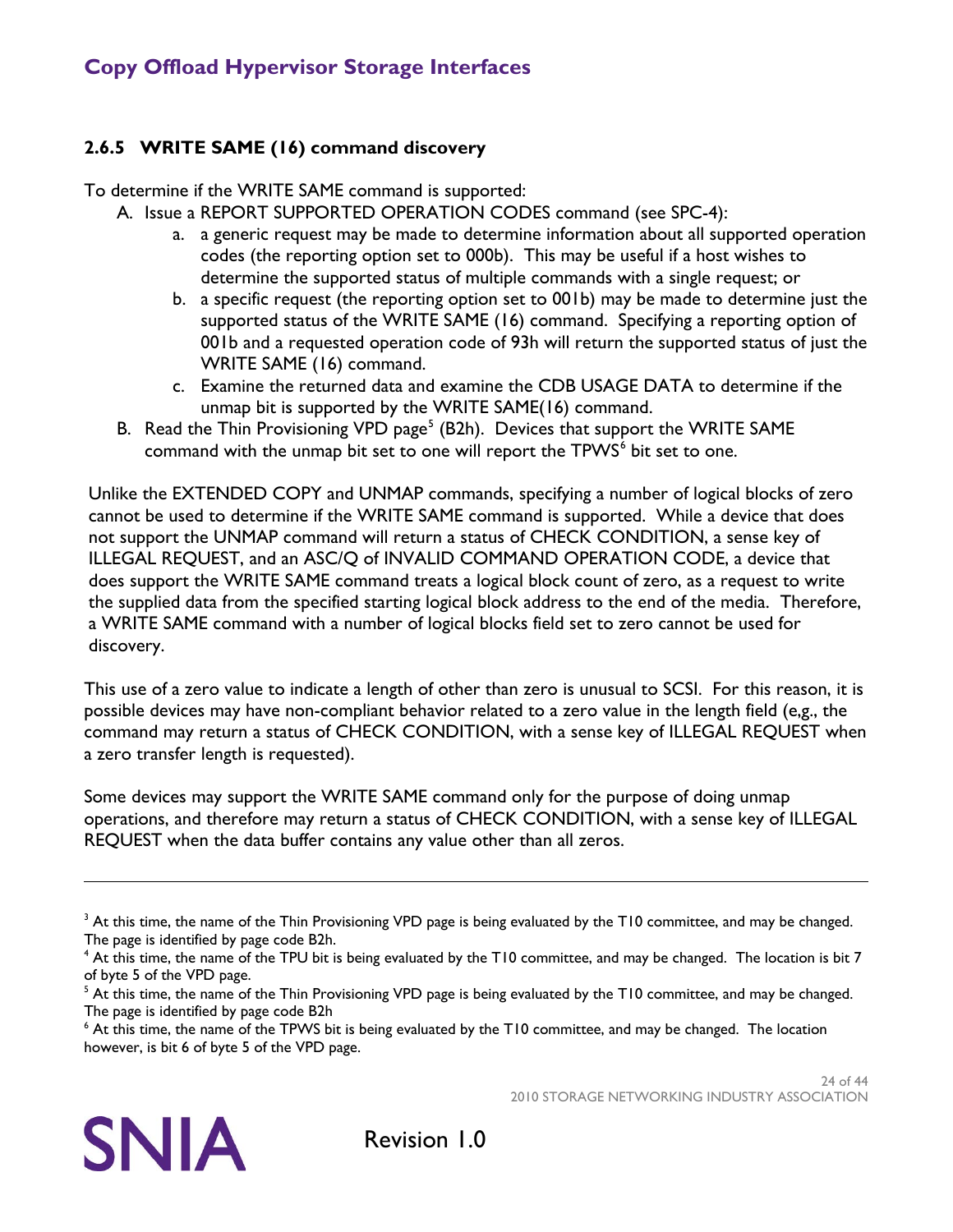#### <span id="page-24-0"></span>**2.6.6 Logical unit discovery requirement**

The host application making use of the EXTENDED COPY command must still be aware of the topology of the storage connectivity. Specifically, the application must know which logical units are within the appropriate domains so a copy manager or copy service may be used to perform the copy operations between the logical units.

### <span id="page-24-1"></span>**2.7 Target Descriptors**

#### <span id="page-24-2"></span>**2.7.1 Identification target descriptors**

The Identification descriptor target descriptor contains a Device Identification designator from VPD page 83h of the logical unit the descriptor is referencing. The designators supplied by the host are copied from INQUIRY VPD page 83h, and should have the association field set to 00b. These descriptors may be used to identify internal logical units, or if the copy manager maintains information about external logical units, these descriptors may also be used to identify external logical units.

#### <span id="page-24-3"></span>**2.7.2 Port type descriptors for Fibre Channel Targets**

For copy offload to or from a Fibre Channel device, when identification descriptor target descriptors are not used, the target descriptor should use the Fibre Channel N\_Port\_Name target descriptor (type E0h), or if necessary, the Fibre Channel N\_Port\_ID with N\_Port\_Name checking target descriptor (type E2h). Fibre Channel N\_Port\_ID target descriptors (type E1h) are not recommended.

#### <span id="page-24-4"></span>**2.7.3 Port type descriptors for iSCSI Targets**

For copy offload to or from iSCSI devices, when identification descriptor target descriptors are not used, the target descriptor may use either the IPv4 target descriptor or the IPv6 target descriptor.

#### <span id="page-24-5"></span>**2.7.4 Port type descriptors for SAS targets**

For copy offload to or from SAS devices, when identification descriptors target descriptors are not used, the target descriptor should use the SAS Serial SCSI Protocol target descriptor (type E9h).

#### <span id="page-24-6"></span>**2.7.5 Copy Service Descriptor**

For a copy offload operation using an IP Copy Service, the IP copy service target descriptor should be used.

## <span id="page-24-7"></span>**2.8 Completion**

At the completion of an EXTENDED COPY command, the copy manager returns status to the host. If the SCSI Status of the operation is GOOD, then the results of the requested transfer are available for use. If the SCSI Status is not GOOD, then a failure of some kind occurred. Well known SCSI events such as ACA ACTIVE, BUSY, QUEUE FULL, and others should be handled just as they are for other

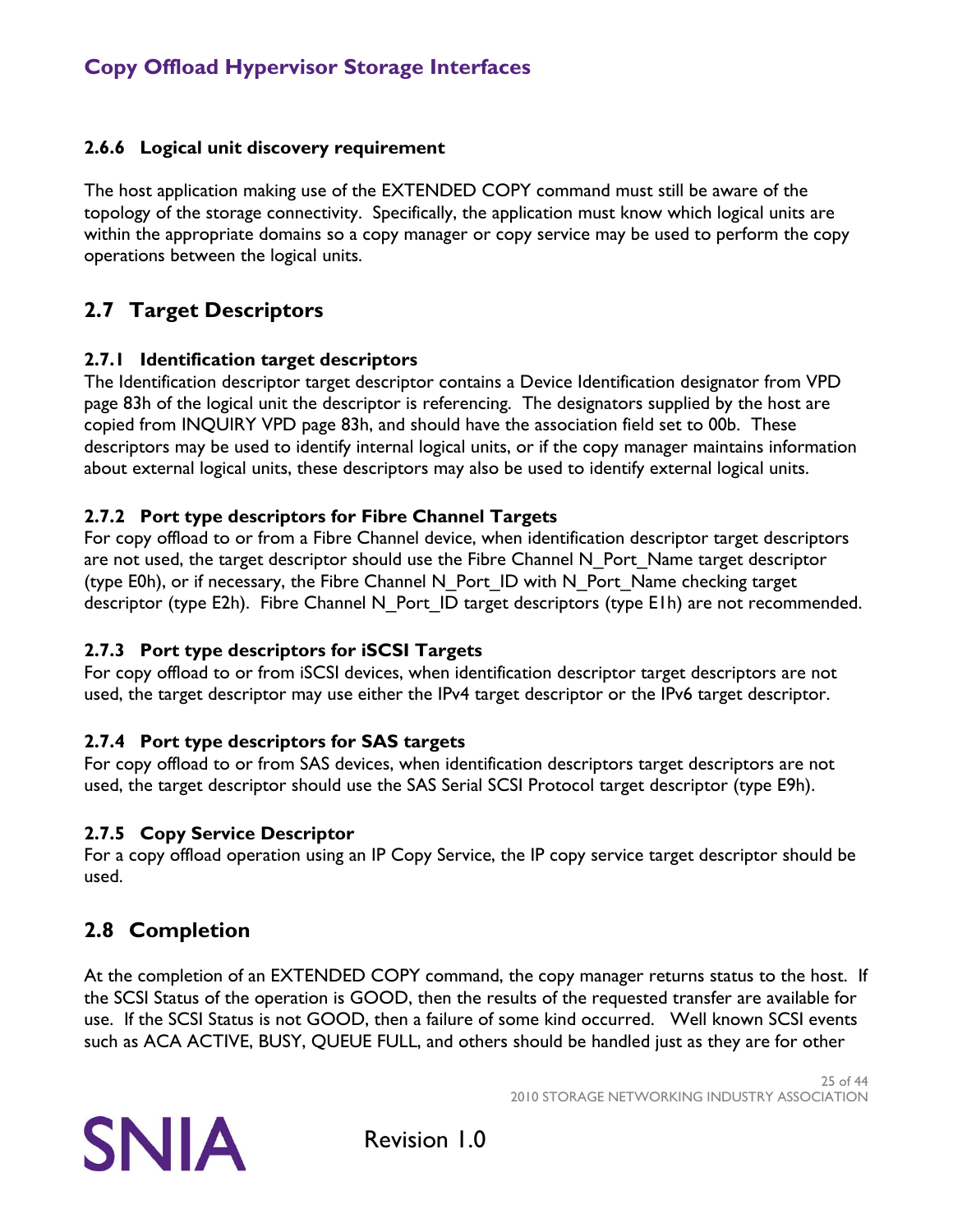commands. The status of CHECK CONDITION is returned along with Sense Data to include additional information about the specifics of the failure.

Command processing in the Copy Manager begins by validating portions of the command and parameter data. A failure of these checks (described in SPC4 as "Errors detected before starting processing of the segment descriptors") would mean that no data was transferred. Errors that occur after these checks (described in SPC4 as "Errors detected during processing of segment descriptors") would mean that data may or may not have been transferred; and are reported with the sense key set to COPY ABORTED.

Commands that are terminated with a sense key of ILLEGAL REQUEST and an additional sense code of PARAMETER LIST LENGTH ERROR, TOO MANY TARGET DESCRIPTORS, or TOO MANY SEGMENT DESCRIPTORS must be reformed with a shorter parameter list or fewer descriptors and reissued. The additional sense codes of INVALID FIELD IN CDB and INVALID FIELD IN PARAMETER LIST indicate command processing errors that must be corrected and the command reissued.

Commands that are terminated with a sense key of COPY ABORTED may have transferred some data, and the remainder of the sense data must be examined for the exact error condition. The sense data information field should be examined to determine if residual information has been returned for a partial transfer. In addition, if multiple segment descriptors are used, the third and fourth bytes of the command-specific information field of the sense data may be used to determine the segment number of the segment descriptor being processed at the time the error occurred. See SPC-4 for details.

When a copy operation is aborted (the Sense Key of the Sense Data is COPY ABORTED), the Field Pointer field within the Sense Key specific data of the Sense Data is used to indicate which target descriptor or segment descriptor encountered an error (see SPC4).

# <span id="page-25-0"></span>**3 Security Considerations**

Copy managers are initiators of I/O operations within the storage network. As such, the copy manager is able to read from and write to other logical units within the storage network. This ability creates the opportunity for special security considerations. While the SCSI Standard provides the ACCESS CONTROL IN/OUT command, these command are typically not implemented. Basic considerations are listed here to raise awareness of this topic for copy offload implementers.

When using Fibre Channel connectivity, if external copy operations are to be permitted, FC zoning within the fabric, if established, must be defined so that the ports of the storage array containing the copy manager are permitted access to the ports of the storage arrays from which data will be copied (the ports on the source device), and are permitted access to the ports of the storage arrays to which data will be copied (the ports on the destination device). In addition, in arrays that support LUN mapping and masking (the ability to enable or restrict access to a LUN to a subset of the possible initiators), the mapping and masking for source and/or destination logical units must be setup to include the FC initiators of the array that contains the copy manager.

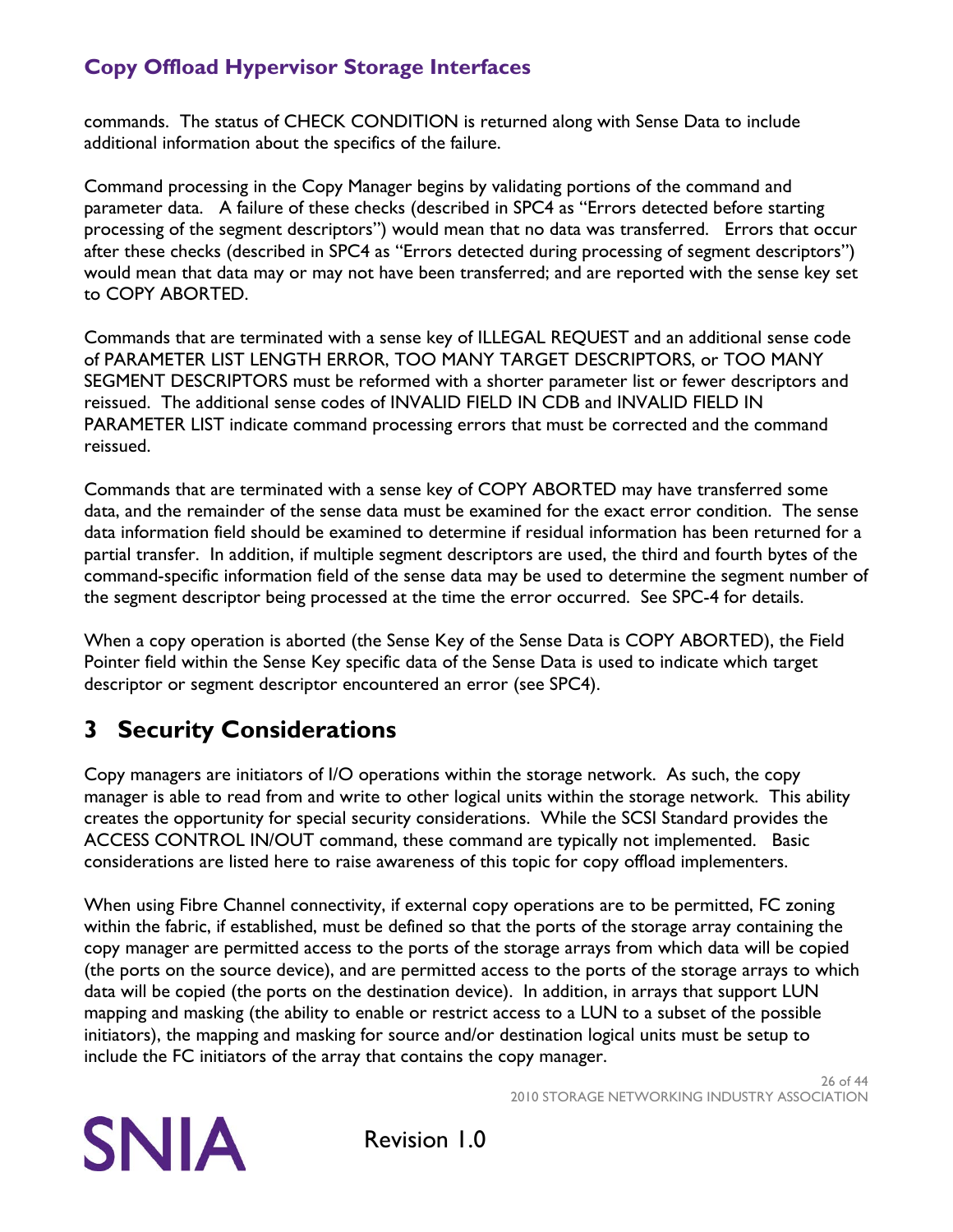If only internal copy operations are to be utilized, there are no FC zoning considerations. However, the copy manager is responsible to verify that the requesting application client (the host) is permitted read access to the source logical unit and write access to the destination logical unit. EXTENDED COPY commands that attempt access to logical units to which the host does not have appropriate access will be failed by the copy manager.

When using iSCSI, zoning does not apply, but rather, it is replaced by IP networking (including routing) considerations. The copy manager ports must have connectivity and active network paths to any external source and/or external destination devices. In addition, LUN mapping and masking considerations also apply to iSCSI connectivity.

Usage of an IP copy service requires IP networking (including routing) considerations. The copy manager must have connectivity and active network paths to allow communication with the IP copy service. There may also be other vendor unique security considerations involved with these configurations.

Extended Copy commands should be sent to the copy destination (rather than the source). Risks of inappropriate reads (while bad) are less dangerous than risks of inappropriate writes (corruption).

# <span id="page-26-0"></span>**4 Use Sequence**

### <span id="page-26-1"></span>**4.1 Sequence Diagram**

[Figure 7](#page-27-0) is a UML sequence diagram showing the data structures and components associated with a copy offload operation. The interactions of the data structures and components are shown, along with the basic sequence of operations involved in a copy offload operation. This figure is intended to convey the interactions with the hypervisor, and the copy related operations performed by the copy manager as a result of processing an EXTENDED COPY command received from the hypervisor. This figure does not show all the necessary transport specific protocol operations required between the copy manager and the source and/or destination devices such as discovery, login, logout, session management, etc.

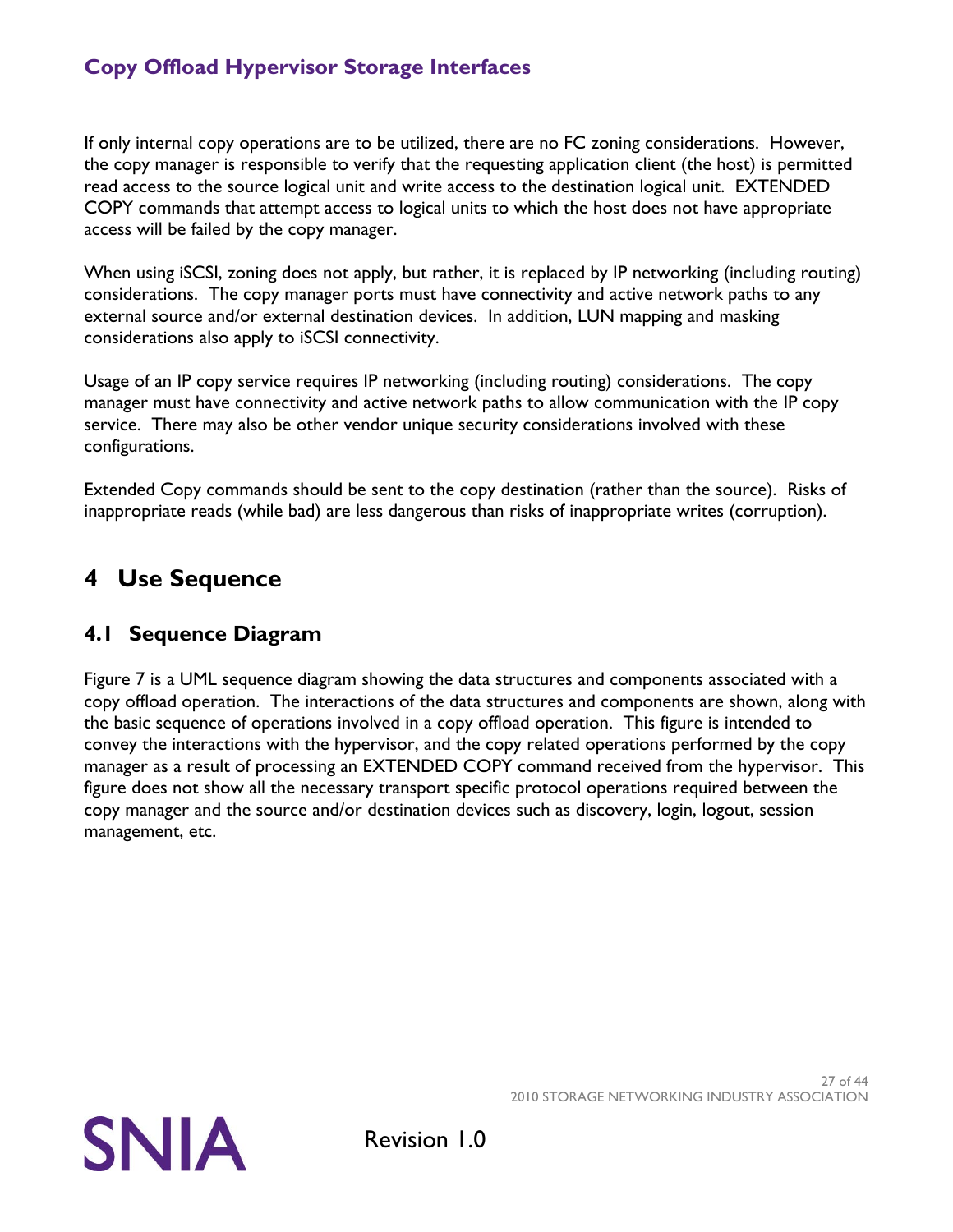

#### **Figure 7 – Copy Manager Sequence Diagram**

28 of 44 2010 STORAGE NETWORKING INDUSTRY ASSOCIATION

<span id="page-27-0"></span>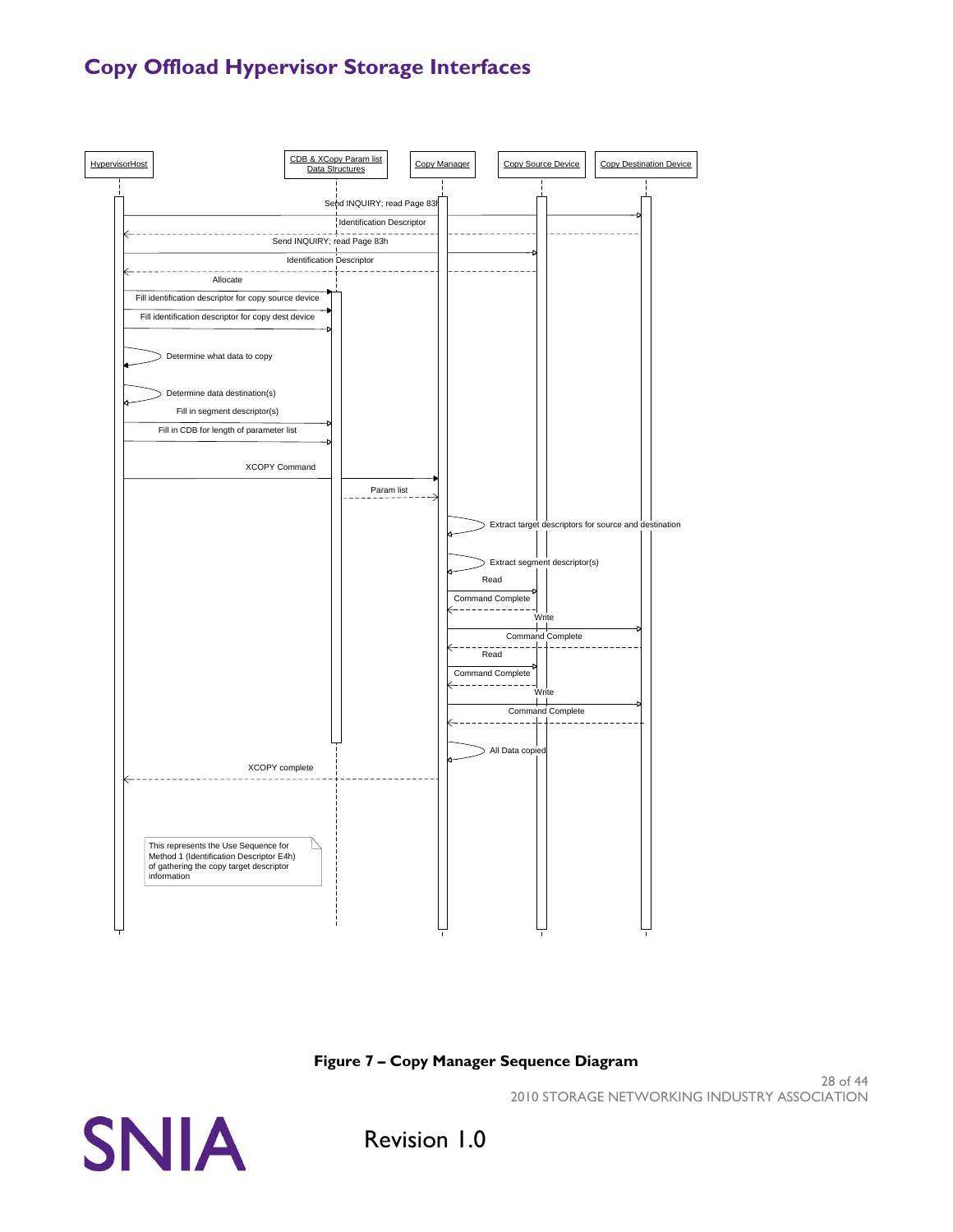### <span id="page-28-0"></span>**4.2 Gather Copy Target Descriptor Information**

The relative port identifier may be obtained from a port in the SCSI INQUIRY VPD page 83h data that is available from each port of a device. The relative port identifier descriptor has the ASSOCIATION field set to 01b and the DESIGNATOR field set to 4h.

When supplying the relative port identifier in the copy target descriptor, a value of zero indicates that the copy manager is not restricted to using a specific port, and may use any port to access the copy target device.

Method 1 identifies a logical unit using the Device Identification designator and for external logical units, requires that the copy manager maintain information about how to access those external logical units.

Methods 2, 3, 4, and 5 identify a logical unit using its logical unit number and for external logical units, the path to the external logical unit (by specifying the remote port name through which the logical unit is accessed).

Method 6 identifies a logical unit using the Device Identification designator and for external logical units, includes an IP address descriptor that identifies how to access those external logical units.

### <span id="page-28-1"></span>**4.2.1 Method 1 – Identification Descriptor (E4h)**

- 1) Determine the relative port identifier of the initiator Port within the device to be used by the copy manager for access to the copy target device.
- 2) Examine SCSI INQUIRY VPD page 83h of the copy target device. Search the list of Device Identification designators for a suitable descriptor.
- 3) Create an Identification descriptor target descriptor using this information.

### <span id="page-28-2"></span>**4.2.2 Method 2 – N\_Port\_Name target descriptor (E0h)**

- 1) Determine the relative port identifier of the initiator Port within the device to be used by the copy manager for access to the copy target device.
- 2) Determine the Logical Unit Identifier of the logical unit when accessed through the relative port identifier determined in step 1.
- 3) Determine the N\_Port\_Name defined by the PLOGI of the VN\_Port for the copy target device used to access the logical unit ID determined in step 2.
- 4) Create a Fibre Channel N Port Name target descriptor using this information.

### <span id="page-28-3"></span>**4.2.3 Method 3 – N\_Port\_ID target descriptor (E1h – not recommended)**

1) Determine the relative port identifier of the initiator Port within the device to be used by the copy manager for access to the copy target device.

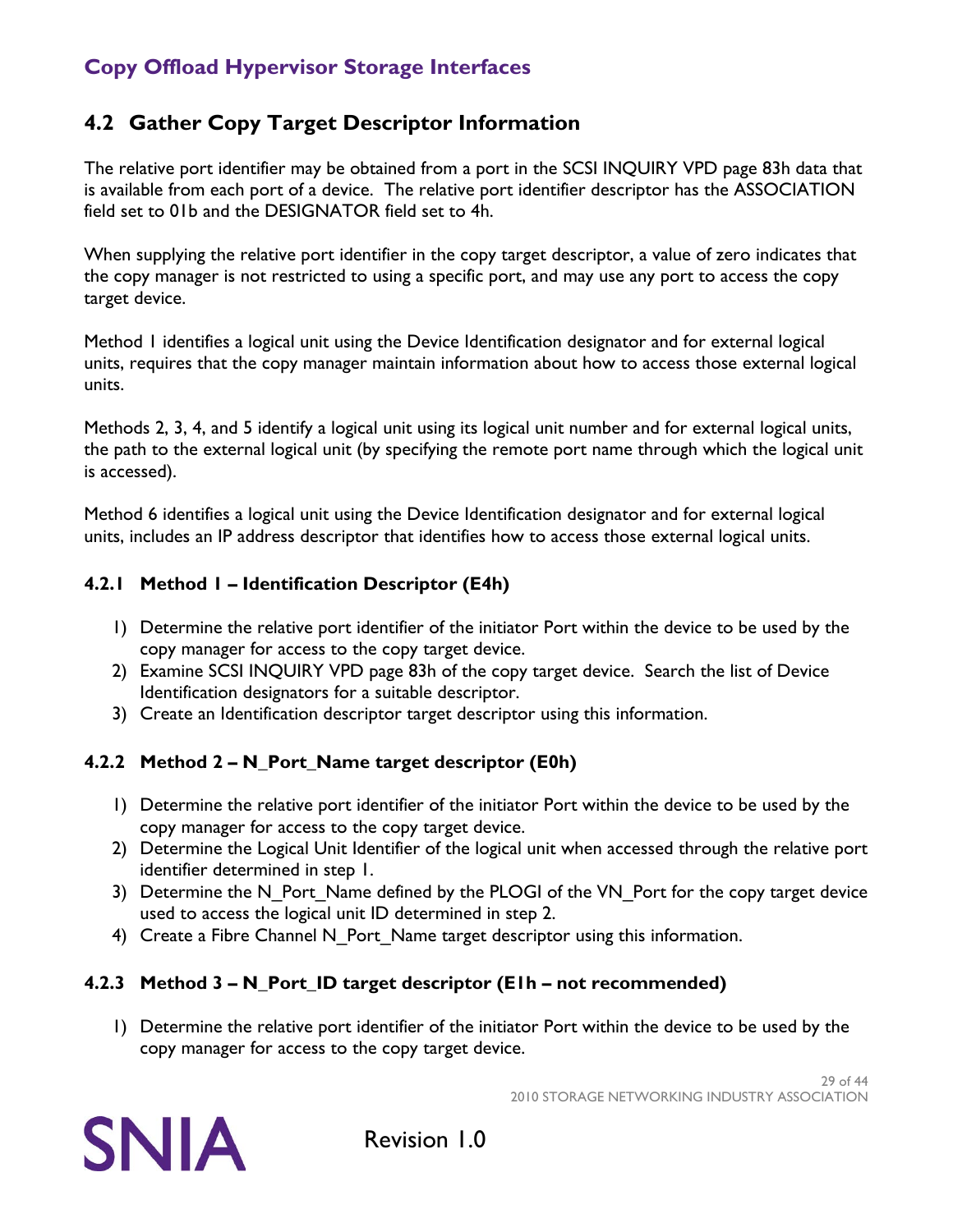- 2) Determine the Logical Unit Identifier of the logical unit when accessed through the relative port identifier determined in step 1.
- 3) Determine the D ID to be used in the transport frames of the copy target device used to access the logical unit ID determined in step 2.
- 4) Create a Fibre Channel N Port ID target descriptor using this information.

#### <span id="page-29-0"></span>**4.2.4 Method 4 – N\_Port\_ID with N\_Port\_Name checking target descriptor (E2h – nonfabric environments only)**

- 1) Determine the relative port identifier of the initiator Port within the device to be used by the copy manager for access to the copy target device.
- 2) Determine the Logical Unit Identifier of the logical unit when accessed through the relative port identifier determined in step 1.
- 3) Determine the D ID to be used in the transport frames of the target device used to access the logical unit ID determined in step 2.
- 4) Determine the N\_Port\_Name defined by the PLOGI of the VN\_Port for the copy target device used to access the logical unit ID determined in step 2.
- 5) Create a Fibre Channel N\_Port\_ID target descriptor with this information.

### <span id="page-29-1"></span>**4.2.5 Method 5 – iSCSI target descriptors (E5h and EAh)**

- 1) Determine the relative port identifier of the initiator port within the device to be used by the copy manager for access to the copy target device.
- 2) Determine the Logical unit Identifier of the logical unit on the iSCSI device when accessed through the relative port identifier determined in step 1.
- 3) Determine the iSCSI target device name.
- 4) Create the appropriate (IPv4 or IPv6) iSCSI target descriptor with this information.

### <span id="page-29-2"></span>**4.2.6 Method 6 – IP COPY Service descriptor (EBh)**

- 1) Examine SCSI INQUIRY VPD page 85h of the copy target device. Search the list of Network Service Descriptors for a Copy Service (type 06h).
- 2) Examine SCSI INQUIRY VPD page 83h of the copy target device. Search the list of Device Identification designators for a suitable descriptor.
- 3) Create an IP Copy Service target descriptor with this information.

### <span id="page-29-3"></span>**4.2.7 Method 7 – SAS Serial SCSI Protocol target descriptor (E9h)**

- 1) Determine the relative port identifier of the initiator port within the device to be used by the copy manager for acess to the copy target device.
- 2) Determine the Logical unit Identifier of the logical unit on the SAS device when accessed through the relative port identifier determined in step 1.
- 3) Determine the SAS Address of the target device.

30 of 44 2010 STORAGE NETWORKING INDUSTRY ASSOCIATION

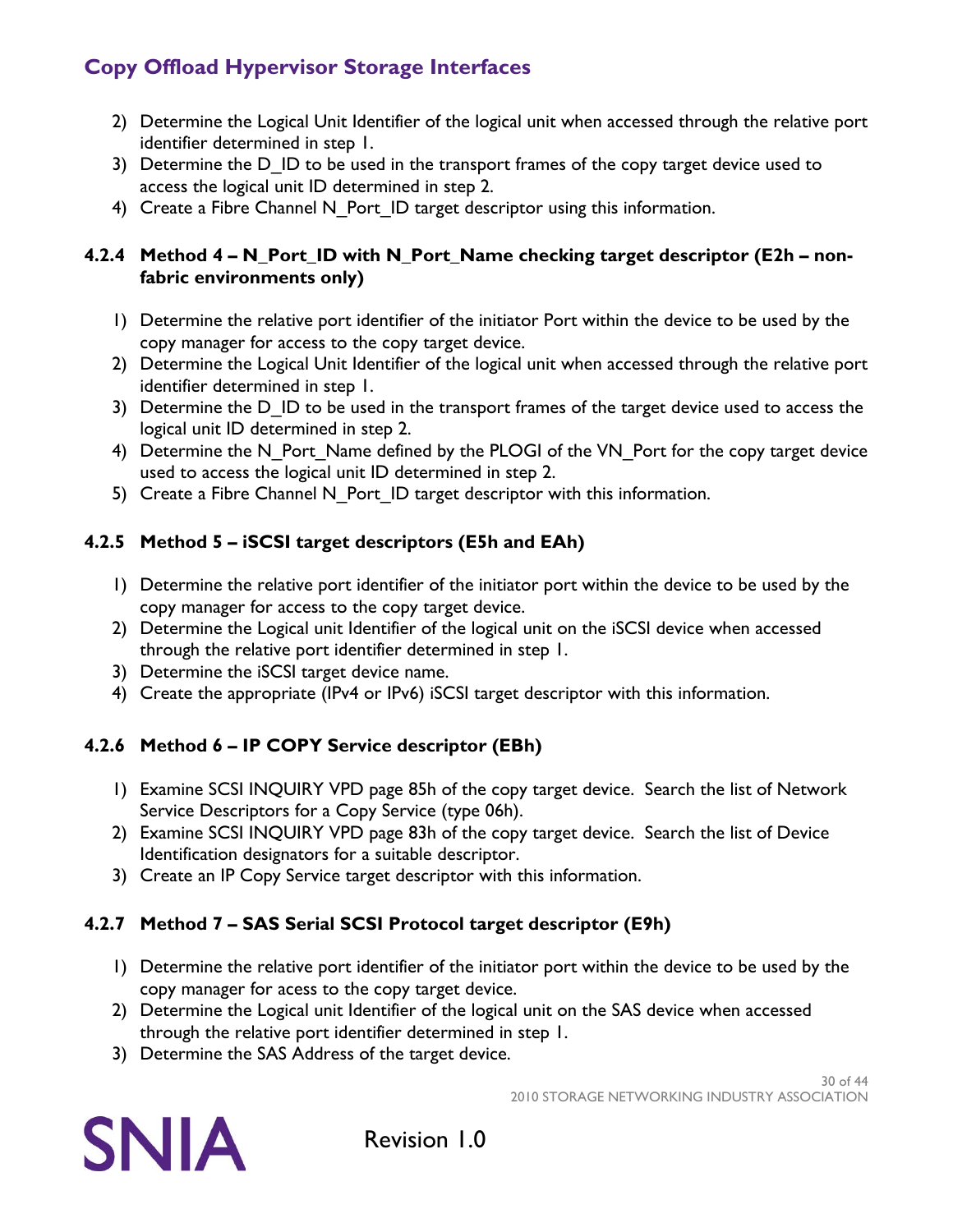4) Create a SAS Serial SCSI Protocol target descriptor with this information.

### <span id="page-30-0"></span>**4.3 Gather Segment Descriptor Information (02h)**

- 1) Determine the starting LBA on the copy source device to begin the read operation.
- 2) Determine the starting LBA on the copy destination device to begin the write operation.
- 3) Determine the length of the copy (the number of logical blocks to copy). This value is used both for the number of blocks to read and the number of blocks to write.

### <span id="page-30-1"></span>**4.4 Build the Extended Copy Parameter list**

- 1) Allocate space for parameter list
- 2) Fill in target descriptor for copy source device
- 3) Fill in target descriptor for copy destination device (if different than the copy source)
- 4) Fill in segment descriptor(s):
	- a) index of the copy source device target descriptor
	- b) index of the copy destination device target descriptor
	- c) number of logical blocks to read and write
	- d) starting LBA on the copy source device
	- e) starting LBA on the copy destination device
- 5) Fill in the CDB with the length of the parameter list
- 6) Send the command to the copy destination device

## <span id="page-30-2"></span>**4.5 Copying a Virtual Disk**

The EXTENDED COPY command may be used to create a copy of a virtual disk with no burden on the server/hypervisor to optimize hypervisor performance. This may be used to provision a new virtual machine. For example, an administrator may wish to copy a known good "golden image".

The steps above are used to build the appropriate copy parameter list to copy a virtual disk. In the following example (see [Figure 8\)](#page-31-0), a virtual disk occupies 3 segments of a container that resides on 2 logical units (segment 1 and 2 reside on logical unit number 1, while segment 3 resides on logical unit number 3). This virtual disk is to be copied to a container that resides on logical unit number 6 and logical unit number 9.

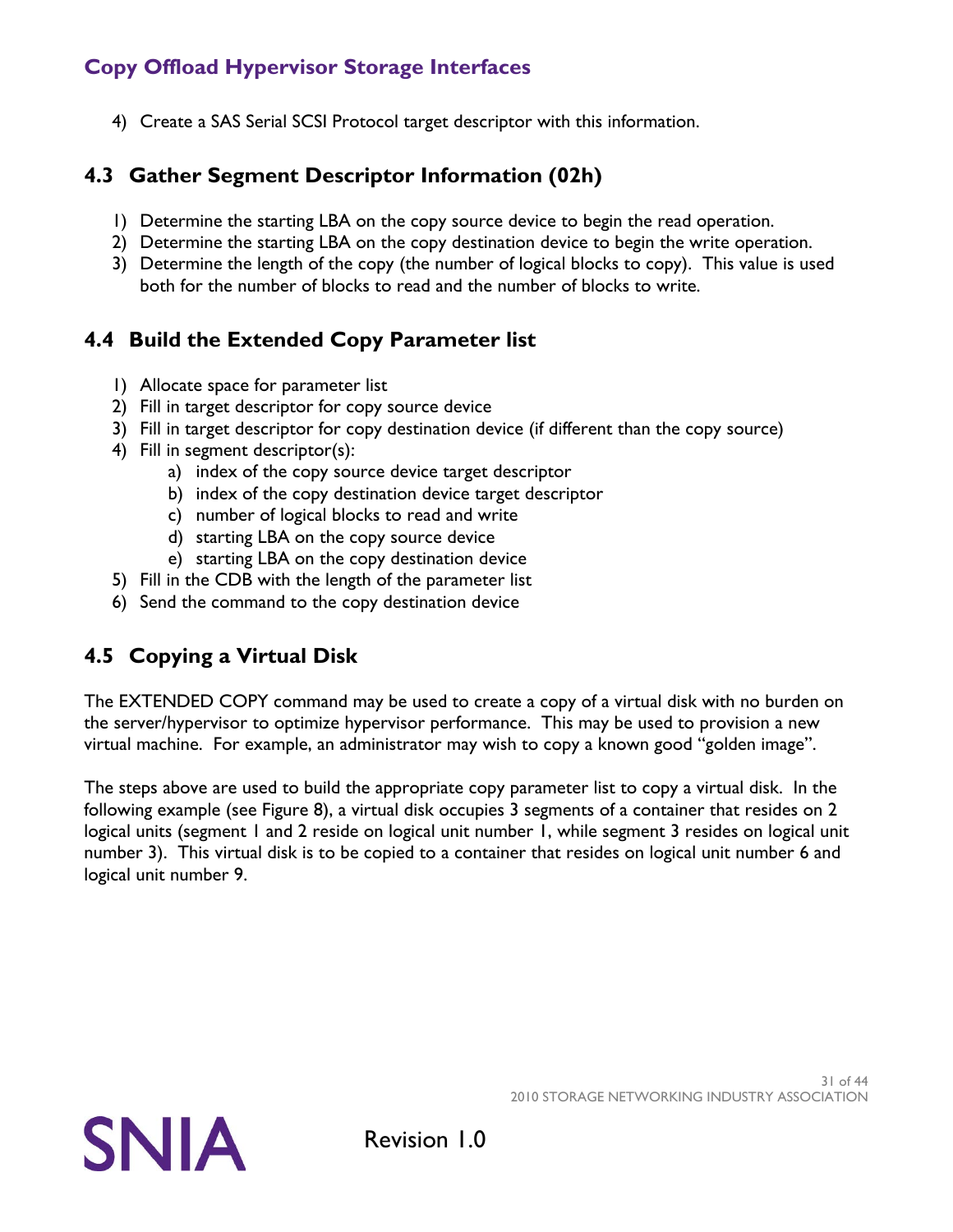

**Figure 8 – Example Copy of a Virtual Disk in a Container**

<span id="page-31-0"></span>A single EXTENDED COPY command parameter list may be built (see [Table 1\)](#page-32-0) that contains multiple segment descriptors. The segment descriptor for segment 1 points to the source target descriptor for LUN 1 and the destination target descriptor for LUN 6. The segment descriptor for segment 2 points to the source target descriptor for LUN 1 and the destination target descriptor for LUN 9. The segment descriptor for segment 3 points to the source target descriptor for LUN 3 and the destination target descriptor for LUN 9. Each segment descriptor contains two pointers to copy target descriptors (one for the source logical unit, and one for the destination logical unit). In addition, the starting LBA on the source logical unit, the starting LBA on the destination logical unit, and the number of logical blocks to transfer are included in the segment descriptor.



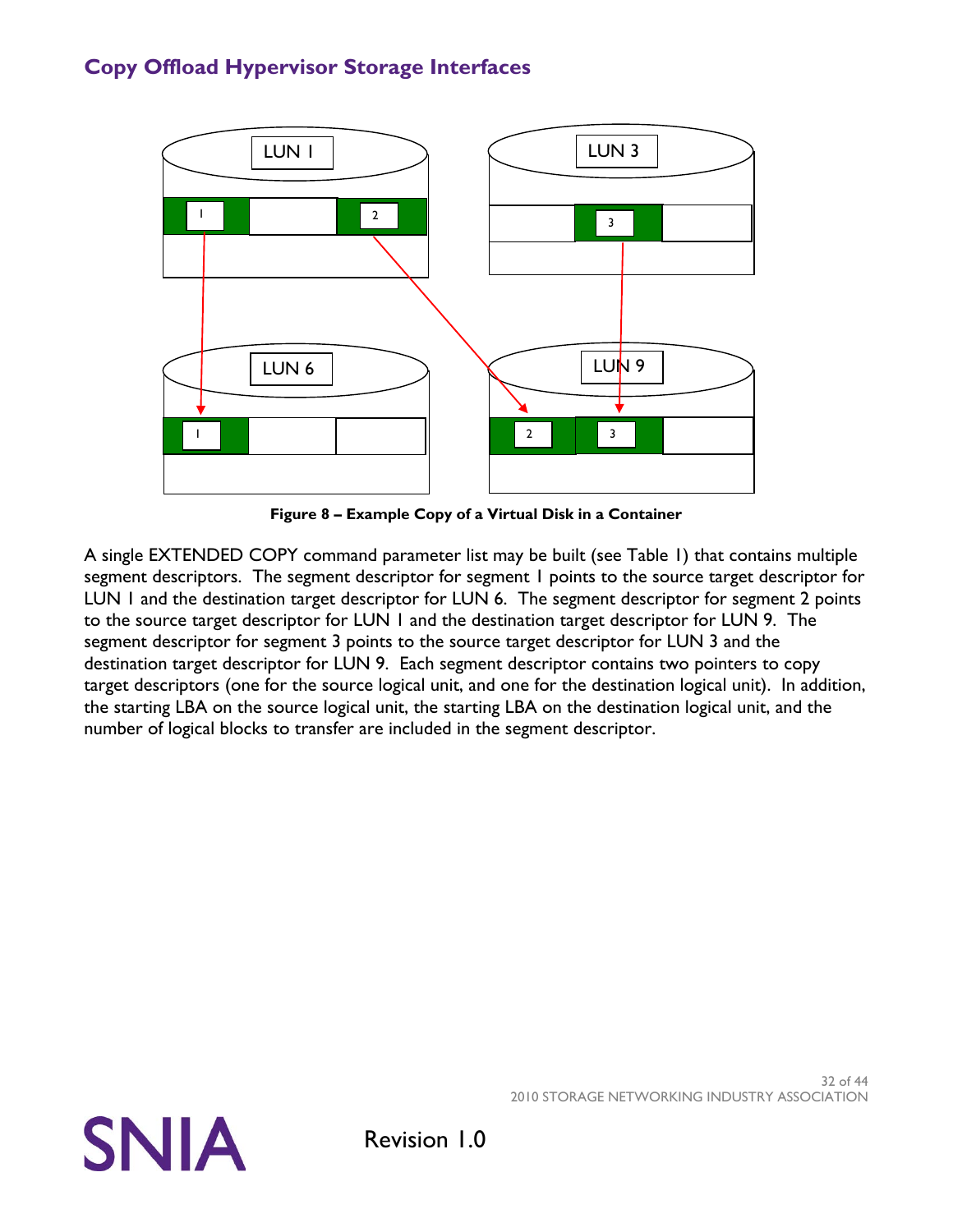

**Table 1 – Single Parameter List Example**

<span id="page-32-0"></span>Multiple EXTENDED COPY command parameter lists may also be built where a unique EXTENDED COPY command is sent to the copy manager that describes only one portion of the copy offload operation per EXTENDED COPY command. This is shown in [Table 2,](#page-32-2) [Table](#page-33-3) 3, and [Table 4.](#page-33-4)



**Table 2 – Parameter List to copy Segment 1**

<span id="page-32-2"></span><span id="page-32-1"></span>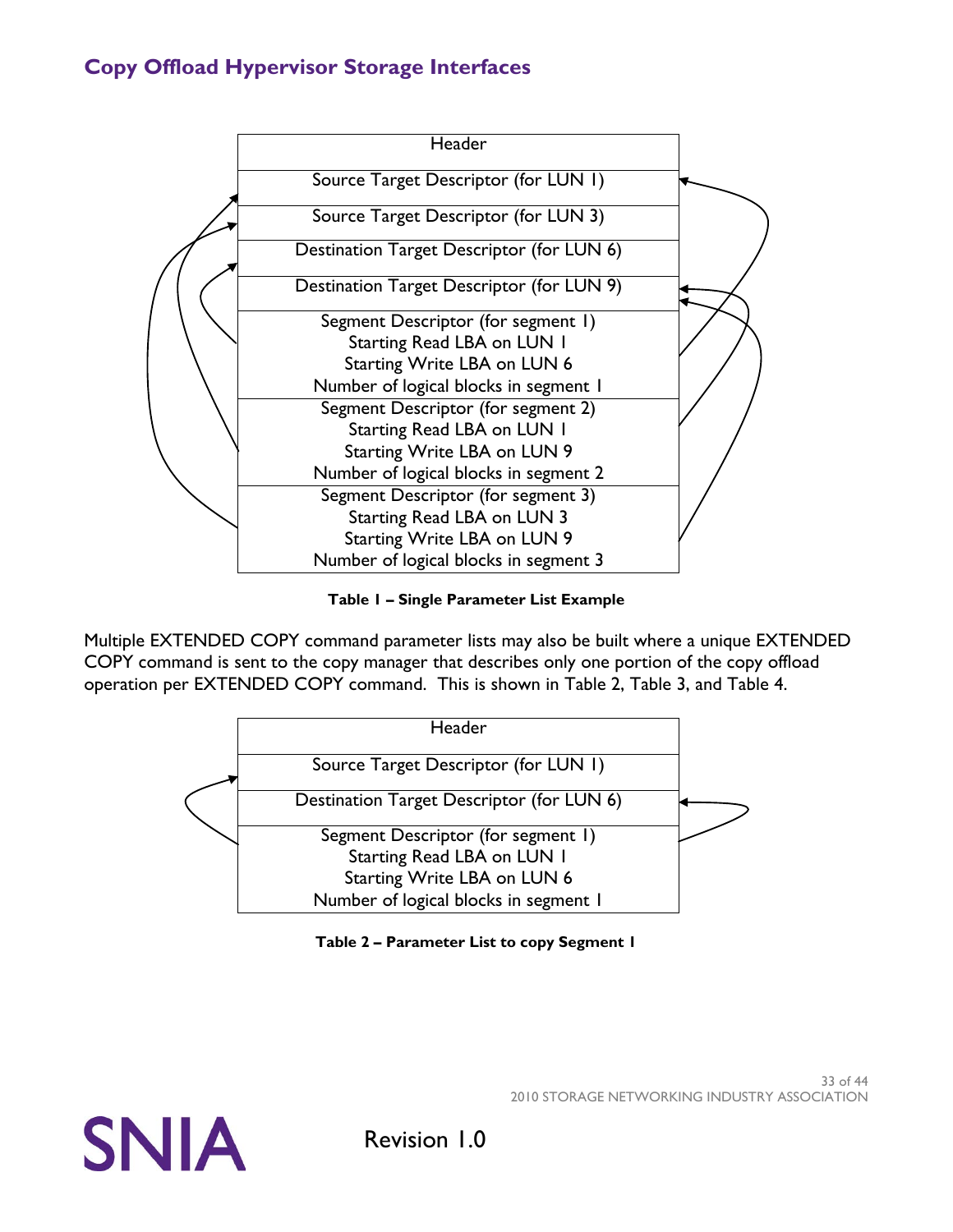

#### **Table 3 – Parameter List to copy Segment 2**

<span id="page-33-3"></span><span id="page-33-1"></span>

**Table 4 – Parameter List to copy Segment 3**

<span id="page-33-4"></span><span id="page-33-2"></span>In general, the more information contained within a single EXTENDED COPY command, the more efficient and higher performance will be the copy offload operation. However, the more information contained within a single EXTENDED COPY command, the more complex the processing, and error tracking should a failure occur. This tradeoff must be made by the application performing the copy offload operation.

## <span id="page-33-0"></span>**4.6 Copying an Entire Logical Unit**

The EXTENDED COPY command may be used to copy an entire logical unit with no burden on the server/hypervisor to optimize hypervisor performance. This operation may be used, for example, when a new virtual infrastructure is provisioned for a new office, business unit, user group, or test/development environment.

This sequence may be done via a single EXTENDED COPY command, where the starting LBA is set to zero, and the length is set to the total number of logical blocks on the logical unit, or this copy may be done using a single EXTENDED COPY command that contains multiple segment descriptors, where each segment is described independently. Alternatively, multiple independent EXTENDED COPY commands may be used; each copying just a segment of the blocks on the logical unit.

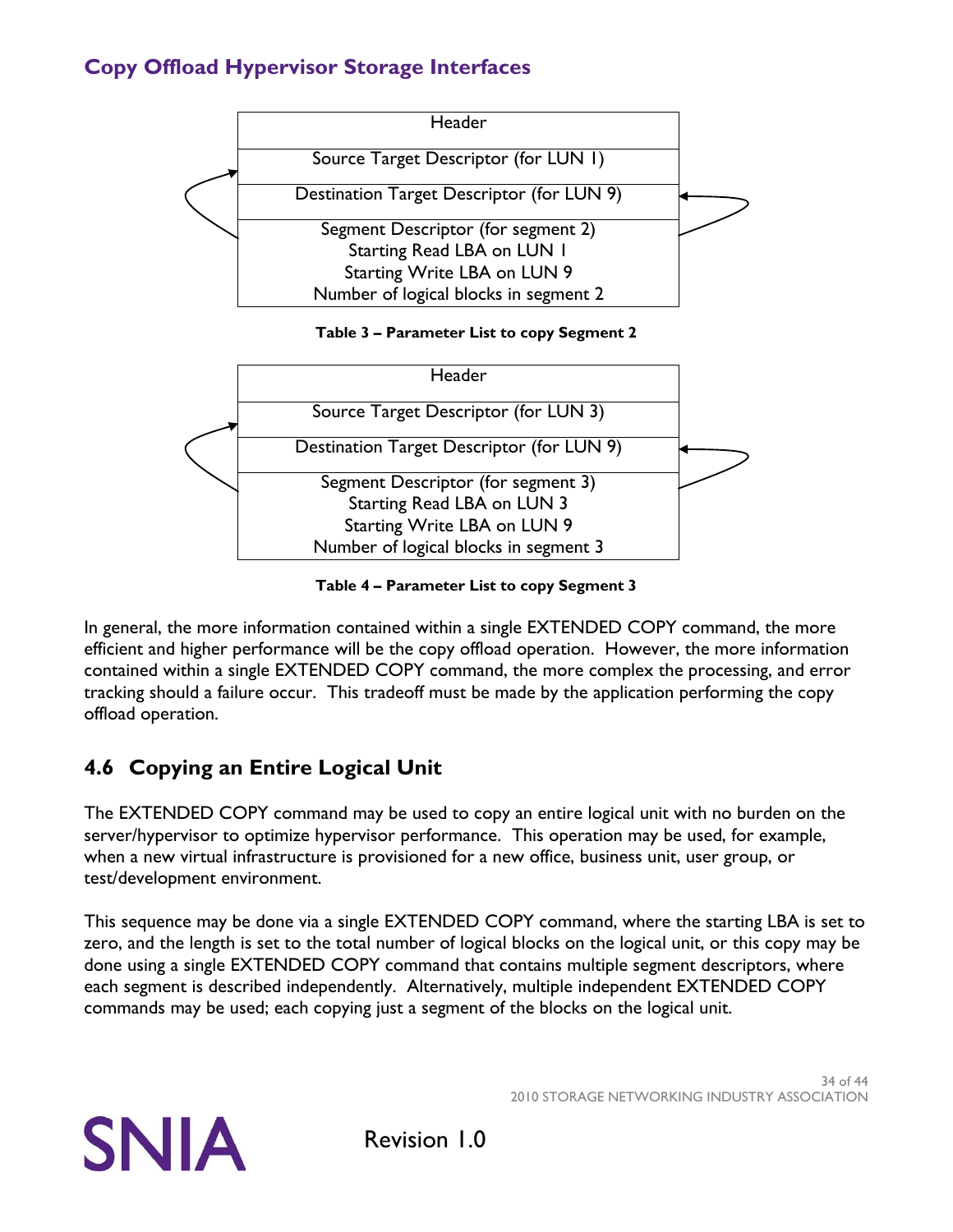

**Figure 9 – Example of Copying an Entire Logical Unit**

<span id="page-34-1"></span>In this example, the entire capacity of the logical unit is copied from LUN 1 to LUN 3 (see [Figure 9\)](#page-34-1). A single EXTENDED COPY command may be used (see [Table 5\)](#page-34-0) that describes the entire capacity of the logical unit. A multi-segment descriptor example is shown in [Table 6.](#page-35-1) This copy offload could also be performed using multiple EXTENDED COPY commands each containing a single segment descriptor.



<span id="page-34-0"></span>**Table 5 – Whole LUN copy (single segment descriptor)**

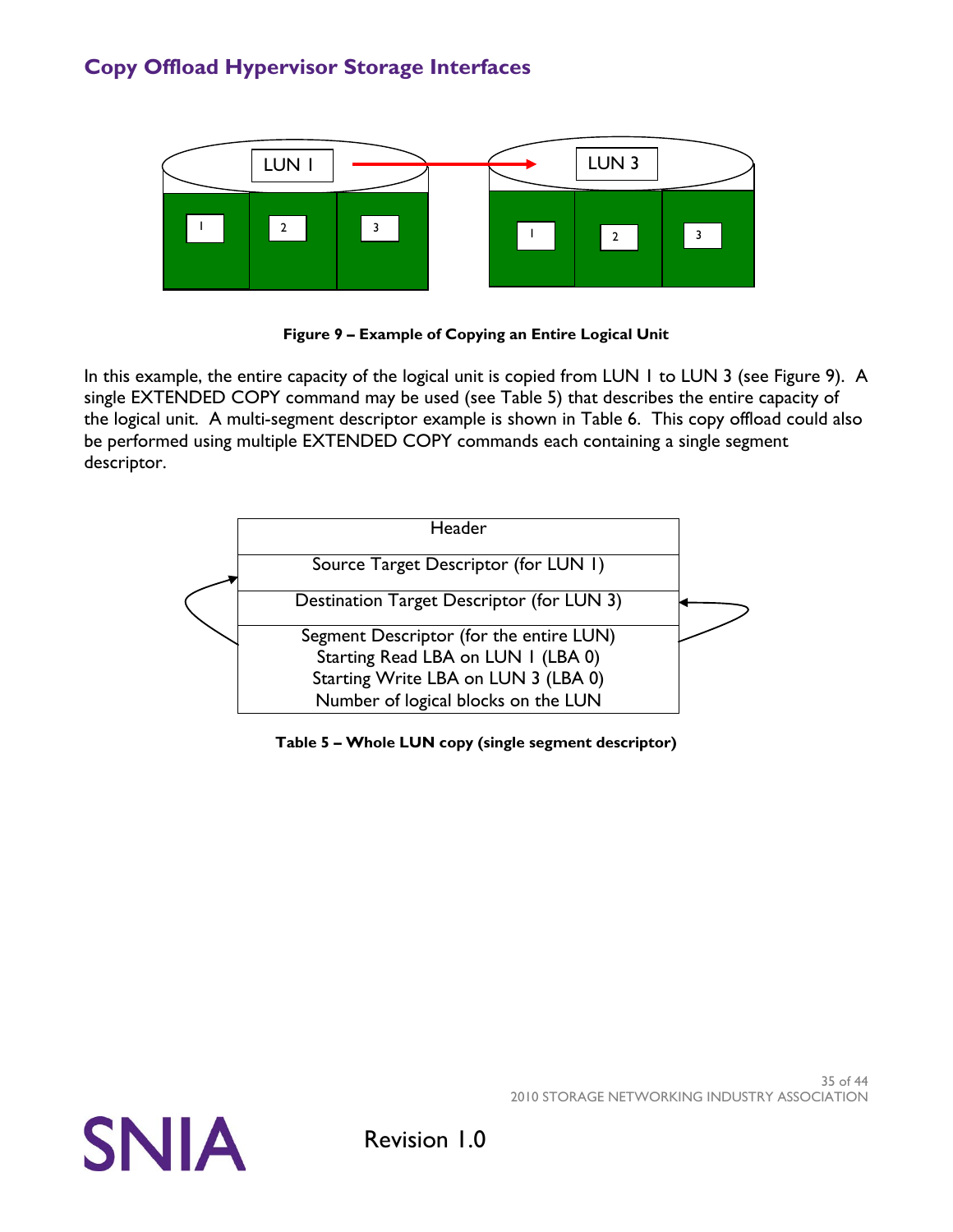

**Table 6 – Whole LUN copy (multiple segment descriptors)**

### <span id="page-35-1"></span><span id="page-35-0"></span>**4.6.1 CDB and Parameter Data Details**

[Table 7](#page-35-2) shows a more detailed example CDB used with the parameter data shown in [Table 8.](#page-36-1) This example shows a copy offload from an internal logical unit to another internal logical unit where one segment of data is copied (note that the CDB contents shown here are specific to this example, and not to be construed as generic). To copy an entire logical unit, the starting LBA of the source device and the starting LBA of the destination device would both be set to zero, and the number of blocks field would be set to the number of blocks on the logical unit.

| <b>Bit</b>  |  |                              |                             |  |  |
|-------------|--|------------------------------|-----------------------------|--|--|
| <b>Byte</b> |  |                              |                             |  |  |
|             |  |                              | <b>Operation Code (83h)</b> |  |  |
| $ -9$       |  |                              | All Zeros (0h)              |  |  |
| 10-12       |  |                              | Zeros (000000h)             |  |  |
|             |  | Parameter Length (112 / 70h) |                             |  |  |
| 4           |  |                              | Zero (0h)                   |  |  |
|             |  |                              | <b>Control Byte</b>         |  |  |

#### **Table 7 – Detailed CDB**

<span id="page-35-2"></span>If the application does not wish to allow the length of time that such a large transfer may require, the operation should be broken into multiple EXTENDED COPY commands with shorter transfers

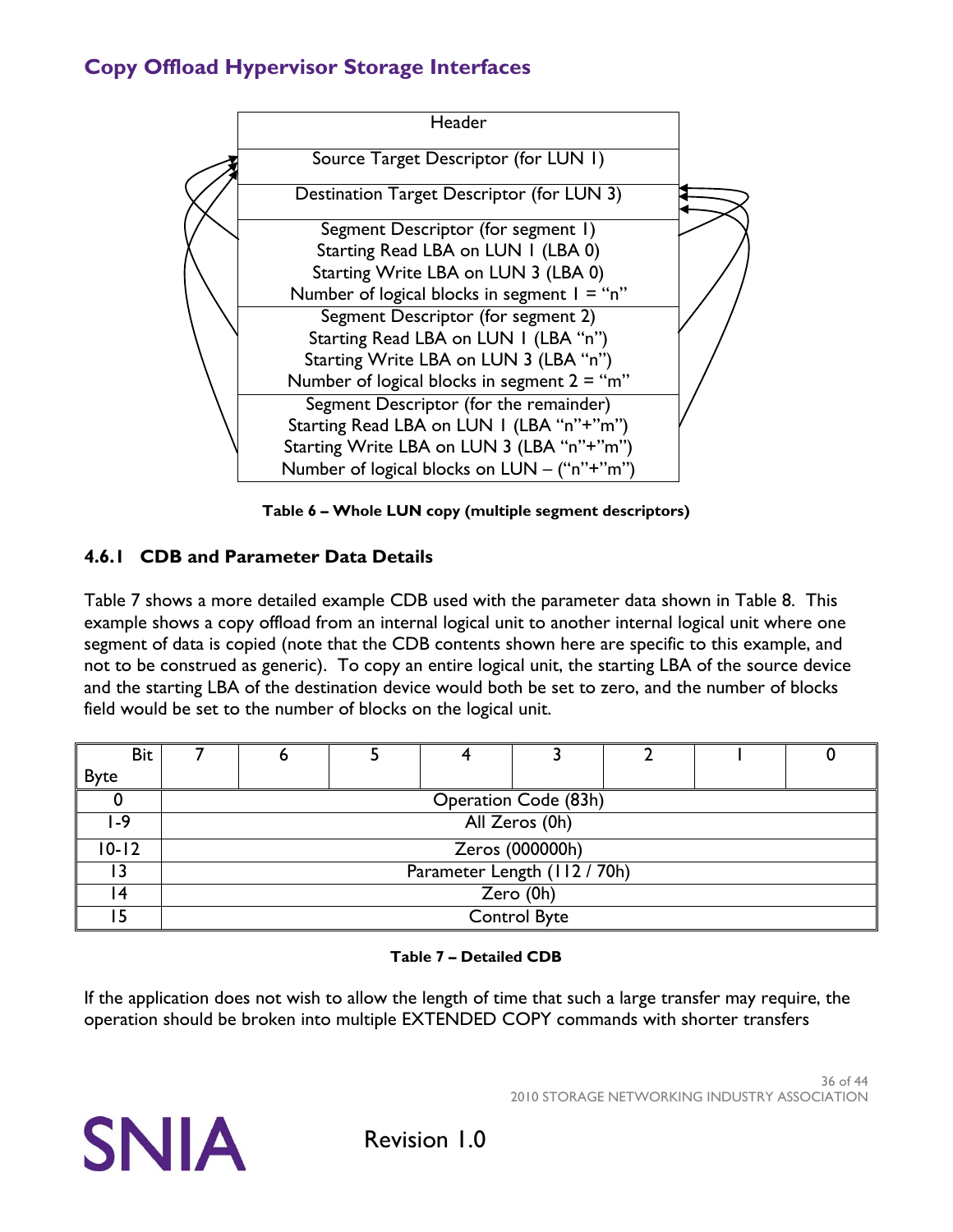specified in the parameter data (segment descriptor) of each command. The parameter data shown in table 8 is specific to this example, and should not be construed as generic.

| <b>Bit</b>                 | $\overline{7}$                                   | 6 | 5 | 4                                      | 3                     | $\overline{2}$                                                    |  | 0 |  |  |
|----------------------------|--------------------------------------------------|---|---|----------------------------------------|-----------------------|-------------------------------------------------------------------|--|---|--|--|
| <b>Byte</b>                |                                                  |   |   |                                        |                       |                                                                   |  |   |  |  |
| $\mathbf 0$                |                                                  |   |   |                                        |                       |                                                                   |  |   |  |  |
|                            |                                                  |   |   |                                        |                       |                                                                   |  |   |  |  |
| $2 - 3$                    | Target descriptors length (64 / 0040h)           |   |   |                                        |                       |                                                                   |  |   |  |  |
| $4 - 7$                    | All Zeros (00000000h)                            |   |   |                                        |                       |                                                                   |  |   |  |  |
| $8 - 11$                   | Segment descriptors length (32 (0020h)           |   |   |                                        |                       |                                                                   |  |   |  |  |
| $12 - 15$                  |                                                  |   |   |                                        | All Zeros (00000000h) |                                                                   |  |   |  |  |
|                            |                                                  |   |   | Target Descriptor 0                    |                       |                                                                   |  |   |  |  |
| 16                         |                                                  |   |   |                                        | Descriptor type (E4h) |                                                                   |  |   |  |  |
| $\overline{17}$            | Zero (00h)                                       |   |   |                                        |                       |                                                                   |  |   |  |  |
| $18 - 19$                  | Relative port identifier (0000h)                 |   |   |                                        |                       |                                                                   |  |   |  |  |
| $20-n$                     |                                                  |   |   |                                        |                       | Device Identification designator from source device page 83h      |  |   |  |  |
| $n+1-47$                   |                                                  |   |   |                                        | Zeros (00h)           |                                                                   |  |   |  |  |
|                            |                                                  |   |   | Target Descriptor I                    |                       |                                                                   |  |   |  |  |
| 48                         |                                                  |   |   |                                        | Descriptor type (E4h) |                                                                   |  |   |  |  |
| 49                         |                                                  |   |   |                                        | Zero (00h)            |                                                                   |  |   |  |  |
| $50-51$                    |                                                  |   |   | Relative port identifier (0000h)       |                       |                                                                   |  |   |  |  |
| $52-n$                     |                                                  |   |   |                                        |                       | Device Identification designator from destination device page 83h |  |   |  |  |
| $n+1-79$                   |                                                  |   |   |                                        | Zeros (00h)           |                                                                   |  |   |  |  |
|                            |                                                  |   |   | Segment Descriptor 0                   |                       |                                                                   |  |   |  |  |
| $\overline{80}$            |                                                  |   |   |                                        | Descriptor type (02h) |                                                                   |  |   |  |  |
| 81                         |                                                  |   |   |                                        | Zero (00h)            |                                                                   |  |   |  |  |
| $82 - 83$                  | Length (0018h)                                   |   |   |                                        |                       |                                                                   |  |   |  |  |
| $84 - 85$                  |                                                  |   |   | Source target descriptor index (0000h) |                       |                                                                   |  |   |  |  |
| 86-87                      |                                                  |   |   |                                        |                       | Destination target descriptor index (0001h)                       |  |   |  |  |
| 88-89                      |                                                  |   |   |                                        | Zero (0000h)          |                                                                   |  |   |  |  |
| $90-91$                    |                                                  |   |   | Number of Blocks to transfer (xxh)     |                       |                                                                   |  |   |  |  |
| 92-99                      | Starting LBA on source device (xxxxxxxxxxxxxxxx) |   |   |                                        |                       |                                                                   |  |   |  |  |
| $100 - 108$<br>$109 - 111$ |                                                  |   |   |                                        |                       | Starting LBA on destination device (xxxxxxxxxxxxxxxx)             |  |   |  |  |
|                            |                                                  |   |   |                                        | Zeros (000000h)       |                                                                   |  |   |  |  |

**Table 8 – Detailed Parameter Data Example**

## <span id="page-36-1"></span><span id="page-36-0"></span>**4.7 Copying a Virtual Machine**

A common practice to generate a new virtual machine is to create a golden image, then copy the golden image to provision the new virtual machine. The virtual machine generated with this procedure

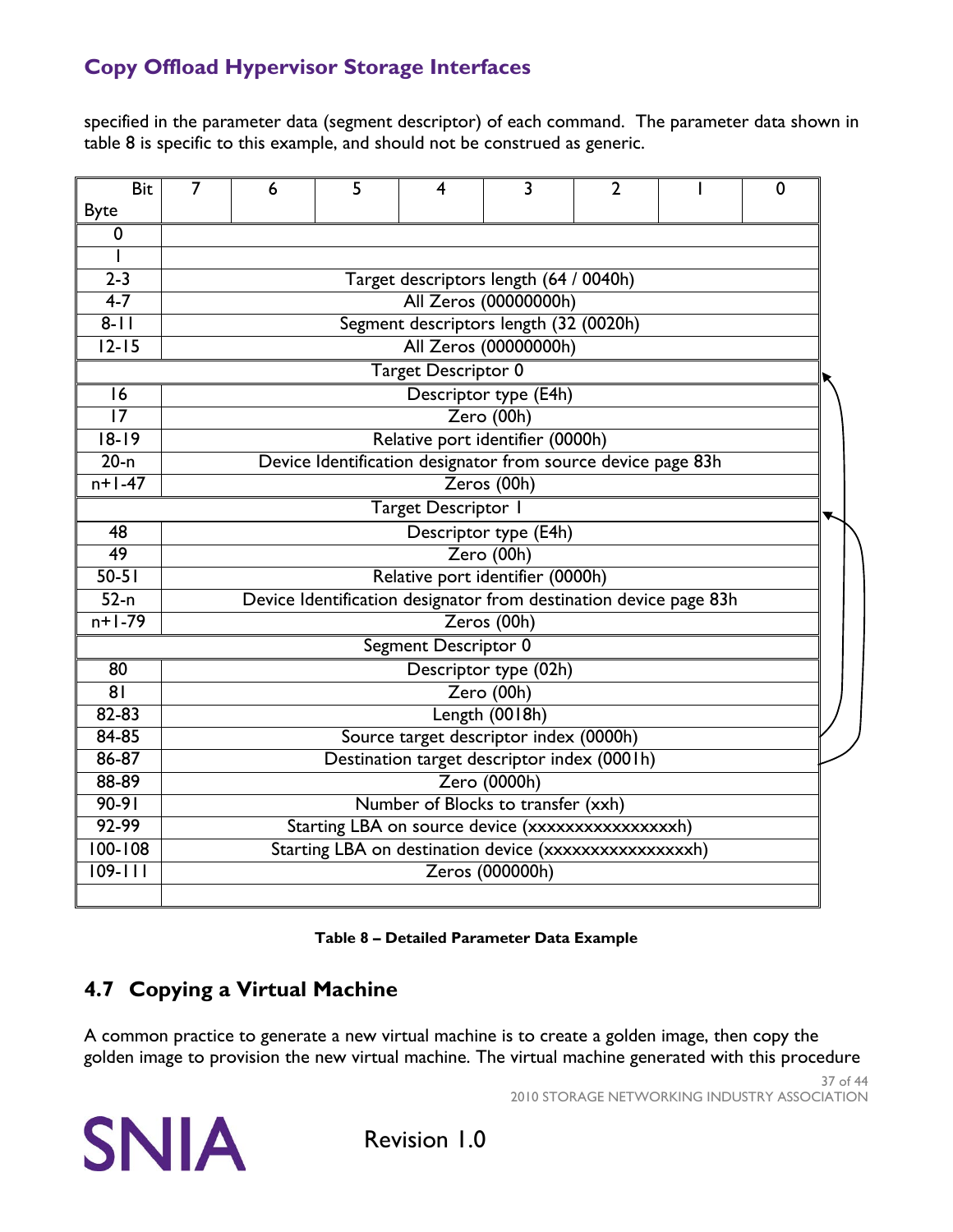is expected to be ready for deployment in production with the least possible configuration steps. The virtual machine copy operation may also be used as a possible option for back up.

To copy a virtual machine, all of the information (e.g., metadata, virtual disks, if any) associated with that virtual machine must be copied. All meta-data and virtual disks data are stored on one or more logical units. On each logical unit, the data are stored in one or more ranges of contiguous LBAs. The virtual machine copy may be composed of multiple copy operations, as required to transfer all corresponding data segments.

The hypervisor, that has knowledge of the data layout, should identify the LBA addresses and ranges on the logical unit, The hypervisor then constructs the appropriate requests specifying the appropriate LBAs to be copied, and passes the request(s) to the underlying storage.

This may be done via one or more EXTENDED COPY command(s), the choice being dependent on performance considerations and complexity. Each EXTENDED COPY command may contain multiple independent segment descriptors where each segment descriptor may be associated with the metadata or with a virtual disk associated with the virtual machine.



**Table 9 – Copy of multiple segments of a LUN** 

### <span id="page-37-1"></span><span id="page-37-0"></span>**4.8 Virtual Machine Storage Migration**

This use sequence enables virtual machine storage migration by providing an offload function to copy all of the storage associated with the virtual machine from one array to another. The basic operation is similar to the Copying a Virtual Machine sequence above, except that the value in the destination copy descriptor contains an identifier of a destination that is in a different array. This use sequence

> 38 of 44 2010 STORAGE NETWORKING INDUSTRY ASSOCIATION

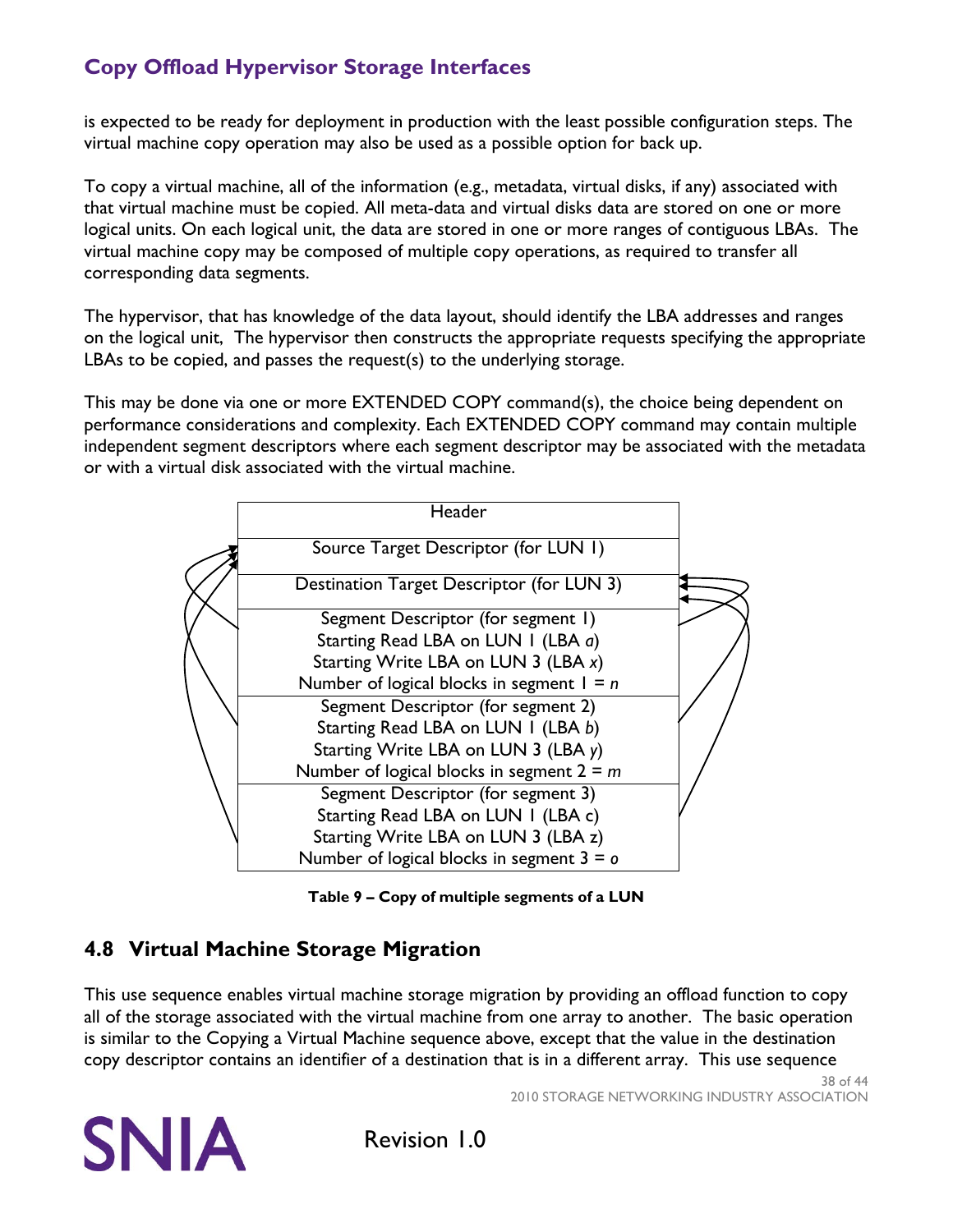may also be performed manually (through means outside the scope of this document) by leveraging an array's mirroring capabilities.

First the entire virtual machine must be copied from the source target array to destination target array. The location of the Copy Manager is immaterial: it may be external to both arrays or contained within either the Source or Destination Array.

To copy an entire virtual machine, multiple virtual disks or entire logical units may need to be copied. The hypervisor, that has knowledge of the data layout, should identify the LBA addresses, ranges, and port/array identifiers for the storage. The hypervisor then constructs the appropriate requests specifying the appropriate LBAs to be copied, and passes the request(s) to the underlying storage.

The requests are passed to the underlying storage system via one or more EXTENDED COPY command(s), the choice being dependant on performance and complexity considerations. Each EXTENDED COPY command may contain multiple independent segment descriptors, where each segment descriptor may be associated with the metadata or with a virtual disk associated with the virtual machine.

After the virtual machines have been copied, the previously used space on the source storage may now be reclaimed as described in section [4.10 below.](#page-41-0)

The operation details in section [1](#page-6-0) describe how to construct the Source Target Descriptors and Destination Target Descriptors for the EXTENDED COPY command, such as in the example below: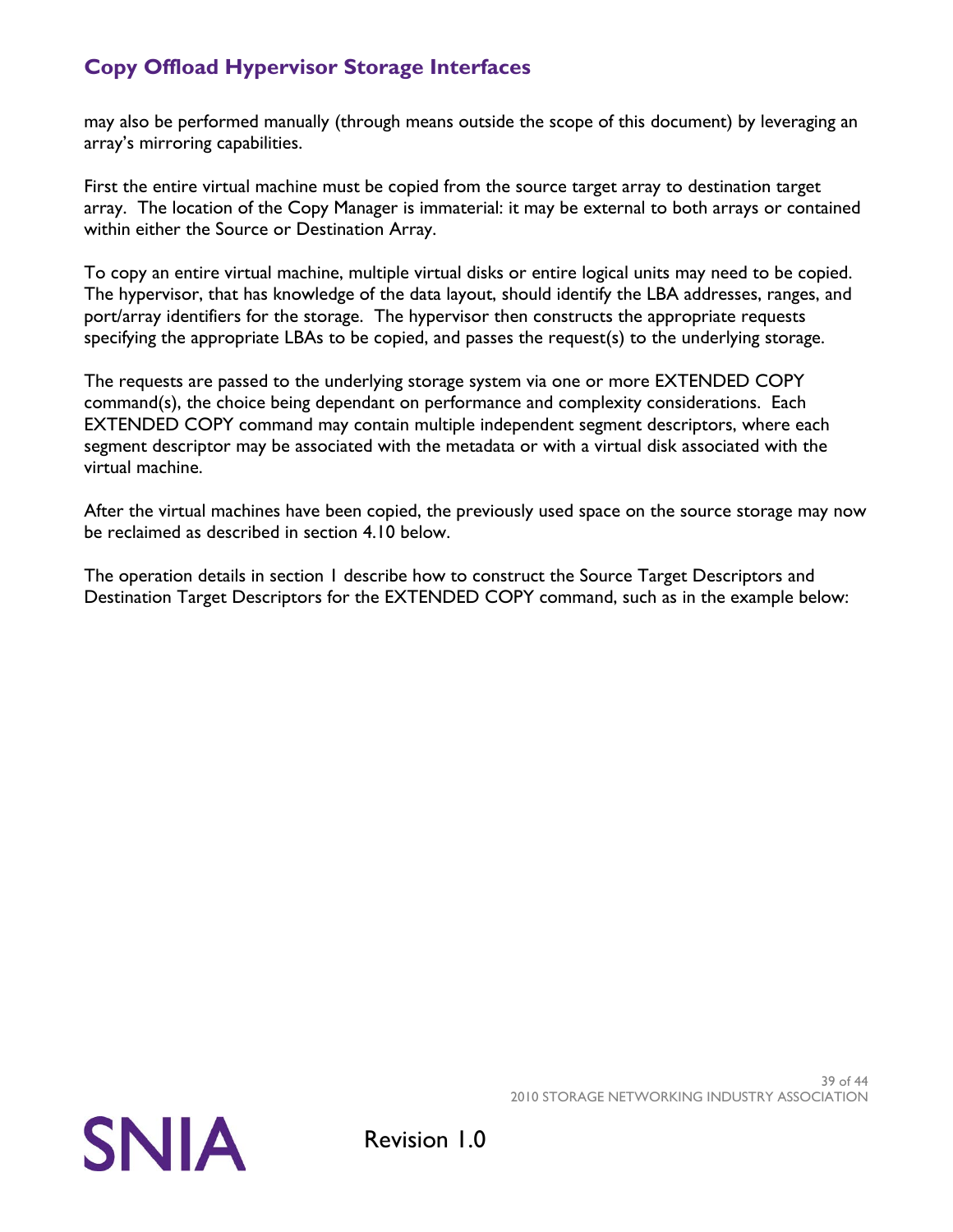

**Table 8 – Copy of multiple segments of a LUN across arrays.**

### <span id="page-39-0"></span>**4.9 Dividing Virtual Machines**

Multiple virtual machines may be grouped together because they are associated with the same application, the same set of users, the same security context, or require a specific service level. For these and other reasons, the administrator may need to simultaneously relocate, a subset of virtual machines from one storage location to another using a single procedure. When this operation is performed, virtual machines may be viewed to be in one of two groups: the one group that is left in the original location, or a second group that is relocated to a new location.

Virtual machine division may be performed between storage belonging to the same storage array or across different storage arrays.

This procedure is actually composed of multiple virtual machine storage migration operations, as described in section [4.8.](#page-37-0) After the virtual machines have been migrated, the unused space on the source storage may be reclaimed as described in section [4.10 below.](#page-41-0) What is unique in this procedure, with respect to the previous cases, is the option to create EXTENDED COPY segment descriptors combining the data of multiple virtual machines.

As described in the previous scenarios, the hypervisor constructs the appropriate requests specifying the appropriate LBAs to be copied, and passes the request(s) to the Copy Manager, via one or more

> 40 of 44 2010 STORAGE NETWORKING INDUSTRY ASSOCIATION

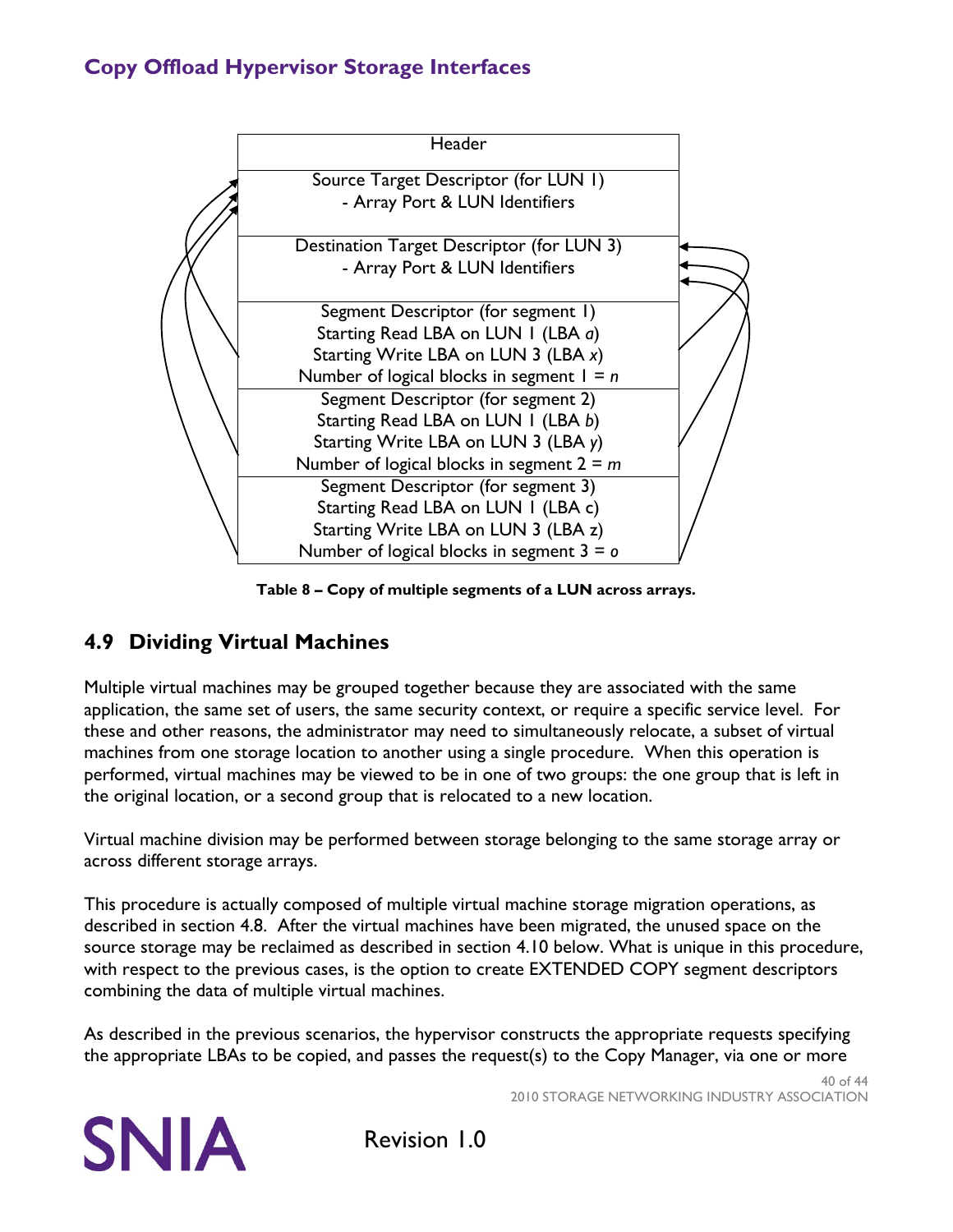EXTENDED COPY command(s), the choice mostly depending on performance and complexity considerations. Each EXTENDED COPY command may contain multiple independent segment descriptors; each segment descriptor is associated with the data of one or more virtual machines.



**Figure 10 – Simple example of dividing virtual machine**

Figure 9 shows a simple example of dividing virtual machines; table 9 shows the EXTENDED COPY segment descriptors contained in a single EXTENDED COPY command to relocate both virtual machines in a single operation. In this simple example the blocks assigned to each virtual machines are contiguous, so two segment descriptors are sufficient to divide two virtual machines from a third one.

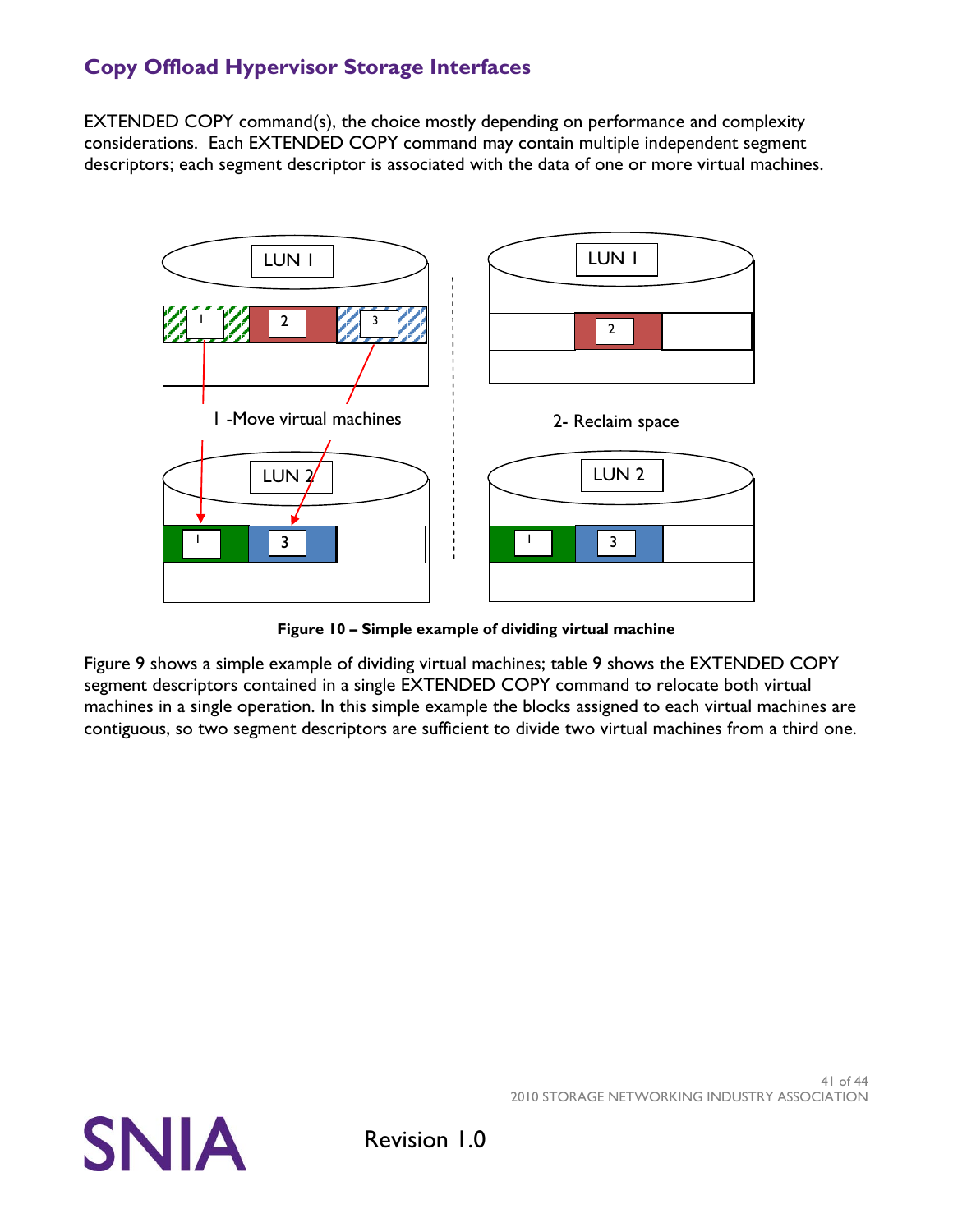

**Table9 – Example of segment descriptors for dividing virtual machines**

# <span id="page-41-0"></span>**4.10Reclaiming Unused Space**

### <span id="page-41-1"></span>**4.10.1 Reclaiming space overview**

When logical blocks no longer contain useful data, storage devices may gain increased storage efficiency if the storage device is notified. SCSI devices may use unmap operations to perform this notification. ATA devices may use the TRIM function of the DATA SET MANAGEMENT command to perform this notification.

### <span id="page-41-2"></span>**4.10.2 Reclaiming space on virtual disk deletion**

When a virtual disk is deleted, the space may eventually be reused by the host system, however, increased storage efficiency could be gained if the storage device were told when the space is being reclaimed.



**Figure 11 – Reclaiming Blocks**

<span id="page-41-3"></span>

42 of 44 2010 STORAGE NETWORKING INDUSTRY ASSOCIATION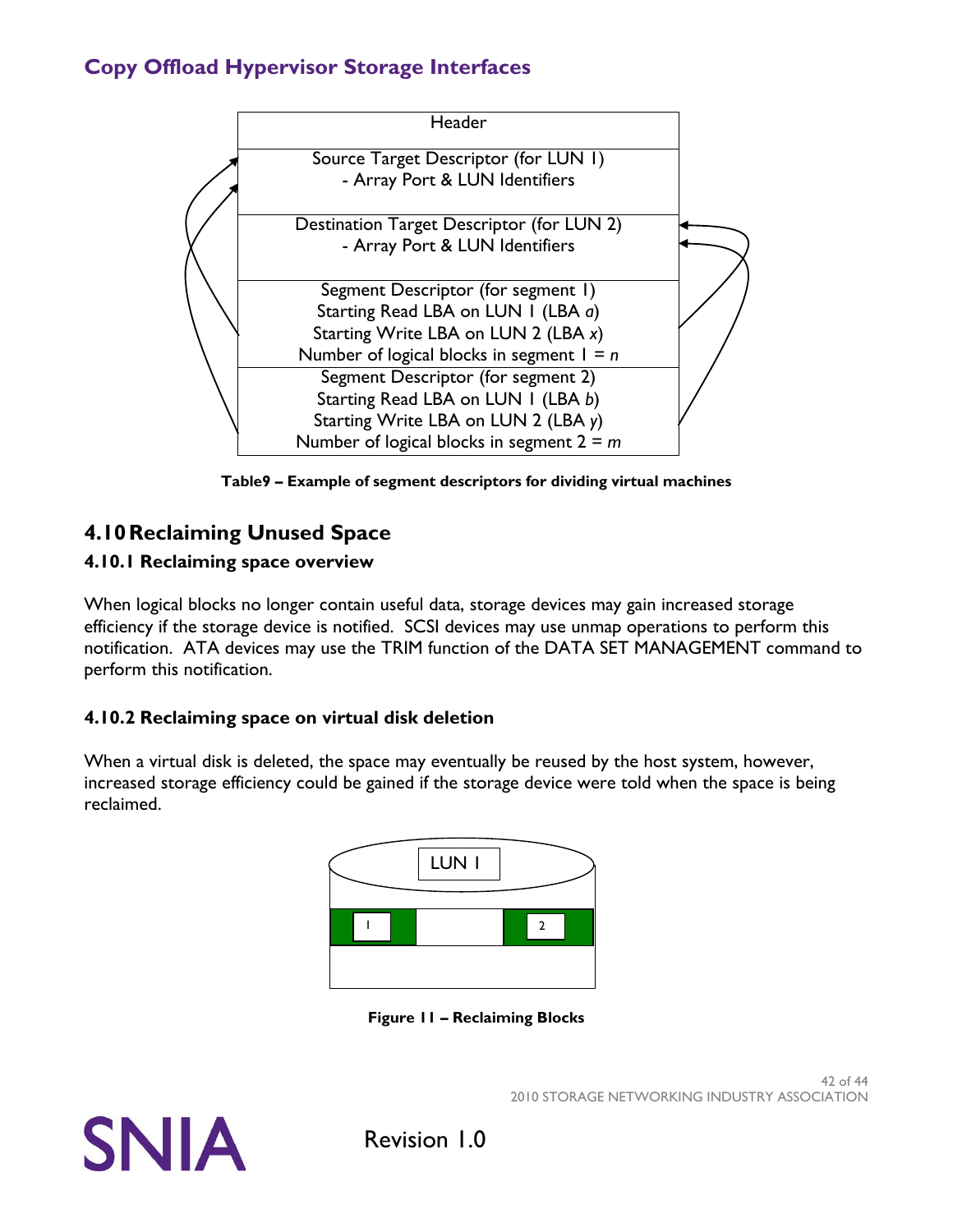There are two SCSI methods that may be used to notify the storage device when data is deleted, and that space may be reclaimed:

A. The WRITE SAME(16) command (see SBC-3):

This command provides a method to inform the storage device when data in a single set of contiguous logical blocks is no longer needed and may be reclaimed to improve storage efficiency. In [Figure 11,](#page-41-3) to reclaim blocks solely in segment 1 and segment 2 would require issuing two commands (one command for segment 1 and a second command for segment 2). To cause actual storage space to be reclaimed, the UNMAP bit in the CDB must be set to one. In addition, a data buffer must be supplied to satisfy the WRITE portion of this command. While that buffer would typically contain all zeros, the actual data required to allow the device to reclaim the now unused space is vendor specific (for example, some SSD type devices require a buffer of all ones). If the TPRZ bit in the returned parameter data of the READ CAPACITY (16) is set to one, then a buffer of zeros is required to reclaim space. If the TPRZ bit is cleared to zero, then there is no method available to determine the necessary non-zero vendor specific data pattern required to reclaim space.

B. The UNMAP command (see SBC-3):

This command provides a method to inform the storage device when data in multiple sets of logical blocks are no longer needed and may be reclaimed to improve storage efficiency. In [Figure 11,](#page-41-3) to reclaim blocks in segment 1 and segment 2 would require just 1 command (with a parameter list that contained 2 UNMAP block descriptors (one descriptor for segment 1 and one descriptor for segment 2). There is no write data supplied with this command.

If the storage device is an ATA device, the notification to the device is done using the TRIM function of the DATA SET MANAGEMENT command.

In addition it is recommended that hosts honor the granularity and offset values specified in the Block Limits VPD Page (see SBC-3) to achieve optimal performance for UNMAP operations.

### <span id="page-42-0"></span>**4.10.3 Reclaiming Unused Space on behalf of a guest**

When a guest operating system deletes a file or otherwise no longer needs to retain a particular set of data, it may choose to use the WRITE SAME (16) command with the UNMAP bit set or the UNMAP command to indicate to a virtual disk that reclaim operations may be performed.

To support enhanced storage optimizations throughout the entire virtual storage stack and further increased storage efficiency, the hypervisor should translate the LBA addresses in such requests to the appropriate LBAs on the logical unit and pass those requests to the underlying storage for operation. In some cases, command translation may also be required (e.g., if a guest uses the WRITE SAME (16) command, but the underlying storage supports only the UNMAP command; or the hypervisor presents ATA storage to the guest, but the underlying storage is SCSI).